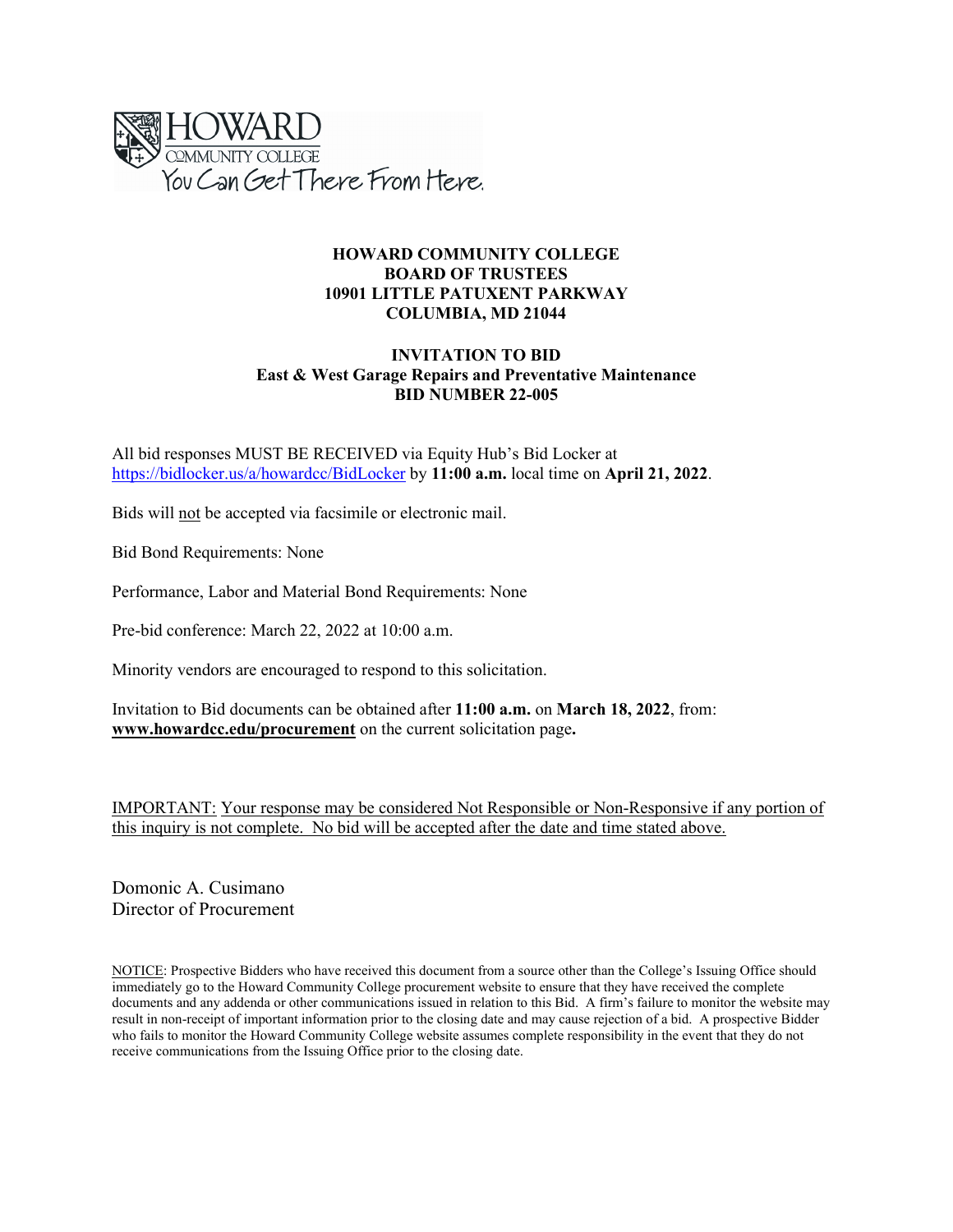# **TABLE OF CONTENTS**

| <b>Bid Form</b>                    |
|------------------------------------|
| <b>Subcontractors</b>              |
| References                         |
| Affidavit of Accuracy Form         |
| <b>Contractor Information Form</b> |
| Conflict of Interest Form          |
| Ethics Statement                   |
| Bid Affidavit                      |
| Acknowledgement of Addenda         |
| No Bid Response Form               |
|                                    |
| 35                                 |

**Please note that the East & West Garage Repairs and Preventative Maintenance Project Drawings and Project Specifications documents are not attached, but are packaged in separate documents located on the College's procurement website. The requirements are incorporated into this ITB by reference.**

## **PLEASE NOTE THAT THE COLLEGE WILL BE CLOSED ON APRIL 11-17, 2022 FOR SPRING RECESS DURING THIS ITB PROCESS.** Questions or inquiries that are sent when the College is closed will receive a response when the College reopens.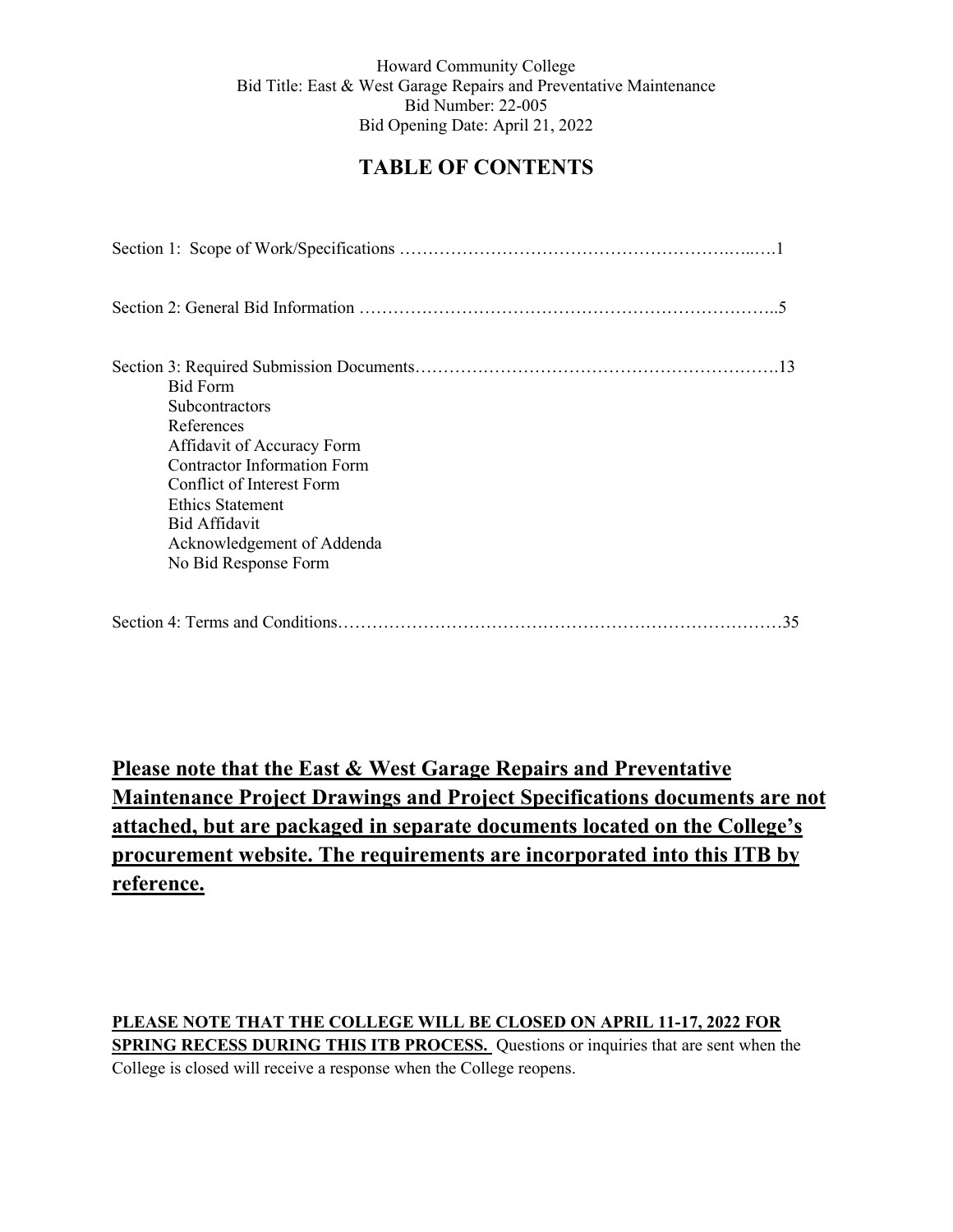# **SPECIFICATIONS/SCOPE OF WORK**

### **1.1 INTENT**

Howard Community College is seeking fixed price bids for east & west garage repairs and preventative maintenance as provided in the project drawings and project specifications documents located on the College's procurement current solicitations webpage.

#### **1.2 SCOPE OF PROJECT**

Based on the parking garage evaluations performed by Desman Design Management on 12/21/2021, the College has determined that repairs and preventive maintenance needs to be completed on the West Parking Garage and East Parking Garage B. Repairs, installations, and materials should meet all current standards and codes. Repairs, installations, and materials should be completed with specified material and techniques or acceptable substitutes approved by the College or representatives of the College. Work should be completed with minimal disruption to the College and respecting all College policies.

### **1.3 BASE BID SCOPE OF WORK**

The Contractor shall repair the east & west parking garages as detailed in the project drawings and project specifications documents, which are packaged separately and located on the College's procurement current solicitations webpage. The specification documents are intended to convey minimum standards only, where codes or standards of practice dictate higher standards, the higher standards shall be followed. The Contractor is responsible for obtaining all necessary permits.

Generally, the repair work required by the College includes:

- Selective demolition site work;
- Concrete reinforcement;
- Concrete repair using high strength, fast-setting materials;
- Concrete repair using trowel applied mortar;
- Resurfacing and waterproofing certain areas with a heavy duty traffic coating system;
- Sealing and caulking floor cracks and control joints; and
- Painting structural steel and miscellaneous metals.

It is anticipated that award will be made in May. Garage areas not designated for repair shall be kept open for parking. Coordination of work schedule may begin with the Facilities staff upon notice of intent to award. All work should be completed no later than August 14, 2022.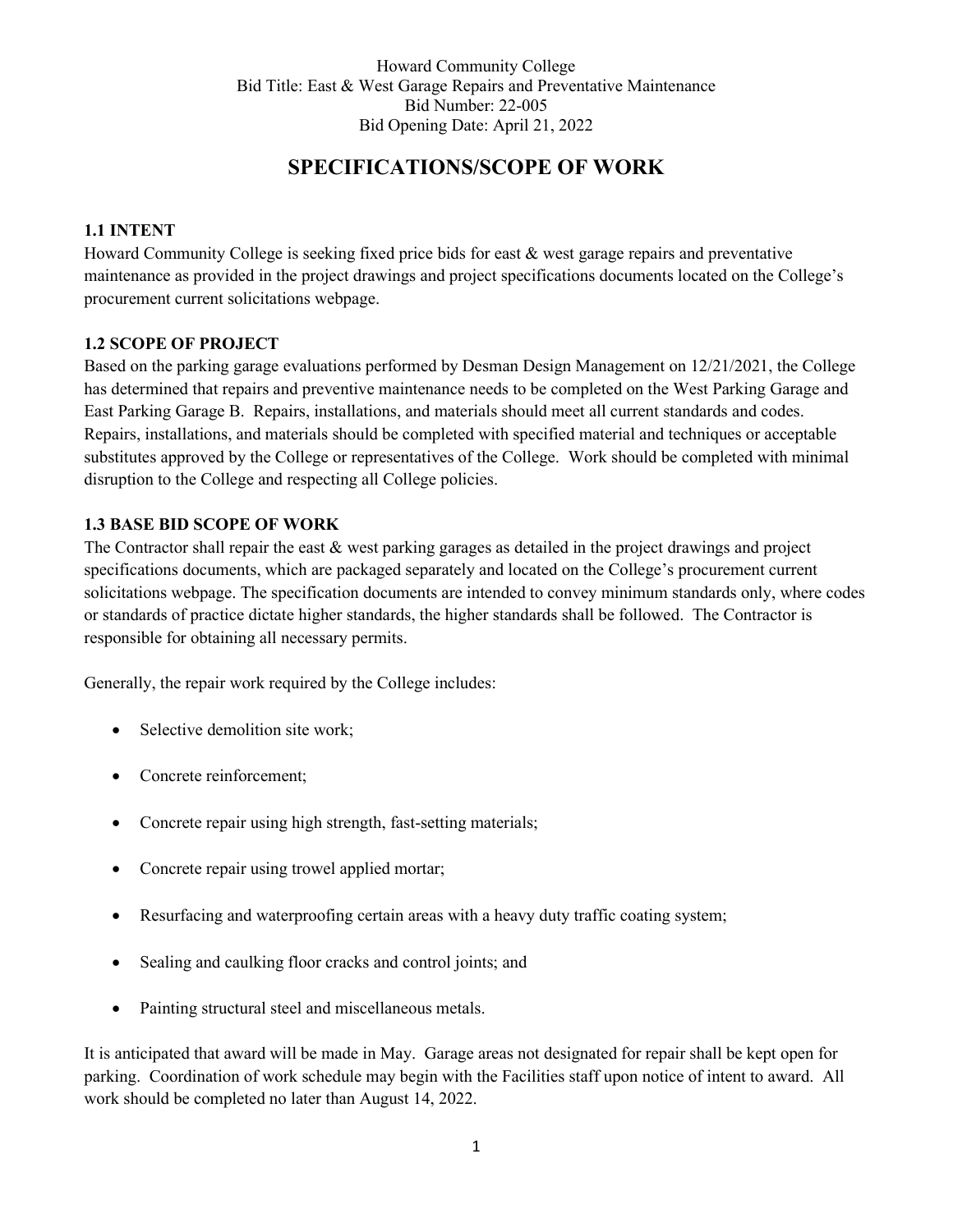#### **1.4 GENERAL CONDITIONS**

Contractors are responsible for proper storage of all materials associated with the job. While HCC may be able to provide a limited amount of area for lay down during phase of this project. Storage of the materials for the work is the responsibility of the contractors.

Contractors will be responsible for clean up at the end of each work day and at the end of the project. Areas of the HCC campus that are disturbed by the work being performed will be restored to the original condition and property that is damaged will be replaced or repaired to the owner's satisfaction.

Protection of work that requires extended setting time is the responsibility of the contractor. Coordination with the college for closure of or restricting access to areas to ensure undisturbed setting time should be done a minimum of three days prior to the commencement of work.

Contractors will be responsible for providing safe and unobscured access while working on buildings during this project. Areas of the HCC campus that are impacted by the work being performed will be protected from falling objects, overspray and made safe for the college community to the owner's satisfaction. This plan should be submitted prior to beginning work.

All drawings, product data and color selections to be submitted to the college for review and approval prior to the start of work. This includes submitting color samples of materials and spot checks on buildings in an inconspicuous location. Any work completed without college approval is subject to review and possible rejection by the college. The cost of any rejected unapproved work is solely the contractor's responsibility.

The contractor will prepare and submit work schedules on a per work package basis to be reviewed by the college.

Upon completion of the work the contractor will prepare a closeout package with as-built drawings, product data sheets, color information and a separate warranty folder containing all contractor and product warranties. The College will review the completed installation and prepare a punch list of deficiencies and items requiring modification. These deficiencies must be corrected within sixty (60) days of the College's submission of the punch list, at no additional cost.

#### **1.5 JOB SPECIFIC ACCESS AND AMENITIES**

Lay down space shall be entirely within the construction space. Trash removal shall be the Contractor's responsibility. Locations for dumpsters are limited and will need to be coordinated with Facilities, but a location within 300 feet of the site should be possible. Additionally, the Contractor should make provisions for portable toilets.

The Contractor is required to arrange off-site parking. In only limited circumstances will the Facilities department provide on-site parking and all personnel are expected to park in the spaces provided.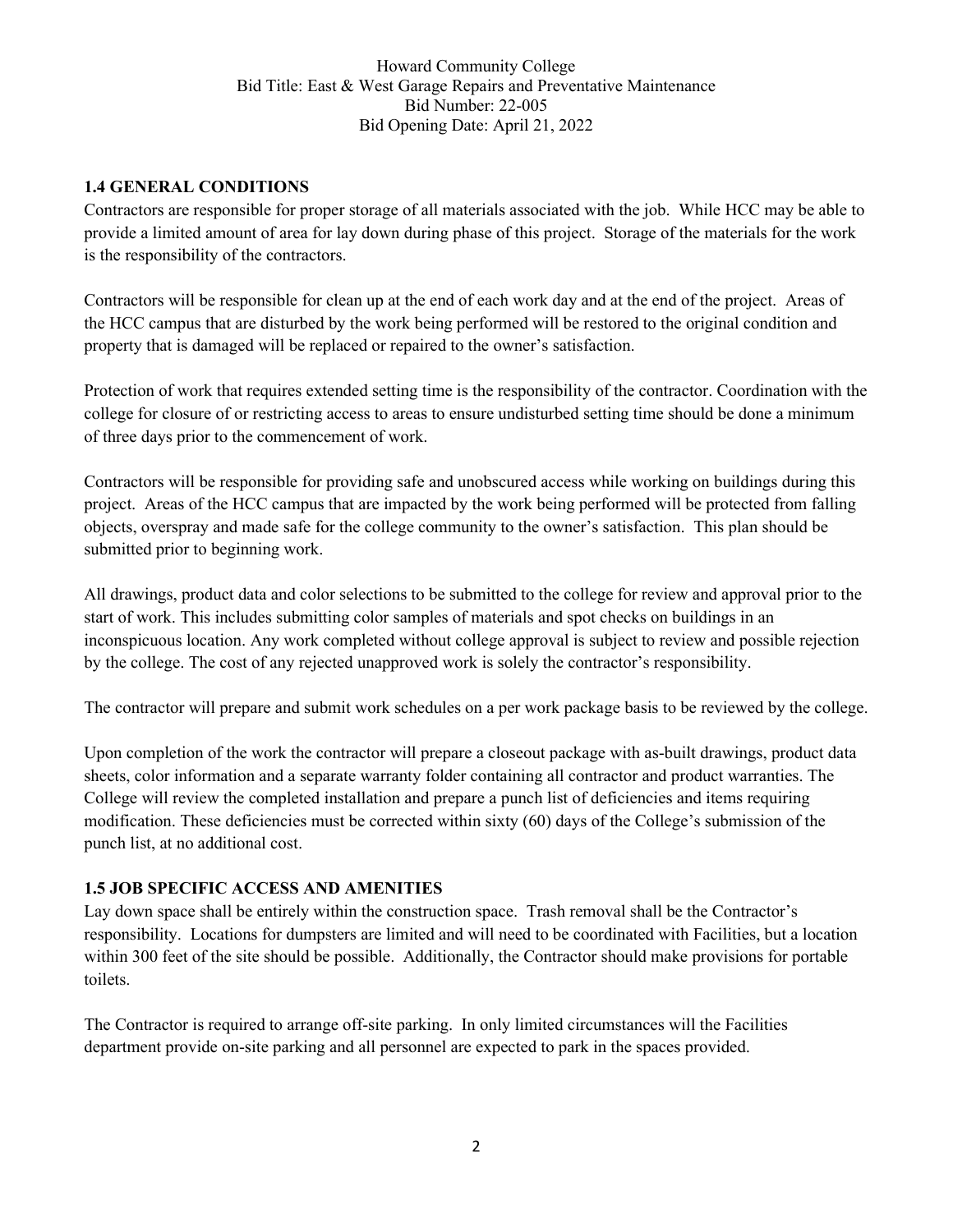#### **1.6 SAFETY PLAN**

Contractors will submit a safety plan to the college as part of the bid response. The safety plan should cover but not be limited to the following: fall prevention, slip and falls, proper use of PPEs, general construction safety, safe storage and use of chemicals as it pertains to this job, and precautions taken in response to the COVID-19 pandemic. It will be the responsibility of the contractor to ensure that all employees and sub-contractors work in a safe and responsible manner while on the HCC campus. Any non-adherence to the contractor's safety plan or the College's personal conduct policy may lead to immediate removal from the campus grounds. A Notice of Safety Violation (NSV) will be issued for any and all infractions, and the culmination of multiple minor infractions will result in a Safety Stand-Down of the project, at which time all work will cease at no cost to the College until all violations are addressed and resolved by the contractor.

#### **1.7 QUALITY ASSURANCE**

The Contractor shall utilize skilled workers who are familiar with the necessary materials, tools and techniques that are required for this Project and use materials and products which have a record of successful in-service performance of not less than the manufacturer's warranty period.

#### **1.8 WARRANTY**

The Contractor shall provide a two-year contractual warranty for this project. The warranty shall cover any failure as a result of workmanship or installation done under this contract during the two-year period, unless such damage is caused by negligence on the part of College staff. Failures shall include, but are not limited to, any nonadherence to the manufacturer's product data sheet or safety data sheet. The warranty work will include material and labor to correct failure in a manner satisfactory to the College. In addition to the required warranty for work, at least a five year warranty shall be provided on all materials used.

Warranties specified shall be in addition to, and run concurrent with, warranties required elsewhere in the contract documents. Manufacturer's disclaimers and limitations on product warranties do not relieve Contractor of obligations under other requirements of the contract. The Contractor shall provide to the College, in writing, specific product warranties where applicable.

#### **1.9 REGULATORY REQUIREMENTS**

The successful Contractor shall be responsible for meeting any and all local, state, and federal regulatory requirements when performing the work for this project.

#### **1.10 NON-DISRUPTION OF CAMPUS**

The successful Contractor understands that the College is an active college campus and that all delivery of services or work must be performed in a manner that minimizes disruption of normal campus operations and classes. Under no circumstances shall any driveway, access road, or walkway be blocked by Contractor's vehicles in such a way that prohibits the use of said traffic paths or disrupts pedestrian or vehicular traffic to campus buildings. All work is to be sequenced and scheduled in such a way as to maintain normal campus operations during the duration of the project.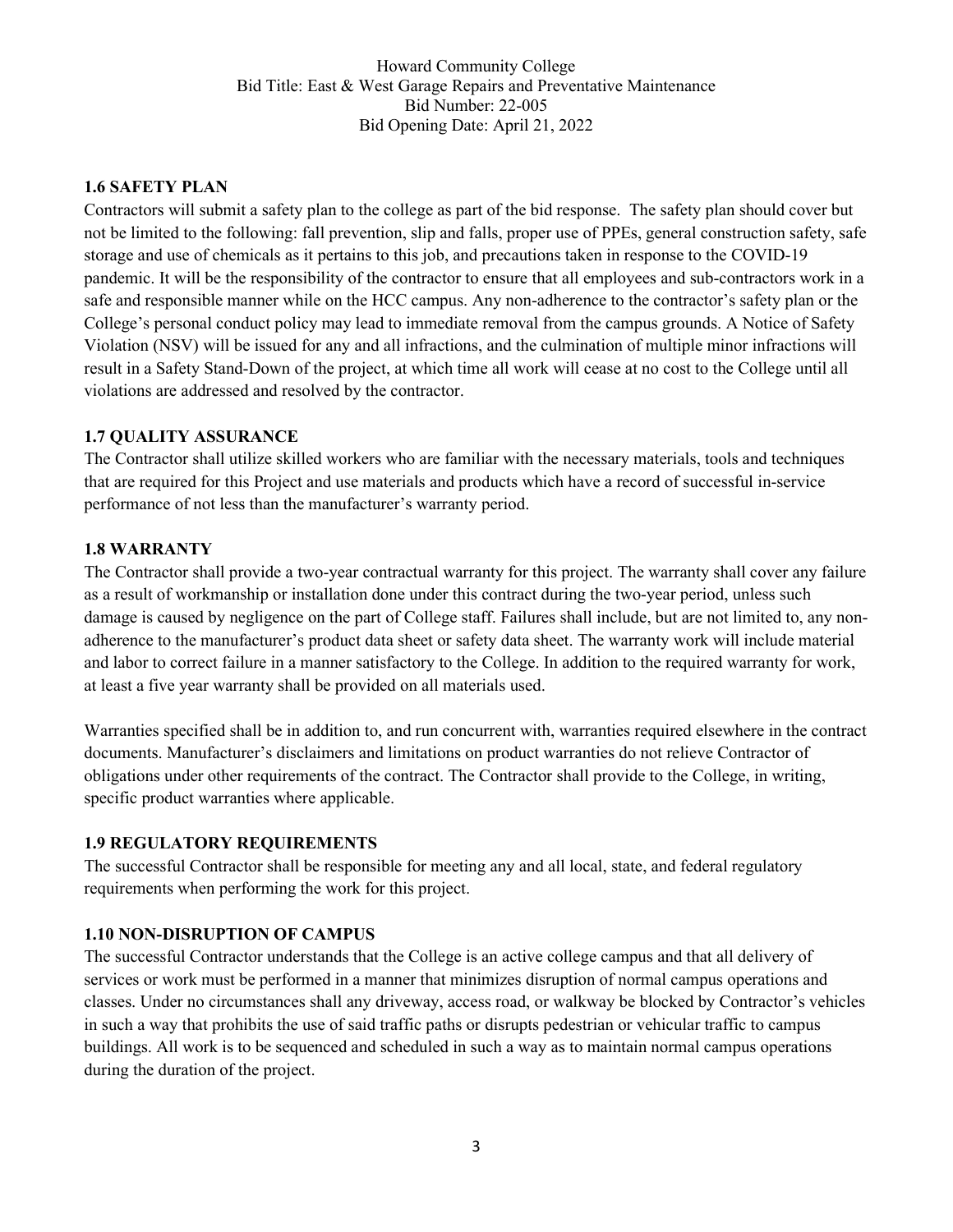# **1.11 OUTAGES**

All outages affecting College Systems are to be scheduled through the College Project Manager at least five (5) days in advance of the needed outage.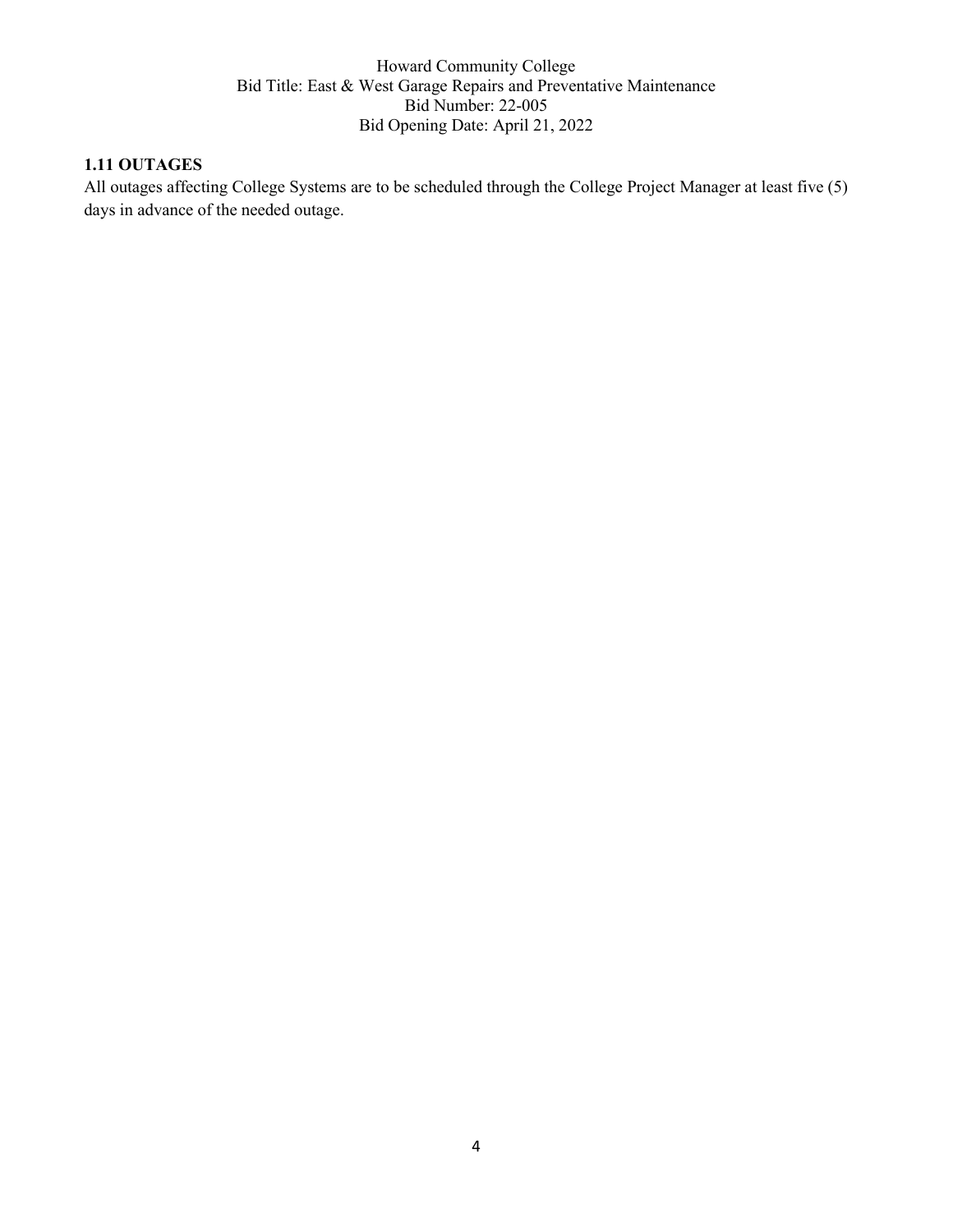# **GENERAL BID INFORMATION**

### **2.1 BID DUE DATE**

All responses to this Invitation to Bid are due via Equity Hub's Bid Locker at <https://bidlocker.us/a/howardcc/BidLocker> by **11:00 a.m.** on **April 21, 2022**, and must be clearly identified and marked as pertaining to this solicitation. Please note that **proposing firms must register on the Bid Locker site prior to submittal of documents**, so please plan the upload of the bid documents accordingly.

Oral, mailed, faxed or emailed proposals are invalid and will not be given consideration. Proposals will not be accepted electronically through eMMA. In the event that the College is closed on the bid opening date due to an emergency or inclement weather, the bid will be opened at the stated time on the next open business day, unless the Bidder is notified otherwise.

### **2.2 PRE-BID CONFERENCE**

A pre-bid conference will be held as a video conference via Zoom for this solicitation on **March 22, 2022** at **10 a.m. Any firms interested in attending the Zoom meeting must RSVP in advance by e-mailing Rebecca**  Gotsch at [rgotsch@howardcc.edu.](mailto:rgotsch@howardcc.edu) Interested firms must indicate in the RSVP e-mail the names of the firm employees who will be attending the virtual pre-bid conference in the following format:

| $\sim$<br>~~<br>and the contract of the contract of the contract of the contract of the contract of the contract of the contract of the contract of the contract of the contract of the contract of the contract of the contract of the contra |  |  |  |
|------------------------------------------------------------------------------------------------------------------------------------------------------------------------------------------------------------------------------------------------|--|--|--|
|------------------------------------------------------------------------------------------------------------------------------------------------------------------------------------------------------------------------------------------------|--|--|--|

The meeting will be recorded in order to aid in the creation of the bid addendum that follows the conference, which will memorialize the topics covered during the pre-bid conference and any questions received during the conference. Any recording of the conference will be deleted after the bid process has concluded.

Bidder attendance is not required but is strongly encouraged.

### **2.3 ADDENDA**

The College reserves the right to change the contents of this solicitation where necessary for the proper fulfillment of the intentions of this request. Changes will be made in the form of written addenda and posted to the current solicitation page on the Howard Community College Procurement website at:

#### **www.howardcc.edu/procurement**.

All Bidders must acknowledge each addendum issued in their Technical Proposal responses. It is a Bidder's sole responsibility to monitor the website to ensure that they download any posted amendments, addenda, or clarifications prior to submitting their bid and duly acknowledge receipt of the addenda on the proper bid form. Failure to do so may result in non-receipt of important information prior to the closing date and may cause rejection of a bid. It is highly recommended that submitting firms ascertain if they have received all the addenda posted prior to submitting their bid. Failure of any Bidder to obtain any addenda shall not relieve the firm from any obligation under the bid as submitted.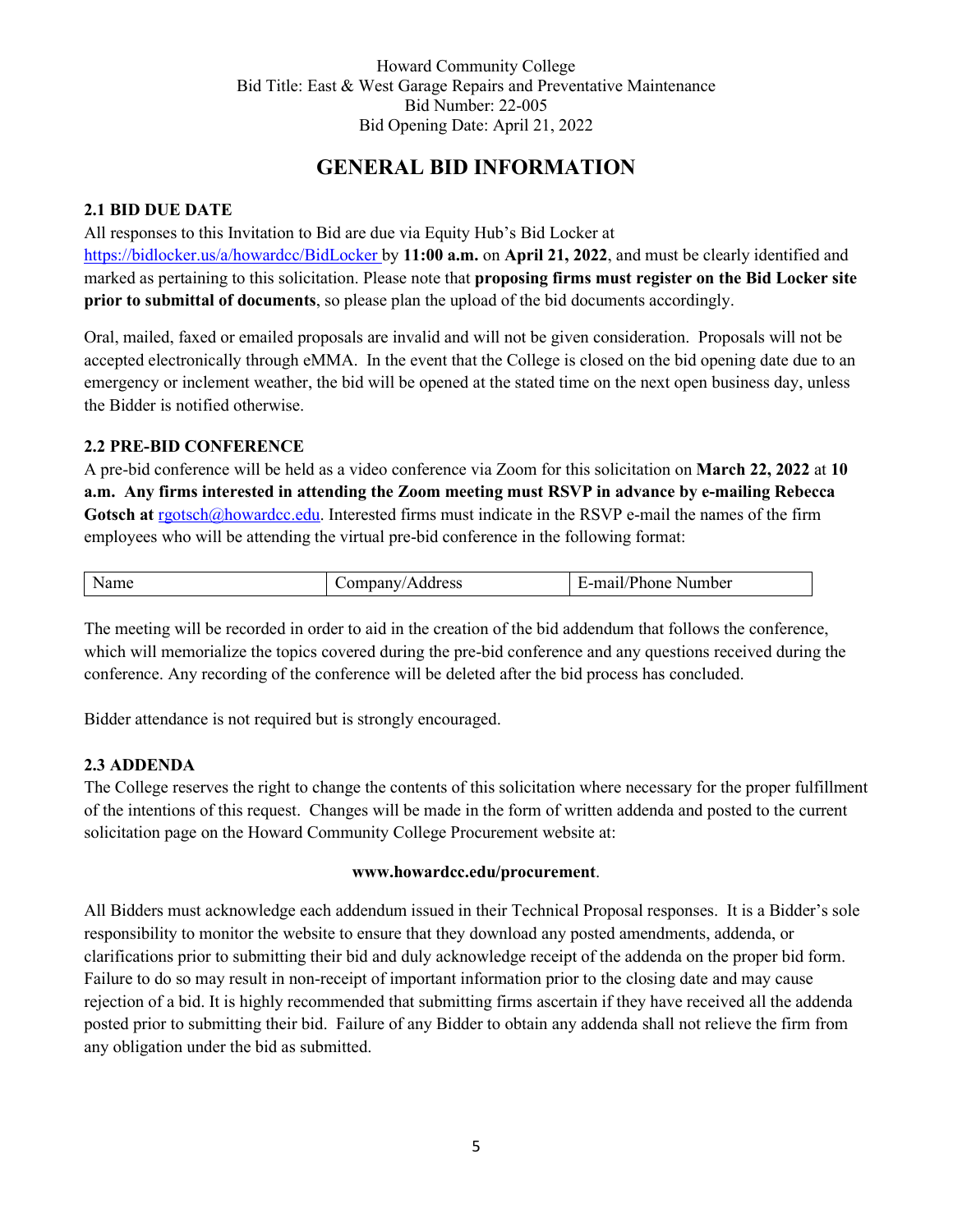All addenda shall become part of the Invitation to Bid documents. Verbal changes to this ITB are not valid unless confirmed by written addenda. If conflicts, discrepancies, ambiguities, or omission in, or between, the Invitation to Bid documents, site conditions, etc., are not brought to the attention of the College before the closing time of the ITB, the interpretation and intent of the ITB documents shall be as determined by the College in its sole discretion. In such an instance, the decision of the College shall be binding and no claims for extra costs will be entertained.

### **2.4 CONTACT INFORMATION**

The sole point of contact for purposes of this ITB is: [Rebecca](mailto:%20Rebecca) Gotsch, Assistant Director of Procurement, via email at: rgotsch@howardcc.edu. Firms must carefully examine the ITB and related documents. Should any firm find discrepancies or omissions in this ITB or be in doubt as to the content or meaning of any aspect of this document, the firm should direct inquiries or requests for clarification of the documents, specifications or the process as a whole in writing to this contact person. All questions regarding the ITB must be received no later than 10:00 a.m. on April 5, 2022. Firms are advised that the College reserves the right to use its best judgment in choosing to respond or not respond to any questions received after the above cut-off date.

Clarifications of the ITB, in form of addenda, shall be issued in writing by the College as it deems appropriate and necessary to do so through the Howard Community College procurement webpage. The College reserves the right to waive any and all technicalities, formalities or informalities at any time prior to or after the date of receipt of Technical Proposals and Price Bids as it deems appropriate and in the College's best interest. The submission of a Technical Proposal and Price Bid will indicate that the firm thoroughly understands the terms of the ITB.

Under no circumstances are firms, including third party firms or their staffs, to contact other College staff, faculty or any related constituency for purposes associated with the ITB, including but not limited to, obtaining or providing information unless specifically noted in the Scope of the Project. **Firms failing to comply with this requirement may be disqualified.**

#### **2.5 PUBLIC INFORMATION**

The College operates under the Maryland Public Information Act, which permits access to most records and documents. Technical Proposals and price bids will generally be available for public inspection after the award announcement, except to the extent that a Contractor designates trade secrets or other proprietary information to be confidential. Material designated as confidential must be readily separable from the remainder of the offer to facilitate public inspection of the non-confidential portion of the offer. A Contractor's designation of material as confidential is not necessarily conclusive, and the Contractor may be required to provide justification why such material should not be disclosed. The ultimate determination about the confidential nature of information shall be made by the College. Price bids shall not be considered confidential in nature.

### **2.6 AWARD**

An award shall be made in the best interest of the College to the most responsible, responsive Bidder with the lowest price who can meet the terms, conditions and specifications of this solicitation. Award may be in whole or in part, whichever is in the best interest of the College. The Board of Trustees reserves the right to waive any informalities in the selection and award process relating to this bid.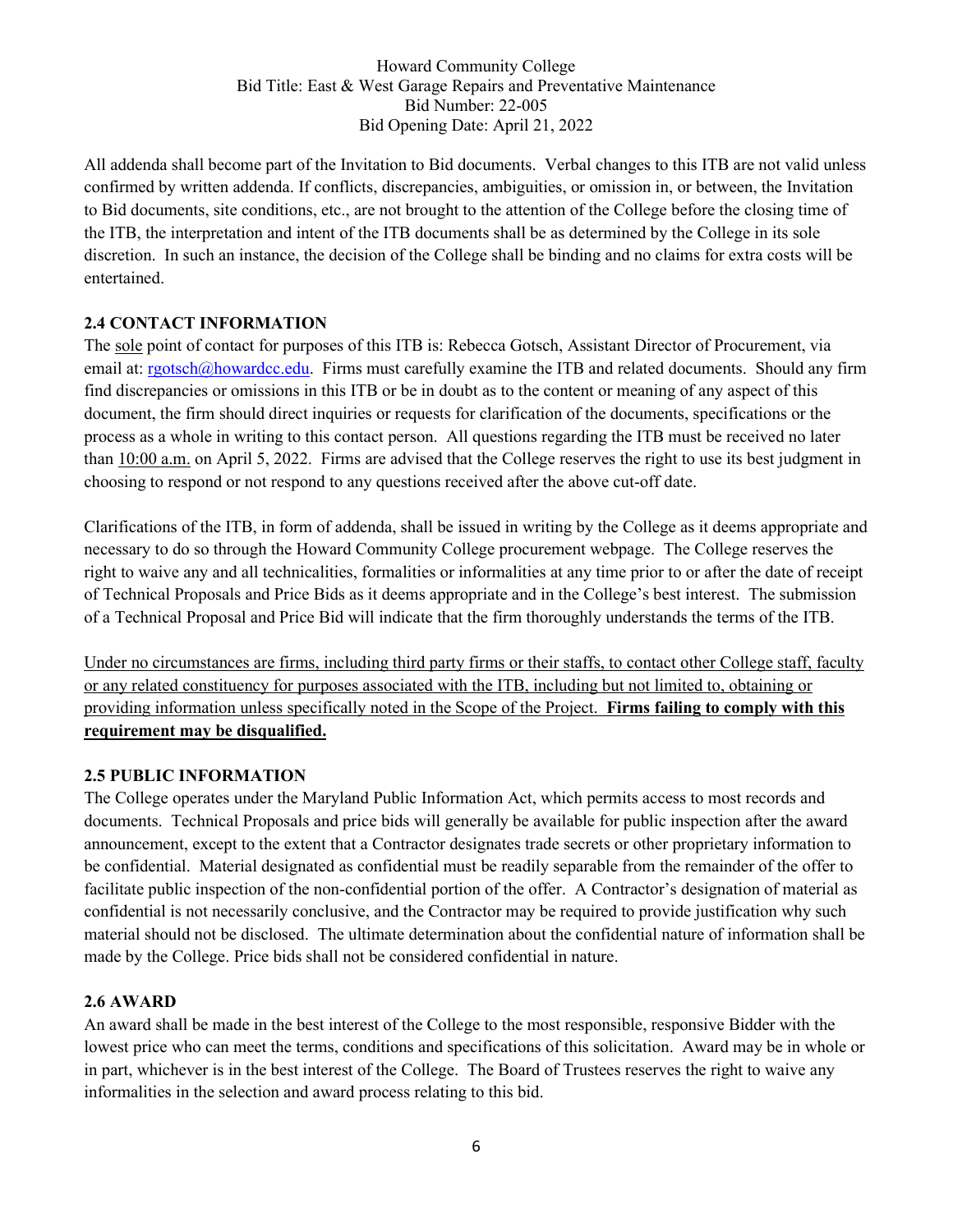In the College's sole discretion, the College may defer award of the contract for a period of up to one hundred and twenty (120) calendar days after opening of bids. If no award or other disposition is made, the expiration of the one hundred and twenty (120) calendar days will constitute rejection of all offers without further action by the College.

# **2.7 PRICING**

The price offered on the Bid Form must include all charges and costs (including shipping) incurred in the delivery of this procurement. No allowance will be made at a later date for additional charges due to the Bidder's omission.

In addition, all Bidders must hold their bid prices for one hundred twenty (120) days after bid opening date, but prior to contract award date. In the event that the awarded Bidder is unable to perform the contract, the College reserves the right to re-bid the contract or to award the contract to the next lowest Bidder.

### **2.8 EVIDENCE OF RESPONSIBILITY AND RESPONSIVENESS**

Bidder's submitting a response to this ITB must provide evidence of the following:

- a. Bidder is responsible bidder demonstrates ability to provide products and services that can meet or exceed requirements. The following criteria will be used to determine responsibleness:
	- i. Bidder has the equipment, ability and experience to perform the work as stated in the specifications listed in the bid.
	- ii. Bidder is financially stable.
- b. Bidder is responsive Bidder follows bid submission instructions and provides all requested materials. The following criteria will be used to determine responsiveness:
	- i. Bidder has favorable references that can confirm its ability to provide the products and services as stated in the specifications listed in this bid.
	- ii. Bidder has provided all documentation and samples requested in the Specifications/Scope of work.

Additionally, the quality of performance of previous contracts or services shall be considered in determining the lowest responsive and responsible Bidder. Quality of performance may be determined through contracts or services provided to the College or to other entities. Quality of performance to other entities will be determined from reference checks when references are required. The determination of quality performance includes the Contractor's history of reasonable and cooperative behavior and commitment to customer satisfaction and the Contractor's businesslike concern for the interests of the customer. The College reserves the right to reject any bid deemed not responsible or non-responsive.

### **2.9 REJECTION**

The College reserves the right to reject any or all offers received as a result of this bid and readvertise for other bids.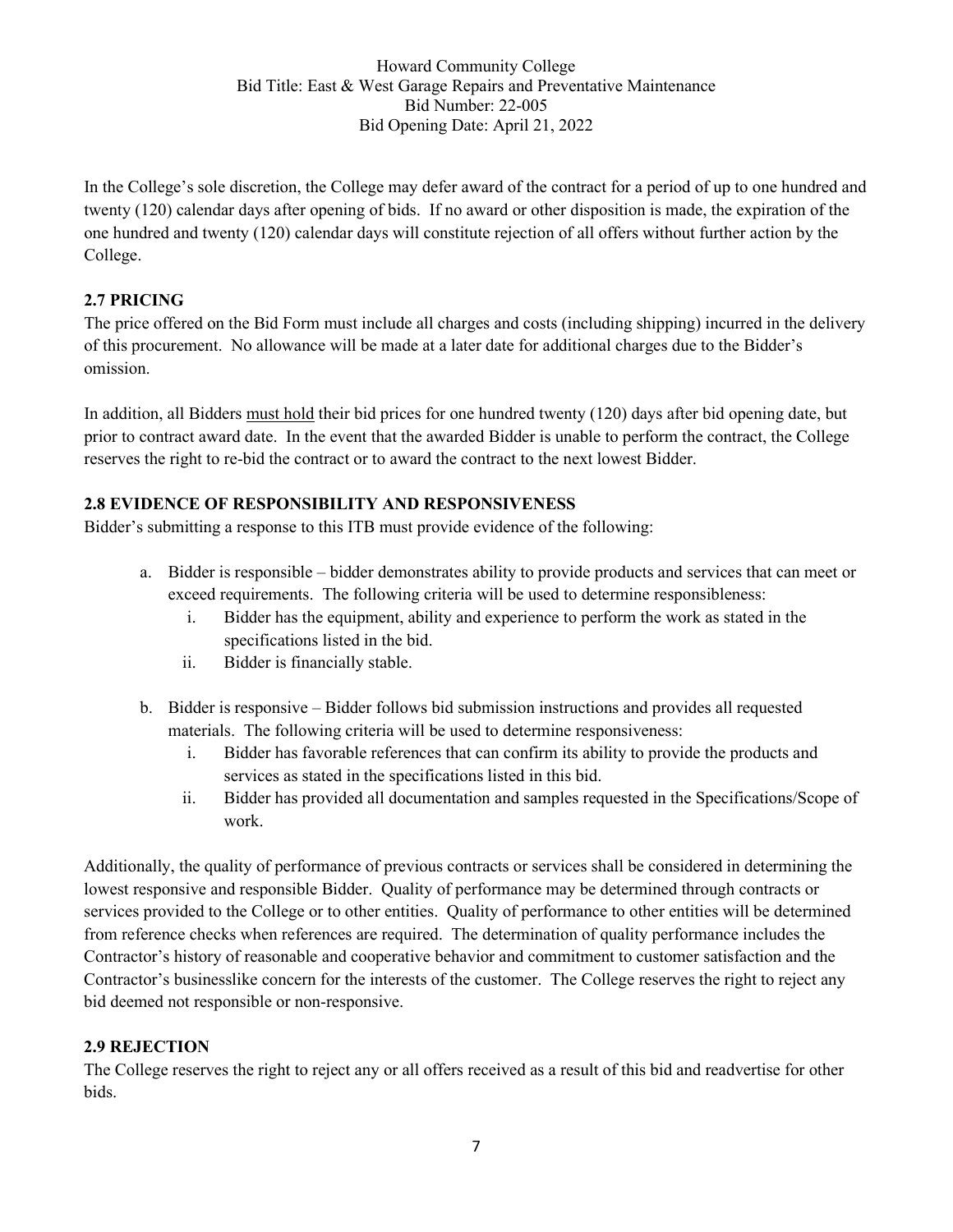Offers may also be rejected for any of the following reasons:

- a. Failure to meet the mandatory specifications and requirements;
- b. Failure to respond in a timely fashion to a request for additional information or data;
- c. Failure to supply appropriate and favorable client references;
- d. Submitting an incomplete price proposal page;
- e. Submitting a bid that is not signed; or
- f. Failure to demonstrate that the Bidder is qualified to carry out the obligations of the contract and to implement and support the work specified herein.

### **2.10 SUBCONTRACTORS/MAJOR MATERIAL SUPPLIERS**

Bidders must submit the names, addresses, and division of work for all subcontractors and major material suppliers to be retained for this project. The College reserves the right to reject.

#### **2.11 REQUIRED SUBMITTAL LIST**

Bid Form **Subcontractors** References Affidavit of Accuracy Form Contractor Information Form Conflict of Interest Form Ethics Statement Bid Affidavit Acknowledgement of Addenda No Bid Response Form

Offerors must submit **One (1) digital copy** of their bid response via Equity Hub's Bid Locker at [https://bidlocker.us/a/howardcc/BidLocker.](https://bidlocker.us/a/howardcc/BidLocker) Copies of the solicitation response will not be returned to the Offeror. Bid response must include all required information. Failure to provide the correct number of copies may result in rejection of the offer. All bid packages submitted in response to this ITB must be signed and labeled as pertaining to this solicitation.

It shall be clearly understood that by submitting a bid in response to this solicitation, a Bidder shall be deemed to have accepted all terms, conditions and requirements set forth in these specifications, terms and general conditions, unless otherwise clearly noted and explained in its bid.

#### **2.12 FAILURE TO SUBMIT**

Failure to provide any of the required items may deem a bid non-responsive.

#### **2.13 CONTRACT DOCUMENTS**

It is expected that the successful Contractor shall enter into a standard College Contractor Agreement that incorporates the requirements and terms of this Invitation to Bid, as well as the Contractor's response, into the contract. These documents shall contain the entire understanding between the parties and any additions or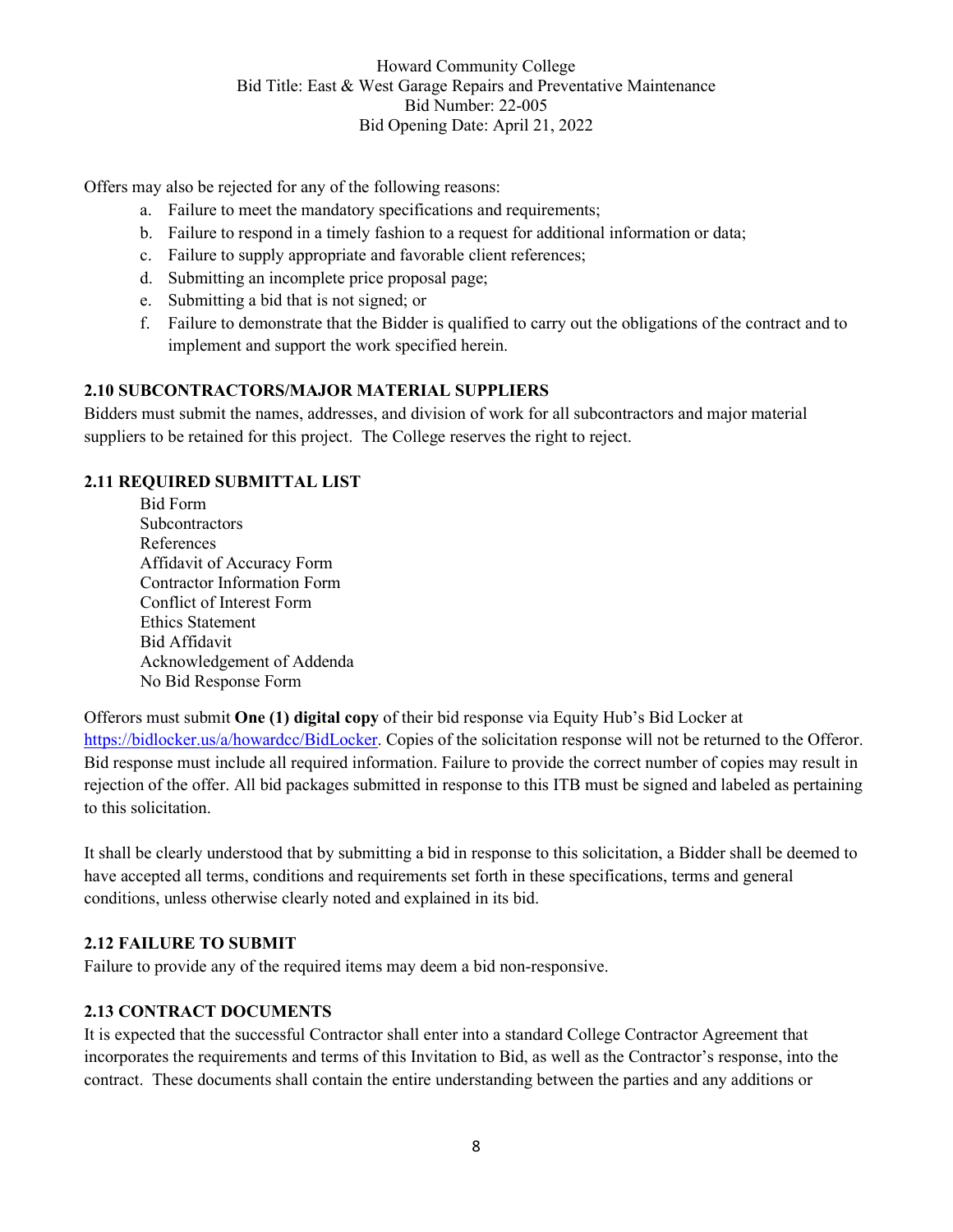modifications may only be in writing executed by both parties. If there is any discrepancy between the documents, the following order of precedence shall apply: Agreement, ITB, and then response.

All applicable Federal laws, State laws, County, local, and municipal ordinances, by-laws, and the orders, rules and regulations of all authorities having jurisdiction over this Work shall apply to the Contract throughout, and they will be deemed to be included in the Contract the same as though written out in full.

### **2.14 CHANGES TO THE CONTRACT**

The College may make any alterations, deviations, additions or omissions from the Invitation to Bid documents which it deems to be in the best interest of the college without affecting the obligations of the Contractor or making void the contract. Any alterations, deviations, additions or omissions shall be processed as a change order.

#### **2.15 CHANGES IN WORK**

The College may make any alterations, deviations, additions or omissions from the ITB documents which it deems to be in the best interest of the College without affecting the obligations of the Contractor or making void the contract. Any alterations, deviations, additions or omissions shall be processed as a Change Order. Promptly after being notified of a change, Contractor shall submit an itemized estimate of any cost or time increases or savings Contractor foresees as a result of the change. Detailed back-up documentation for any subcontractor costs shall also be included with the estimate. In giving instructions, the College shall have the authority to make minor changes in the work, not involving extra cost, and not inconsistent with the purposes of work. But otherwise, except in an emergency endangering life or property, no addition or changes to the Work shall be made except upon written order of the College, and the College shall not be liable to the Contractor for any increased compensation without such written order. No officer, employee or agent of the College is authorized to direct any extra or changed work orally.

In the event that a requested change results in an increase to the Contract Amount, the amount of the increase shall be limited to the Contractor's reasonable direct labor and material costs and reasonable actual equipment costs as a result of the change (including allowance for labor burden costs) plus a maximum ten percent (10%) markup for all overhead and profit. In the event such change Work is performed by a Subcontractor, a maximum ten percent (10%) markup for all overhead and profit for Subcontractors' and sub-subcontractors' direct labor and material costs and actual equipment costs shall be permitted, with a maximum five percent (5%) markup thereon by the Contractor for all of its overhead and profit, for a total maximum markup of fifteen percent (15%). All compensation due Contractor and any Subcontractor or sub-subcontractor for field and home office overhead is included in the markups noted above.

A Change Order shall be issued and executed promptly after an agreement is reached between Contractor and the College concerning the requested changes. Contractor shall promptly perform changes authorized by duly executed Change Orders. The Contract Amount and Contract Time shall be adjusted in the Change Order in the manner as the College and Contractor shall mutually agree.

The College shall have the right to conduct an audit of Contractor's books and records to verify the accuracy of the Contractor's claim with respect to the Contractor's costs associated with any Change Order.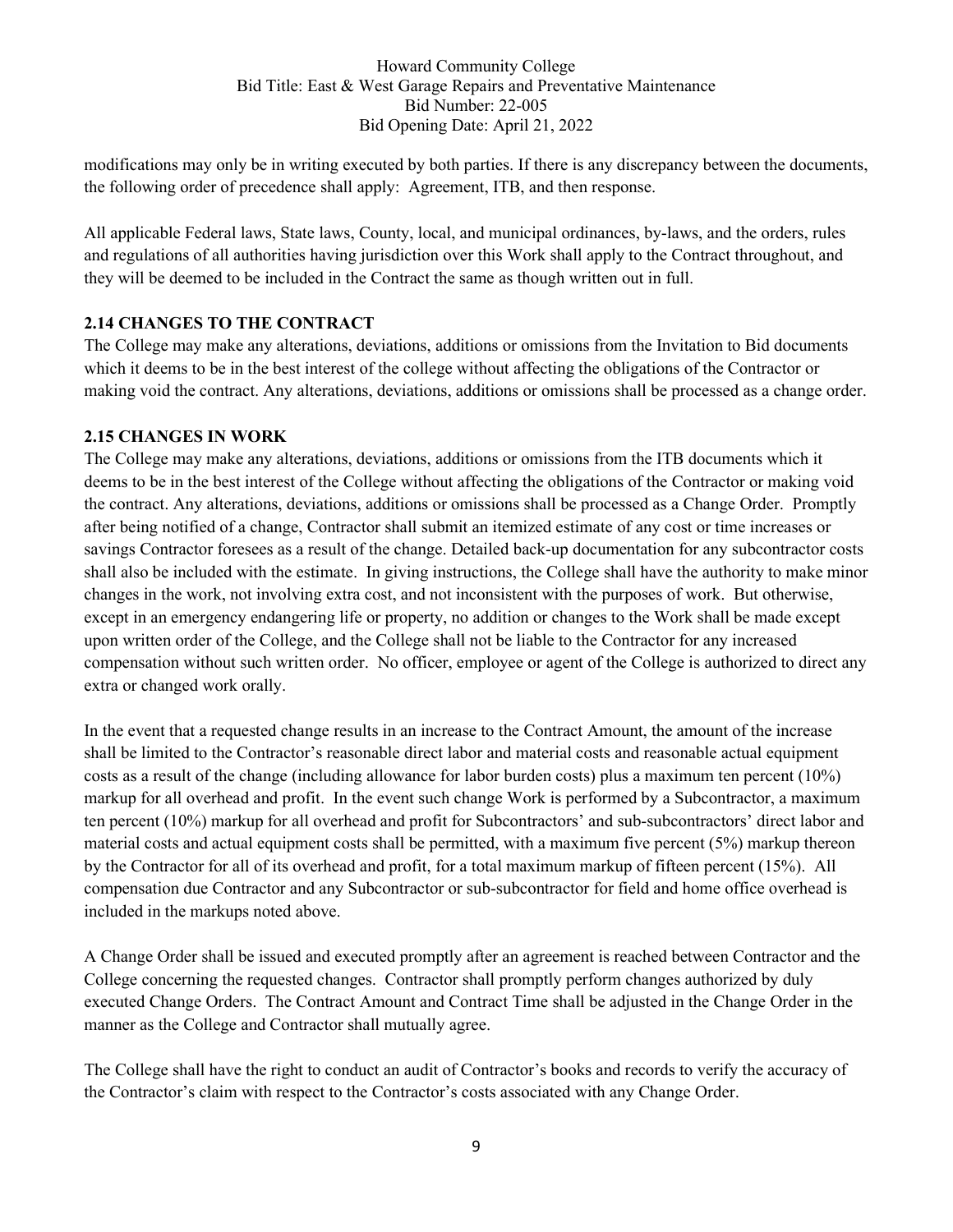#### **2.16 DELIVERY**

The successful Bidder shall deliver all of the required submittals within ten (10) days of the Notice to Award and commence Work according to the approved project schedule unless otherwise ordered in writing by the College.

### **2.17 INSURANCE REQUIREMENTS**

The contractor shall maintain in force at all times during the term of the contract, such insurance that will indemnify and hold harmless the College from Worker's Compensation and Public Liability claims for property damage and personal injury, including death, which may arise from the contractor's operations under the contract, or by anyone directly or indirectly employed by the Contractor. The Contractor's insurance will be with an insurance carried licensed to do business in the State of Maryland acceptable to the College, with the following minimum insurance coverage:

As specified in Supplemental Terms and Conditions for Construction Projects

At the time this contract is made, the Contractor shall provide the College with evidence of payment in full of the above insurance coverage throughout the entire term of this contract. Any request for extension of time for this contract shall also include evidence of payment in full of the above insurance coverage through the entire term of the extension of term for this contract.

The Contractor shall furnish the College with a certificate of insurance as evidence of the required coverage. Such insurance shall specifically identify the materials and equipment, and shall name the College and Howard County, Maryland as an additional insured.

In the event that the Contractor's insurance is terminated, the Contractor shall immediately obtain other coverage; any lack of insurance shall be grounds for immediate termination of the contract.

#### **2.18 CONFIDENTIALITY OF DATA**

All financial, statistical, personal, technical and other data and information which are designated confidential by the College and not otherwise subject to disclosure, and made available to the Contractor in order to carry out this Contract, or which become available to the Contractor in carrying out this Contract, shall be protected by the Contractor using the same level of care in preventing unauthorized disclosure or use of the confidential information that the Contractor takes to protect its own information of a similar nature, but in no event, less than reasonable care. The Contractor shall not be required under the provision of this clause to keep confidential any data or information that is or becomes publicly available, is already rightfully in the Contractor's possession, is independently developed by the Contractor outside the scope of this Contract, or is rightfully obtained from third parties.

#### **2.19 PROCUREMENT REGULATIONS**

This Invitation to Bid and any resulting contract shall be governed by §§16-311 through 16-314 of the Education Article of the Annotated Code of Maryland.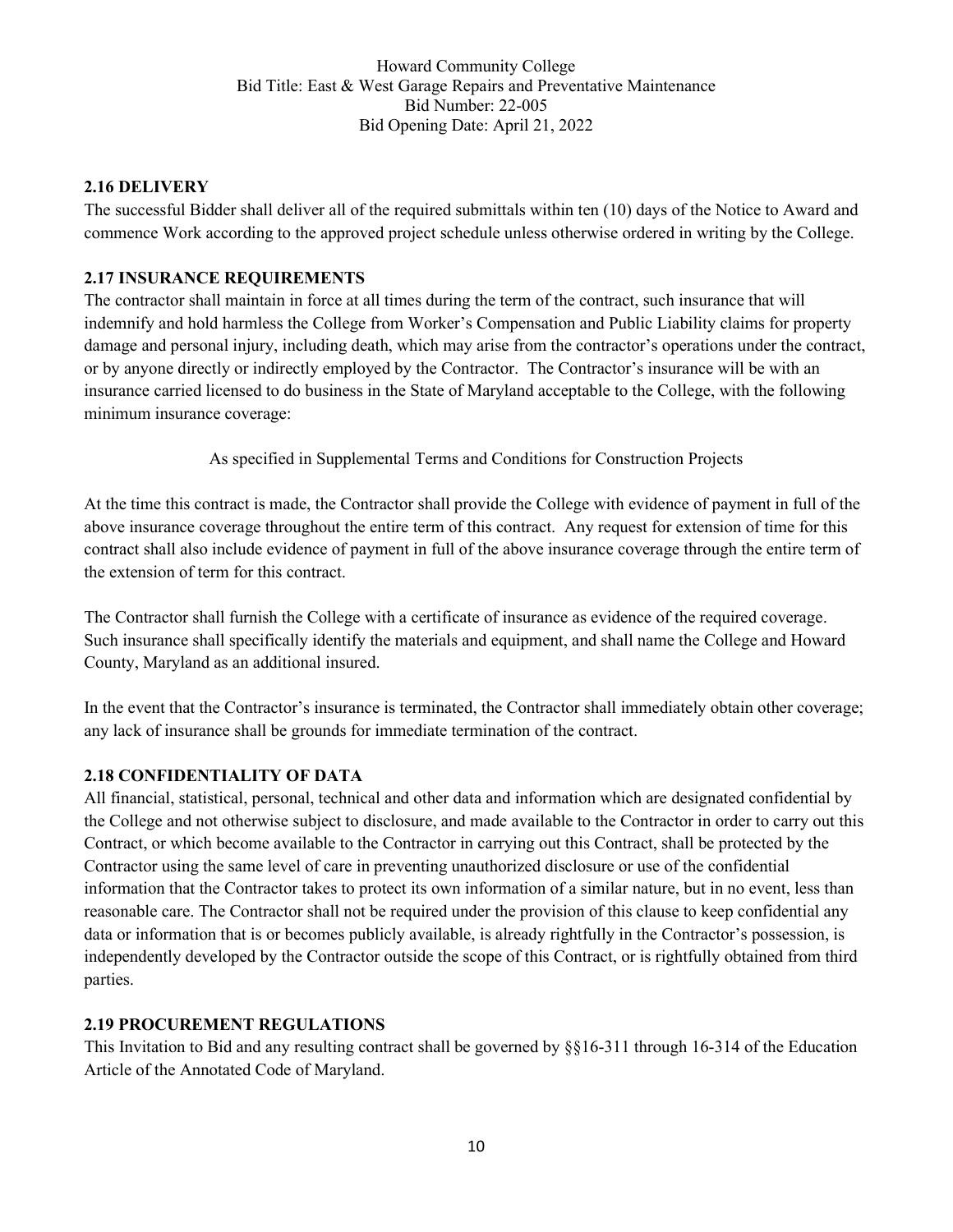#### **2.20 MISSION, VISION, AND VALUES**

Howard Community College believes that a key characteristic of performance excellence is a strong foundation and understanding of an organization's mission, vision and value statements. The College's statements are as follows:

Mission: providing pathways to success Vision: a place to discover greatness in yourself and others Values: innovation, nurturing, sustainability, partnerships, integrity, respect, excellence, service

The College expects all Contractors to support the College's mission, vision and values by fostering these concepts in their work on campus.

### **2.21 SMOKE AND TOBACCO-FREE**

Howard Community College is a smoke and tobacco free environment. Use of tobacco products is prohibited in all college owned, lease, and controlled properties including parking lots and garages, and at all college-sponsored activities. Smoking is prohibited in vehicles. This use prohibition extends to Contractors, employees, agents, subcontractors and vendors.

#### **2.22 SUSTAINABILITY**

Howard Community College is committed to the use and purchase of environmentally and socially responsible materials and products whenever it is feasible. The Contractor shall state in the bid or offer whether the procurement will or may include recycled materials, and the types, amounts, and application of recycled materials that the bidder or Bidder intends to include in the procurement. The College shall give a percentage price preference not exceeding 5% for the purchase of environmentally preferable products. The percentage price preference will not apply if doing so will cause a denial of Federal or State funding or is inconsistent with Federal or State law. This project does not contain any LEED requirements; however, the College does encourage following LEED standards where applicable.

#### **2.23 COOPERATIVE PURCHASE**

The College reserves the right to extend all of the terms, conditions, specifications, and unit or other prices of any contract resulting from this bid to any and all public bodies, subdivisions, school districts, community colleges, colleges, and universities. This is conditioned upon mutual agreement of all parties pursuant to special requirements, which may be appended thereto. The College assumes no authority, liability or obligation, on behalf of any other public entity that may use any contract resulting from this bid. All purchases and payment transactions will be made directly between the Contractor and the requesting entity. Any exceptions to this requirement must be specifically noted in the bid response.

### **2.24 MINORITY PARTICIPATION**

It is the policy of Howard Community College to strongly encourage minority business enterprises (MBE) to provide goods and services for the performance of College functions. Minority businesses include non-profit entities organized to promote the interests of handicapped persons, and firms that are 51% owned and controlled by a member of socially or economically disadvantaged minority groups, which include: African-Americans,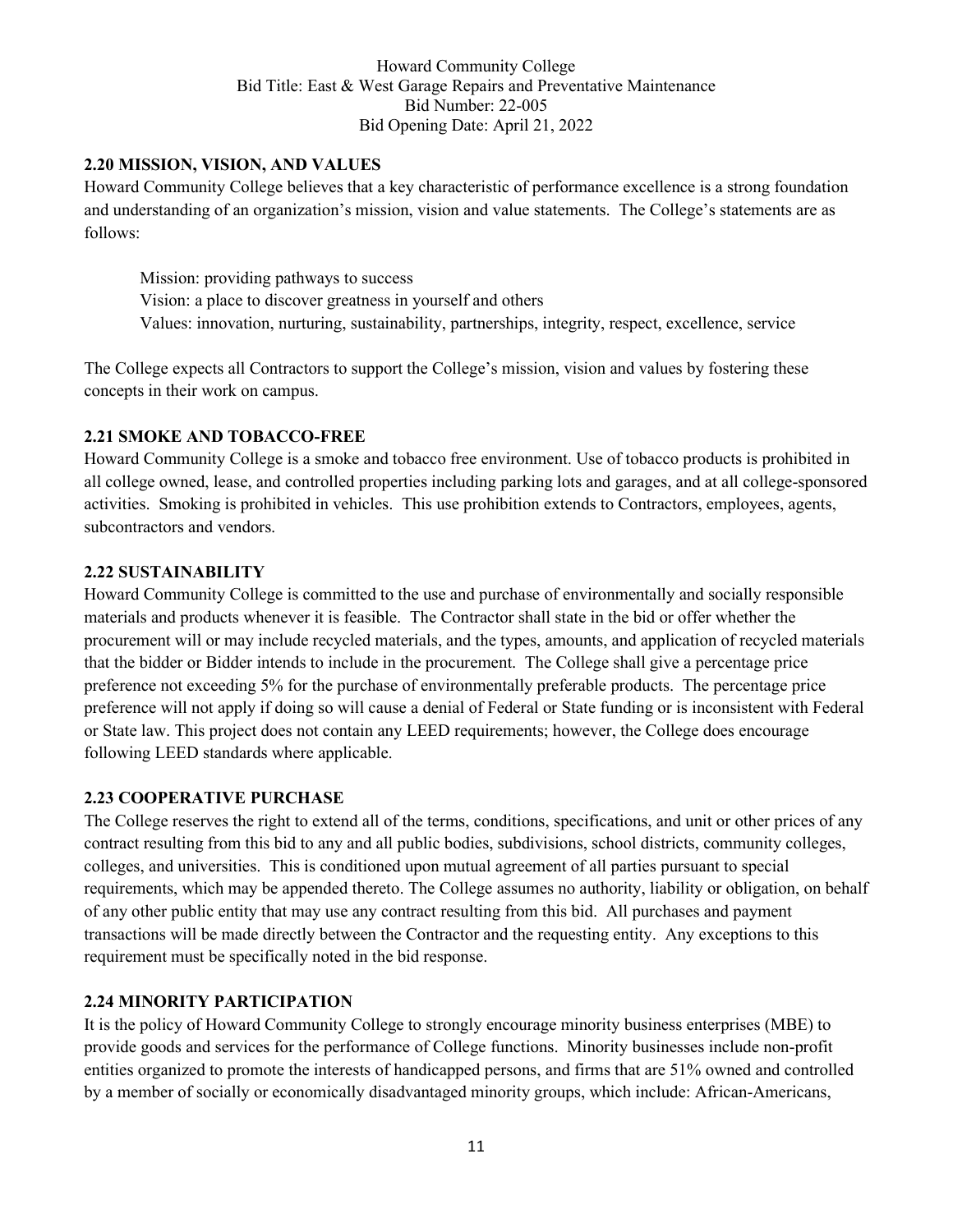Hispanics, American Indians, Alaska natives, Asians, Pacific Islanders, women, and the mentally or physically disabled.

### **2.25 EMPLOYMENT OF CHILD SEX OFFENDERS**

Howard Community College provides a number of programs throughout the main campus that involve minor children, including the Children's Learning Center and Kids on Campus. The State of Maryland requires certain child sex offenders to register with the State and with the local law enforcement agency in the county in which they will reside, work, or attend school. If a child sex offender, as determined by the definitions contained in the Criminal Law Article of the Annotated Code of Maryland, is employed by the awarded bidder, the awarded bidder is prohibited from assigning that employee to perform any type of service on the main campus. Violation of this provision may result in Termination for Cause of the contract.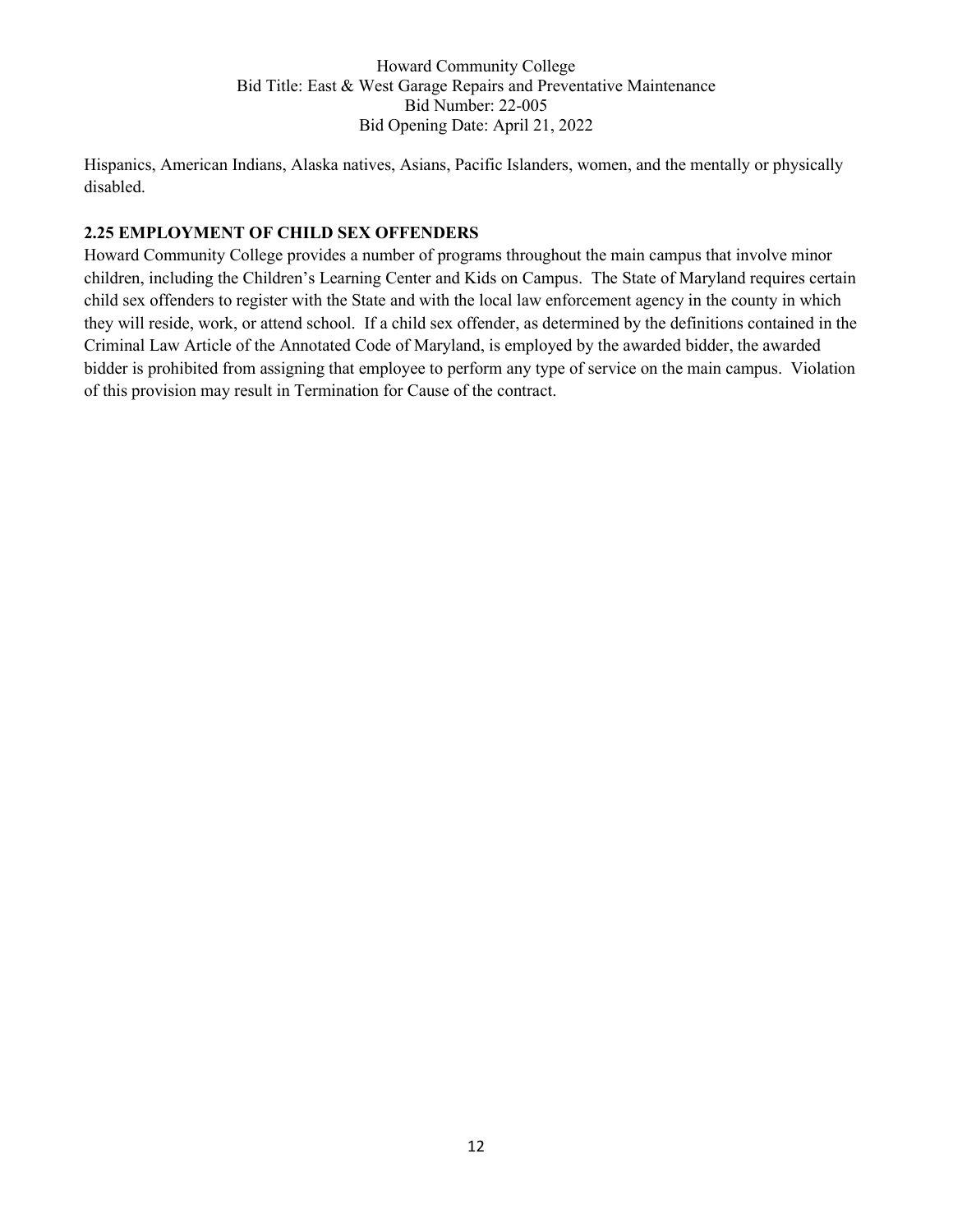# **PRICE BID FORM**

To: Howard Community College

Re: East & West Garage Repairs and Preventative Maintenance

**From:** \_\_\_\_\_\_\_\_\_\_\_\_\_\_\_\_\_\_\_\_\_\_\_\_\_\_\_\_\_\_\_\_

**(Company's Name)**

The undersigned ("Contractor") proposes to provide all of the necessary labor and materials, as specified in the attached Bid Documents. It is understood that the College will be the sole judge as to the acceptance of the bids and award of the contract. All work shall be completed in accordance with the accompanying Specifications for the amount listed below for **Base Bid** as applicable in accordance with the terms of the Bid Documents**.**

By submitting bid, Contractor agrees to be bound by the College's General Terms and Conditions, Supplemental Terms and Conditions for Construction, and comply with all insurance mandates.

#### **Base bid:** *(State amounts in both words and numbers)*

The proposed total contract amount to complete the Howard Community College East & West Garage Repairs and Preventative Maintenance project, and having examined all matters referred to in the Bid Documents, including Addenda No. \_\_\_\_, \_\_\_\_, \_\_\_\_, and \_\_\_\_, is:

| (In Words): | <b>Dollars</b> |
|-------------|----------------|
|-------------|----------------|

**(In Numbers)**: \$\_\_\_\_\_\_\_\_\_\_\_\_\_\_\_\_\_\_\_\_\_\_\_\_\_\_\_\_\_\_\_\_\_\_\_\_\_\_\_\_\_\_\_\_\_\_\_\_\_\_\_\_\_\_\_\_\_\_\_\_\_\_\_\_

The above bid amount includes the following:

| <b>HCC – EAST GARAGE</b>                                                                                                                                                                                                                                                                                   |                           |            |      |
|------------------------------------------------------------------------------------------------------------------------------------------------------------------------------------------------------------------------------------------------------------------------------------------------------------|---------------------------|------------|------|
| Base Bid                                                                                                                                                                                                                                                                                                   | <b>Estimated Quantity</b> | Unit Price | Cost |
| <b>BID ITEM NO. 1 - STRUCTURAL REPAIRS</b>                                                                                                                                                                                                                                                                 |                           |            |      |
| 1(a) Patch Full Depth Concrete Topping Repairs:<br>Full depth removal of unsound and sound concrete topping as<br>shown on plans and as directed by the Engineer using saw and<br>chipping hammers, cleaning and painting of any exposed steel<br>precast connections, placement of new high strength fast | 100 SF                    | /SF        |      |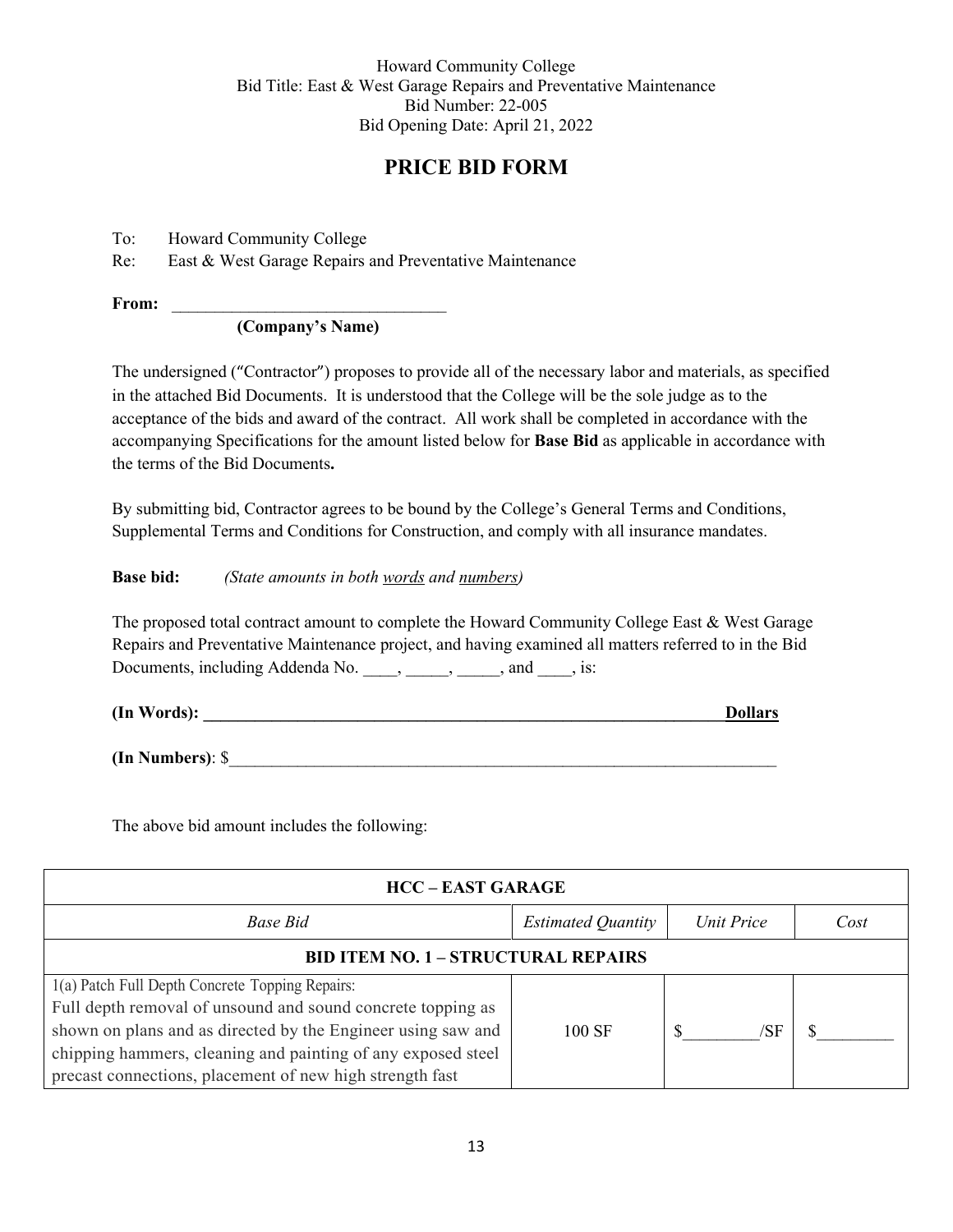| setting concrete and tooling and sealing patch perimeter. See<br>detail 3/R1.                                                                                                                                                                                                                                                                                                                                                                                                                                                                                                  |              |           |    |
|--------------------------------------------------------------------------------------------------------------------------------------------------------------------------------------------------------------------------------------------------------------------------------------------------------------------------------------------------------------------------------------------------------------------------------------------------------------------------------------------------------------------------------------------------------------------------------|--------------|-----------|----|
| Bid price to include replacement of any affected sealant joints<br>per detail 2/R3.                                                                                                                                                                                                                                                                                                                                                                                                                                                                                            |              |           |    |
| 1(b) Patch Full Depth Concrete DT Repairs:<br>Full depth removal of deteriorated floor and/or double tee<br>slab soffit concrete (DT flanges) using saws and chipping<br>hammers as shown on plans and as directed by the<br>Engineer, replacing/supplementing any corroded<br>reinforcing steel, cleaning and painting of any exposed steel<br>precast connections, placing new high strength fast setting<br>concrete and tooling and sealing patch perimeter. See detail<br>$2/R1$ .<br>Bid price to include replacement of any affected sealant joints<br>per detail 2/R3. | 30 SF        | \$<br>/SF |    |
| 1(c) Lift/Connection Pocket Repairs:<br>Fully remove deteriorated concrete within lift/connection<br>pockets. Where required, remove addition concrete partial<br>depth that such lifting loops can be cut 2" minimum below<br>the top of slab surface. Roughen the repair area to a $\frac{1}{4}$ "<br>amplitude and place new high strength fast setting concrete,<br>and tool and seal patch perimeter per detail 3/R2, and as<br>specified.                                                                                                                                | <b>60 EA</b> | /EA<br>S  | \$ |
| 1(d) Vertical Surface Concrete Repairs:<br>Removal of deteriorated concrete from vertical surfaces as<br>directed by the engineer using small chipping hammers,<br>installing #3 L-shaped pins and using trowel applied mortar<br>per detail 5/R1 and as specified.                                                                                                                                                                                                                                                                                                            | 5 SF         | \$<br>/SF | \$ |
| 1(e) Stair Railing Post Embedment Repairs:<br>Removal of grout around corroded railing post. Cut and<br>fully remove deteriorated portion of pipe railing post.<br>Provide and fully weld new pipe railing section to match<br>existing. Clean and paint entire railing post, including<br>embedded portion. Reset embedment with new non-shrink<br>grout and provide a new cove joint around the base of the<br>railing post. See detail 1/R2.                                                                                                                                | 15 EA        | /EA<br>\$ | \$ |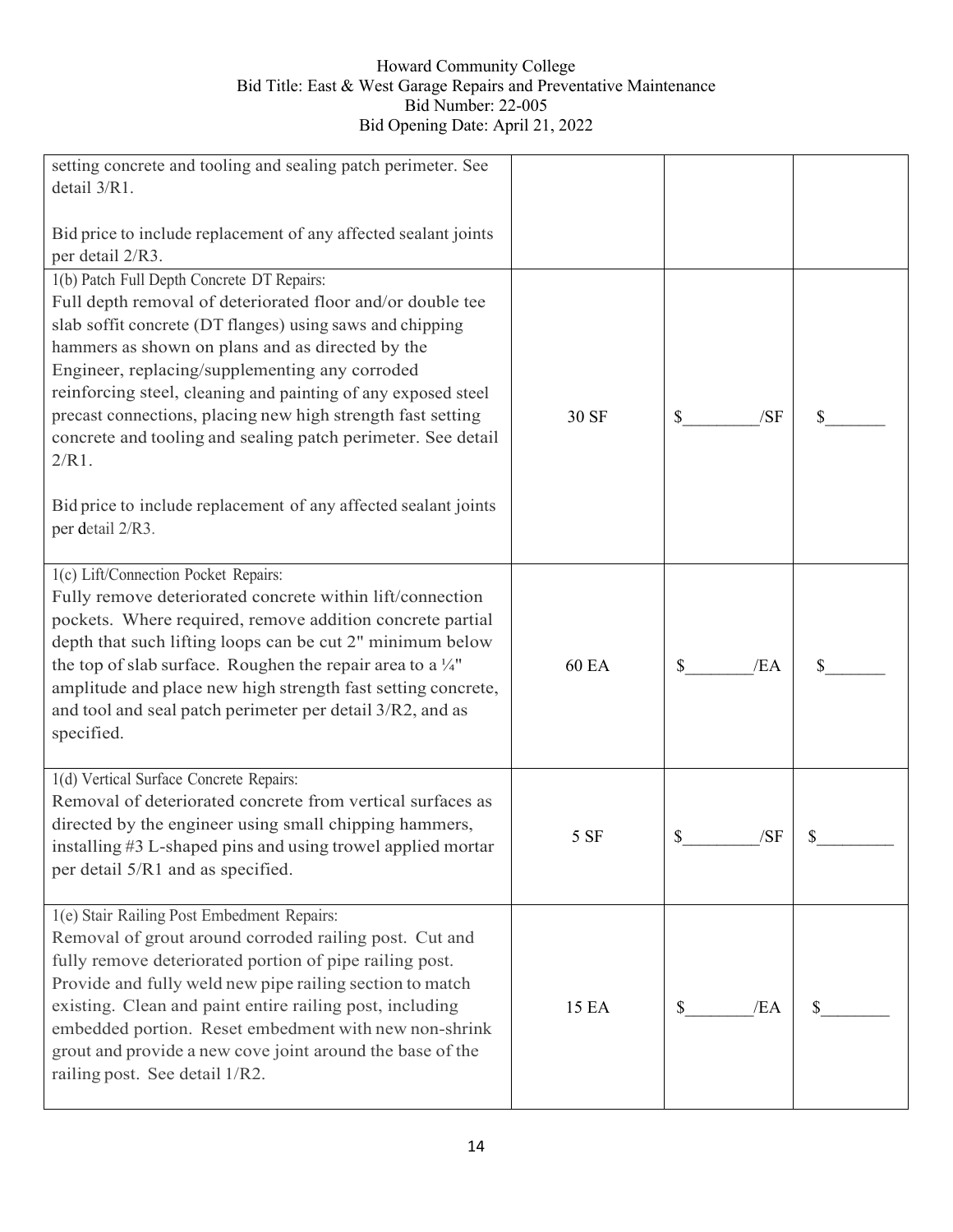| 1(f) Shear Connector Repairs:<br>Restore failed shear connectors between adjacent precast<br>double tees as directed by the Engineer. Clean and paint all<br>exposed steel shear connector components. See detail 5/R2.<br>Note that the cost to access the shear connectors are included in<br>other bid items.                                                                                                                                             | <b>12 EA</b> | /EA |  |
|--------------------------------------------------------------------------------------------------------------------------------------------------------------------------------------------------------------------------------------------------------------------------------------------------------------------------------------------------------------------------------------------------------------------------------------------------------------|--------------|-----|--|
| $1(g)$ Shear Connector Replacement:<br>Fully remove and dispose of existing shear connector<br>assembly where failed as directed by the Engineer and install<br>new connector assembly per detail 2/R2.<br>Bid price of "each" shall be based on "half" of an assembly<br>(i.e. two halves are shown in the referenced detail). Note that<br>the cost to remove and replace concrete or sealant over the<br>shear connector are included in other bid items. | 1 EA         | /EA |  |
| 1(h) Epoxy Injection Repairs:<br>Pressure inject cracks in structural members designated for<br>repair by the Engineer in field, as specified and as shown in<br>detail $3/R3$ .                                                                                                                                                                                                                                                                             | 10LF         | /LF |  |

| <b>Base Bid</b>                                                                                                                                                                                                                                                                                       | <b>Estimated Quantity</b> | Unit Price | Cost |  |
|-------------------------------------------------------------------------------------------------------------------------------------------------------------------------------------------------------------------------------------------------------------------------------------------------------|---------------------------|------------|------|--|
| <b>BASE BID ITEM NO. 2 - WATERPROOFING REPAIRS</b>                                                                                                                                                                                                                                                    |                           |            |      |  |
| 2(a) Rout and Seal Concrete Slab Cracks:<br>Rout and seal all new visible cracks throughout the elevated<br>floor slabs per detail 2/R3 and as specified.                                                                                                                                             | 940 LF                    | /LF        |      |  |
| 2(b) Rout and Seal Construction Joints (at topping/washes):<br>Removal of existing sealant material from the previously<br>sealed construction joints (concrete topping/washes) where<br>shown throughout the garage. Clean and seal construction<br>joints per detail 2/R3.                          | 150 LF                    | /LF        |      |  |
| 2(c) Replace Double Tee Joint Sealant:<br>Removal of existing sealant material from previously sealed<br>double tee joints where failed (as shown on plan) and where<br>affected by concrete repairs throughout the garage. Clean all<br>exposed connectors for inspection by the Engineer, paint all | 1,800 LF                  | /LF        |      |  |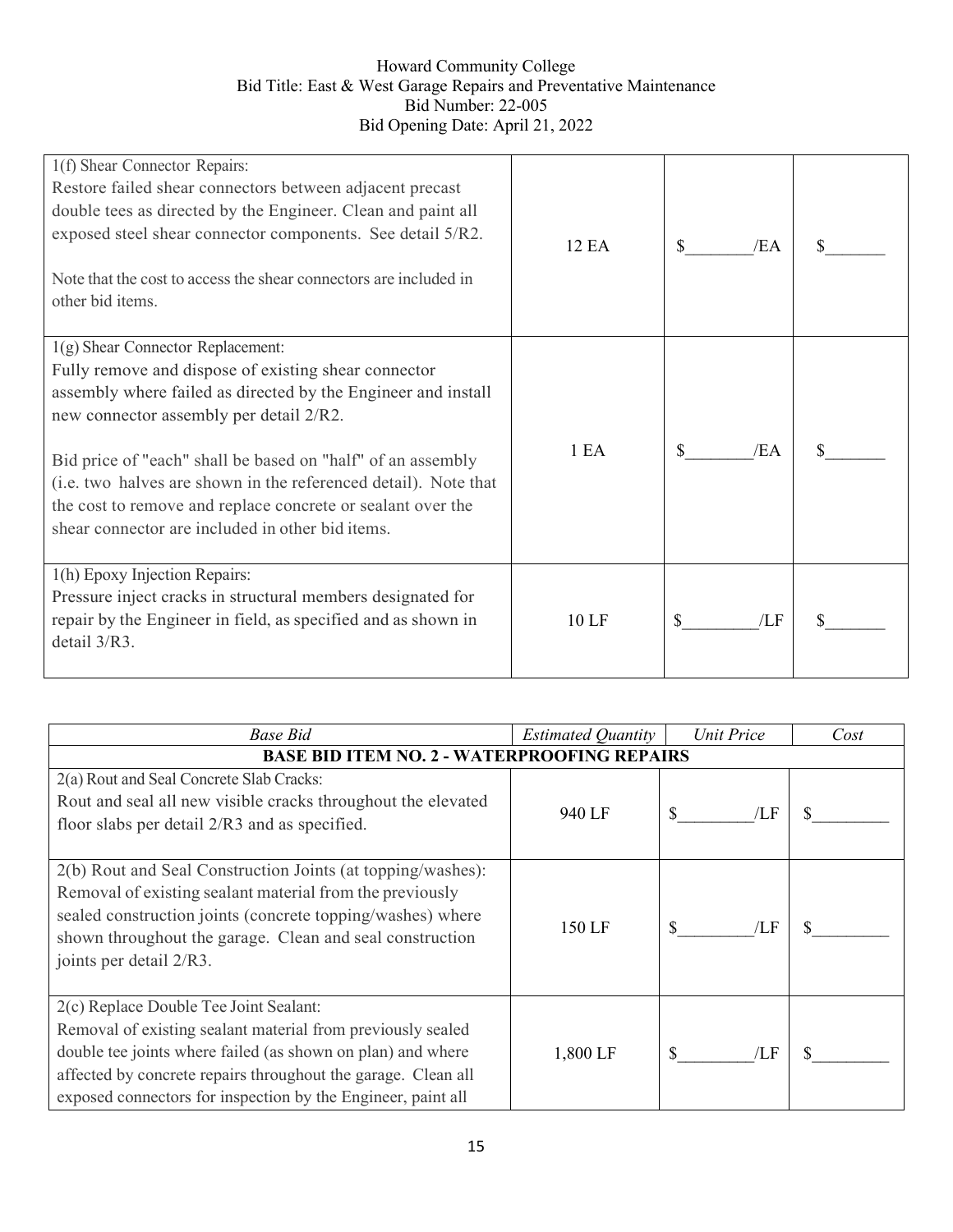| exposed connectors, and clean and seal double tee joints per<br>detail 2/R3 and as specified. Bid price to include pocket sealant<br>along the joints.                                                                                                                                                                                                                                                                                                                                                          |                 |           |    |
|-----------------------------------------------------------------------------------------------------------------------------------------------------------------------------------------------------------------------------------------------------------------------------------------------------------------------------------------------------------------------------------------------------------------------------------------------------------------------------------------------------------------|-----------------|-----------|----|
| The cost for any shear connector repairs is NOT to be included.                                                                                                                                                                                                                                                                                                                                                                                                                                                 |                 |           |    |
| 2(d) Replacement of Perimeter Cove Joints:<br>Removal of existing sealant material from all previously<br>sealed cove joints where affected by concrete repairs.<br>Installation of new sealant and backer rod (as required) at<br>vertical to horizontal slab interfaces (walls, columns, curbs, etc.)<br>per detail 2/R3 and as specified.<br>Bid price is to include any pocket sealant along the joints.                                                                                                    | 60 LF           | /LF<br>\$ | \$ |
| 2(e) Expansion Joint Replacement:                                                                                                                                                                                                                                                                                                                                                                                                                                                                               |                 |           |    |
| Remove existing expansion joint system at the ground<br>level. Modify the existing block-out as required per the<br>new joint manufacturer's requirements. Install new<br>continuous wing gland expansion joint system per detail<br>3/R4 and per the manufacturer's instructions. Splice with<br>any existing vertical expansion joint system on each end.<br>Estimated quantity of repair is approximately 61 If which is to be<br>verified in the field by the Contractor, prior to submitting bid<br>price. | <b>LUMP SUM</b> | LS        | \$ |
| 2(f) New Vertical Expansion Joint:<br>Remove existing sealant from interior/exterior vertical<br>expansion joints where shown on plan. Clean the joint<br>surfaces and install new vertical expansion joint system per<br>detail 3/R4 and per the manufacturer's instructions.<br>Estimated quantity of repair is approximately 100 If which is to<br>be verified in the field by the Contractor, prior to submitting bid<br>price.                                                                             | <b>LUMP SUM</b> | LS        | \$ |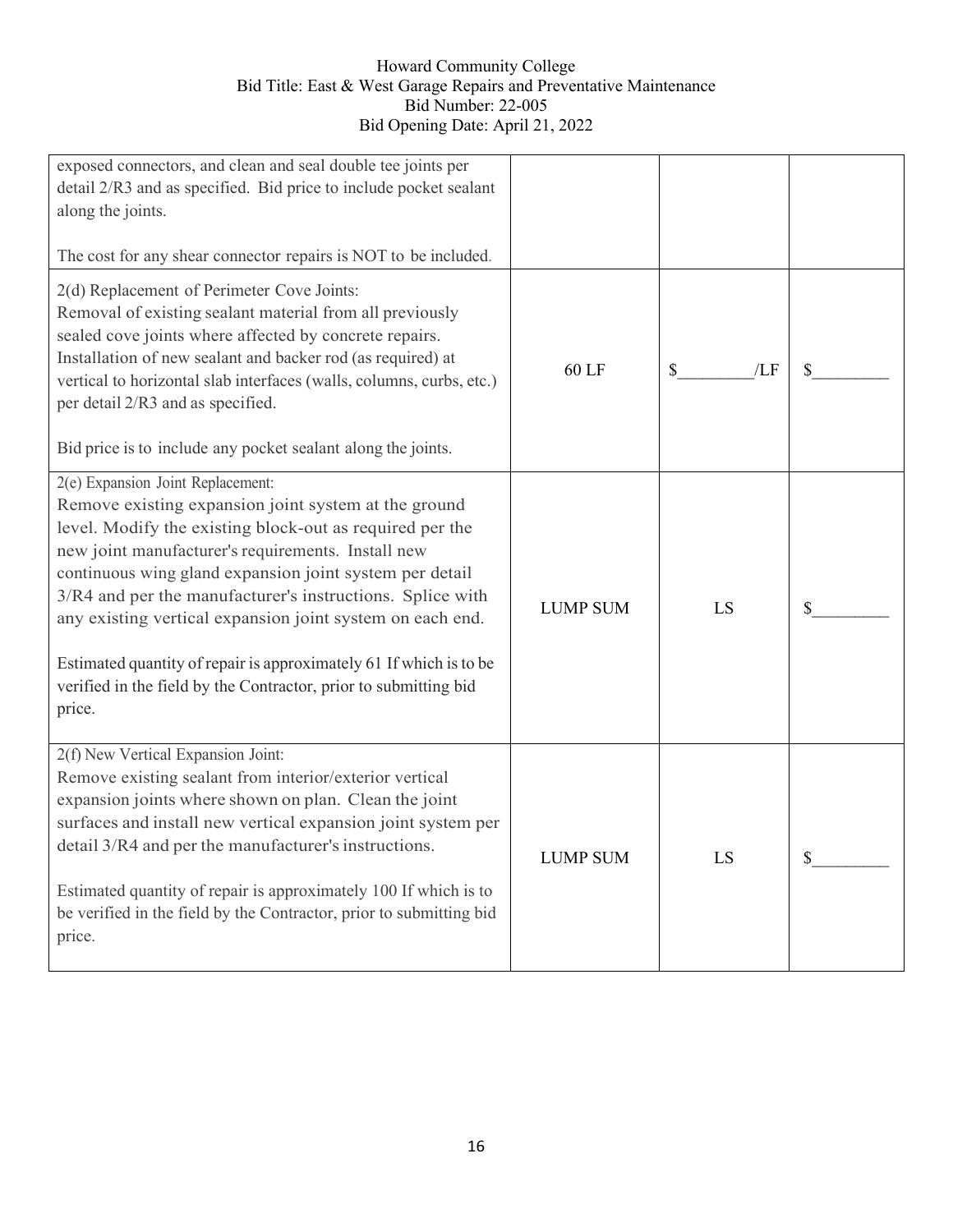| 2(g) Waterproofing Membrane Patch Repair:<br>Full removal of all existing surface applied membrane material<br>that is debonded/damaged 6" minimum past the area of repair<br>by approved means to expose the top of the concrete slab<br>surface, preparing the exposed concrete slab surfaces (including<br>locations of newly repaired concrete floor), and application of<br>new coating material compatible with existing per<br>manufacturer's instructions as shown on plans. Top coat<br>excluded from the price as it is part of the " $2 \{ h \}$ re-coat" item. |                 | /SF       |    |
|----------------------------------------------------------------------------------------------------------------------------------------------------------------------------------------------------------------------------------------------------------------------------------------------------------------------------------------------------------------------------------------------------------------------------------------------------------------------------------------------------------------------------------------------------------------------------|-----------------|-----------|----|
| Membrane Product on which bid unit price is based:<br>Name of licensed applicator/subcontractor who will install the<br>membrane:                                                                                                                                                                                                                                                                                                                                                                                                                                          | 500 SF          | \$        | \$ |
| See detail on 1/R4 and applicable spec sections.                                                                                                                                                                                                                                                                                                                                                                                                                                                                                                                           |                 |           |    |
| 2(h) Waterproofing Membrane Recoating:<br>Cleaning of existing slab coating at second and ground levels per<br>membrane manufacturer's recommendations, and application of<br>new coating material compatible with existing per<br>manufacturer's instructions. See specifications and detail<br>$4/R3$ .<br>Membrane Product on which bid unit price is based:                                                                                                                                                                                                            |                 |           |    |
| Name of licensed applicator/subcontractor who will install the<br>membrane:                                                                                                                                                                                                                                                                                                                                                                                                                                                                                                | <b>LUMP SUM</b> | \$<br>/LS | \$ |
| Estimated quantity of recoating is approximately 6,600sf,<br>which is to be verified in the field by contractor, prior to<br>submitting bid price.                                                                                                                                                                                                                                                                                                                                                                                                                         |                 |           |    |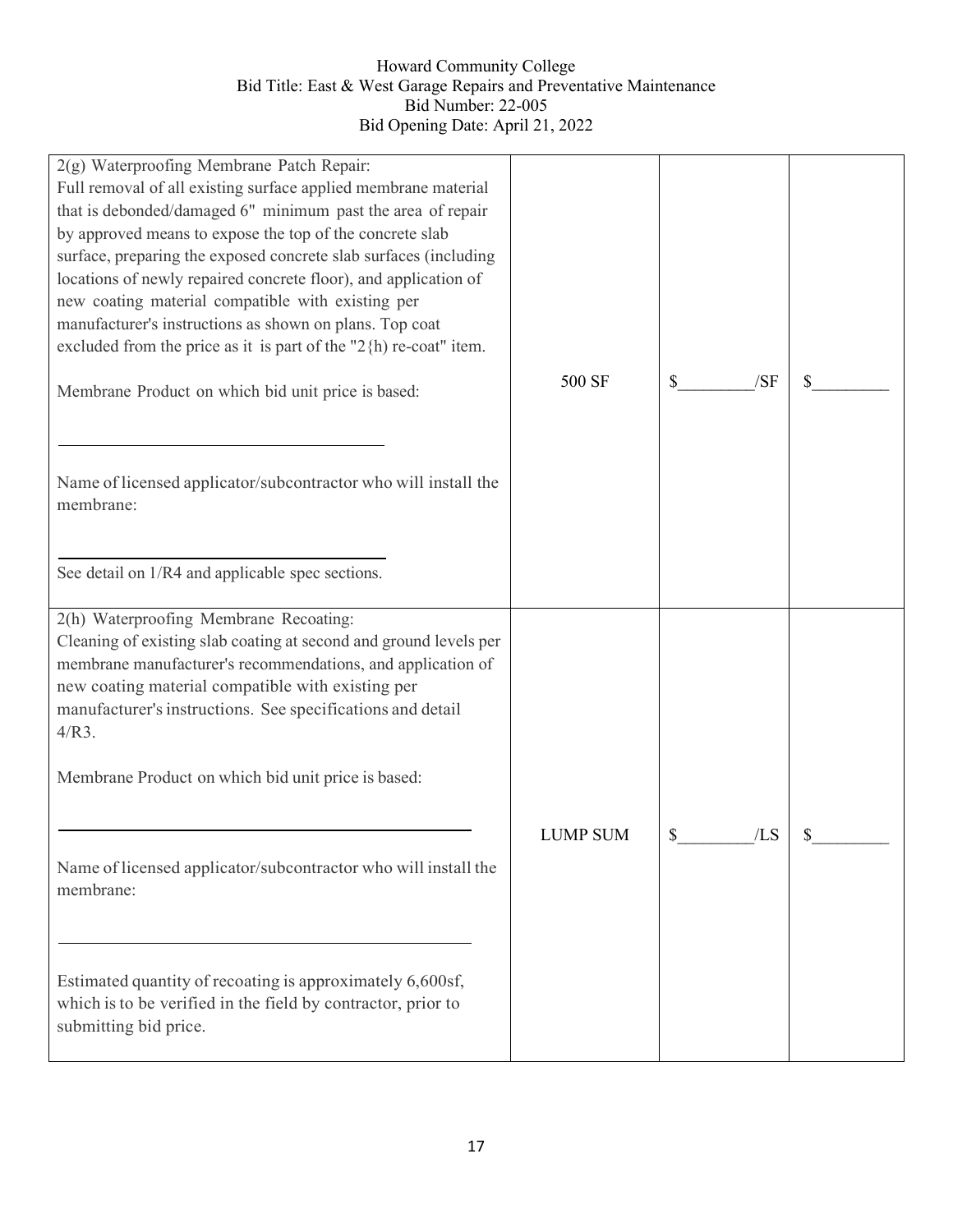| 2(i) Stair Roofing Replacement:<br>Full removal of existing stair roofing systems down to clean<br>sound concrete. Furnishing and installing new all-inclusive<br>roofing system as specified and per detail 2/R4. | LUMP SUM | /LS |  |
|--------------------------------------------------------------------------------------------------------------------------------------------------------------------------------------------------------------------|----------|-----|--|
| Estimated quantity is approximately 426 sf. Quantity shall be<br>verified in the field by the Contractor, prior to submitting bid<br>price.                                                                        |          |     |  |

| <b>Base Bid</b>                                              | <b>Estimated Quantity</b> | Unit Price | Cost |
|--------------------------------------------------------------|---------------------------|------------|------|
| <b>BASE BID ITEM NO. 3 - EXTERIOR REPAIRS</b>                |                           |            |      |
| 3(a) Remove/Replace Exterior Spandrel Precast Joint Sealant: |                           |            |      |
| Remove existing exterior spandrel joint sealant between      |                           |            |      |
| each panel (interior, exterior and top) throughout all       |                           |            |      |
| elevations of the garage, clean substrate surfaces, and      |                           |            |      |
| install new sealant per detail 2/R3.                         | <b>LUMP SUM</b>           | /LS        |      |
|                                                              |                           |            |      |
| Estimated quantity of repair is approximately 2,600 lf which |                           |            |      |
| is to be verified in the field by the Contractor, prior to   |                           |            |      |
| submitting bid price.                                        |                           |            |      |

| <b>HCC - WEST GARAGE</b>                                        |                                                 |            |      |  |  |
|-----------------------------------------------------------------|-------------------------------------------------|------------|------|--|--|
| Base Bid                                                        | <b>Estimated Quantity</b>                       | Unit Price | Cost |  |  |
|                                                                 | <b>BASE BID ITEM NO. 4 - STRUCTURAL REPAIRS</b> |            |      |  |  |
| 4(a) Patch Full Depth Concrete Topping Repairs:                 |                                                 |            |      |  |  |
| Full depth removal of unsound and sound concrete topping as     |                                                 |            |      |  |  |
| shown on plans and as directed by the Engineer using saw and    |                                                 |            |      |  |  |
| chipping hammers, cleaning and painting of any exposed steel    |                                                 |            |      |  |  |
| precast connections, placement of new high strength fast        |                                                 |            |      |  |  |
| setting concrete and tooling and sealing patch perimeter. See   | 30 SF                                           | /SF        |      |  |  |
| detail 3/R1.                                                    |                                                 |            |      |  |  |
| Bid price to include replacement of any affected sealant joints |                                                 |            |      |  |  |
| per detail 2/R3.                                                |                                                 |            |      |  |  |
| 4(b) Patch Full Depth Concrete DT Repairs:                      |                                                 |            |      |  |  |
| Full depth removal of deteriorated floor and/or double tee      | 20 SF                                           | /SF<br>S   | S    |  |  |
| slab soffit concrete (DT flanges) using saws and chipping       |                                                 |            |      |  |  |
| hammers as shown on plans and as directed by the                |                                                 |            |      |  |  |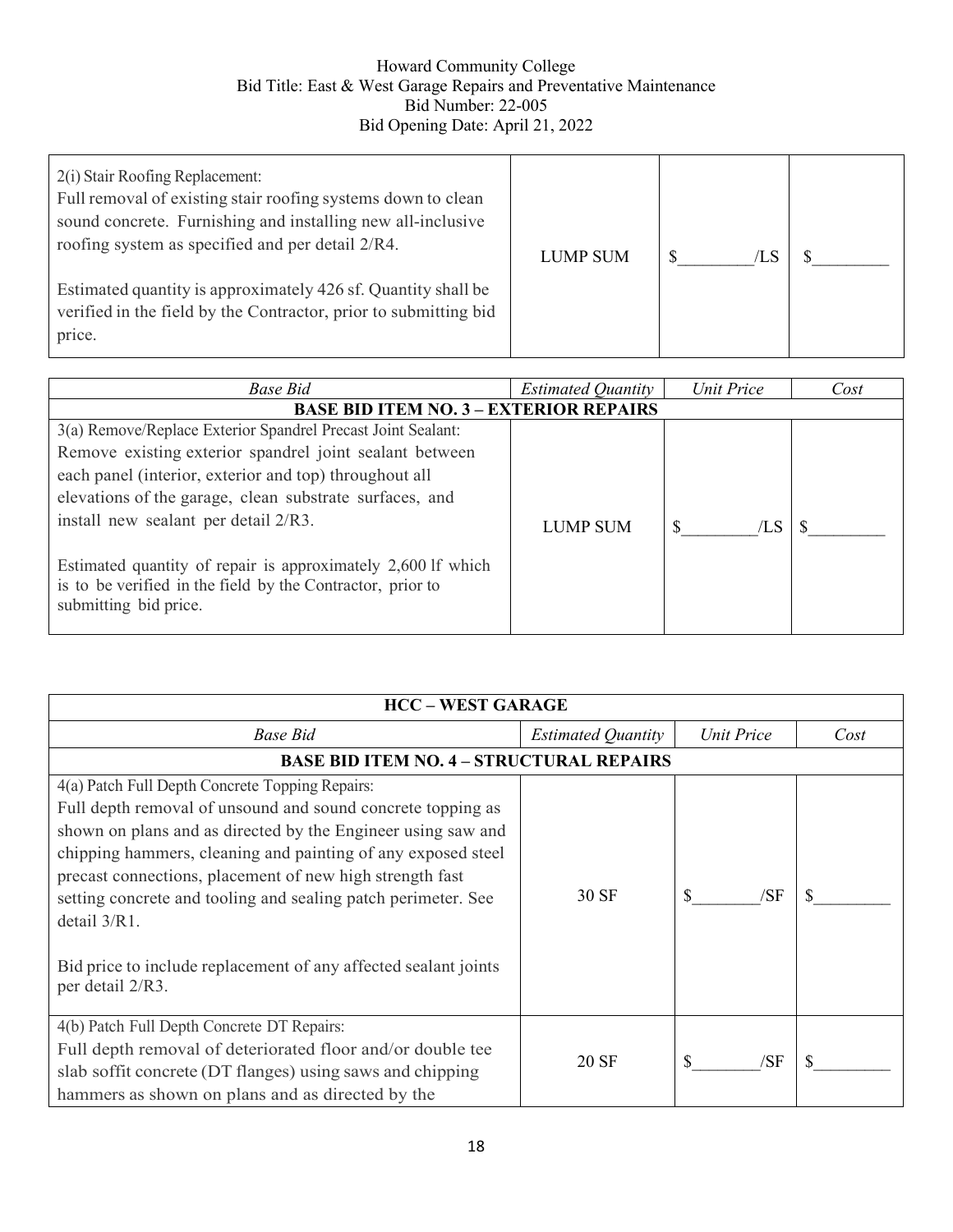| Engineer, replacing/supplementing any corroded reinforcing<br>steel, cleaning and painting of any exposed steel precast<br>connections, placing new high strength fast setting concrete                                                                                                                                                                                                                                                         |                 |           |    |
|-------------------------------------------------------------------------------------------------------------------------------------------------------------------------------------------------------------------------------------------------------------------------------------------------------------------------------------------------------------------------------------------------------------------------------------------------|-----------------|-----------|----|
| and tooling and sealing patch perimeter. See detail 2/R1.<br>Bid price to include replacement of any affected sealant joints<br>per detail 2/R3.                                                                                                                                                                                                                                                                                                |                 |           |    |
| 4(c) Lift/Connection Pocket Repairs:<br>Fully remove deteriorated concrete within lift/connection<br>pockets. Where required, remove addition concrete partial<br>depth that such lifting loops can be cut 2" minimum below<br>the top of slab surface. Roughen the repair area to a $\frac{1}{4}$ "<br>amplitude and place new high strength fast setting concrete,<br>and tool and seal patch perimeter per detail 3/R2, and as<br>specified. | <b>50 EA</b>    | \$<br>/EA |    |
| 4(d) Vertical Surface Concrete Repairs:<br>Removal of deteriorated concrete from vertical surfaces as<br>directed by the engineer using small chipping hammers,<br>installing #3 L-shaped pins and using trowel applied mortar<br>per detail 5/R1 and as specified.                                                                                                                                                                             | 20 SF           | /SF<br>\$ |    |
| 4(e) Shear Connector Repairs:<br>Restore failed shear connectors between adjacent precast<br>double tees as directed by the Engineer. Clean and paint all<br>exposed steel shear connector components. See detail 5/R2.<br>Note that the cost to access the shear connectors are included<br>in other bid items.                                                                                                                                | 12 EA           | \$<br>/EA |    |
| 4(f) Panel Mortar Joint Repair:<br>Remove deteriorated mortar material between precast elements<br>on both faces (interior/exterior) where shown on plan to a depth<br>of 3/4" minimum and patch using non-shrink grout. Recess<br>new grout on the outside faces. Prep joint, apply a bond breaker<br>and seal joint with new polyurethane joint sealant per detail<br>1/R1 and as specified.                                                  | 580 LF          | /LF<br>\$ |    |
| 4(g) Curb & Railing Post Embedment Repair:<br>Removal of deteriorated concrete curb at exterior railing post.<br>Clean and paint entire railing post, including embedded portion.<br>Provide PVC sleeve and install #3 L-shaped pins. Form and place<br>new high strength fast setting concrete, and tool and seal patch                                                                                                                        | <b>LUMP SUM</b> | LS        | \$ |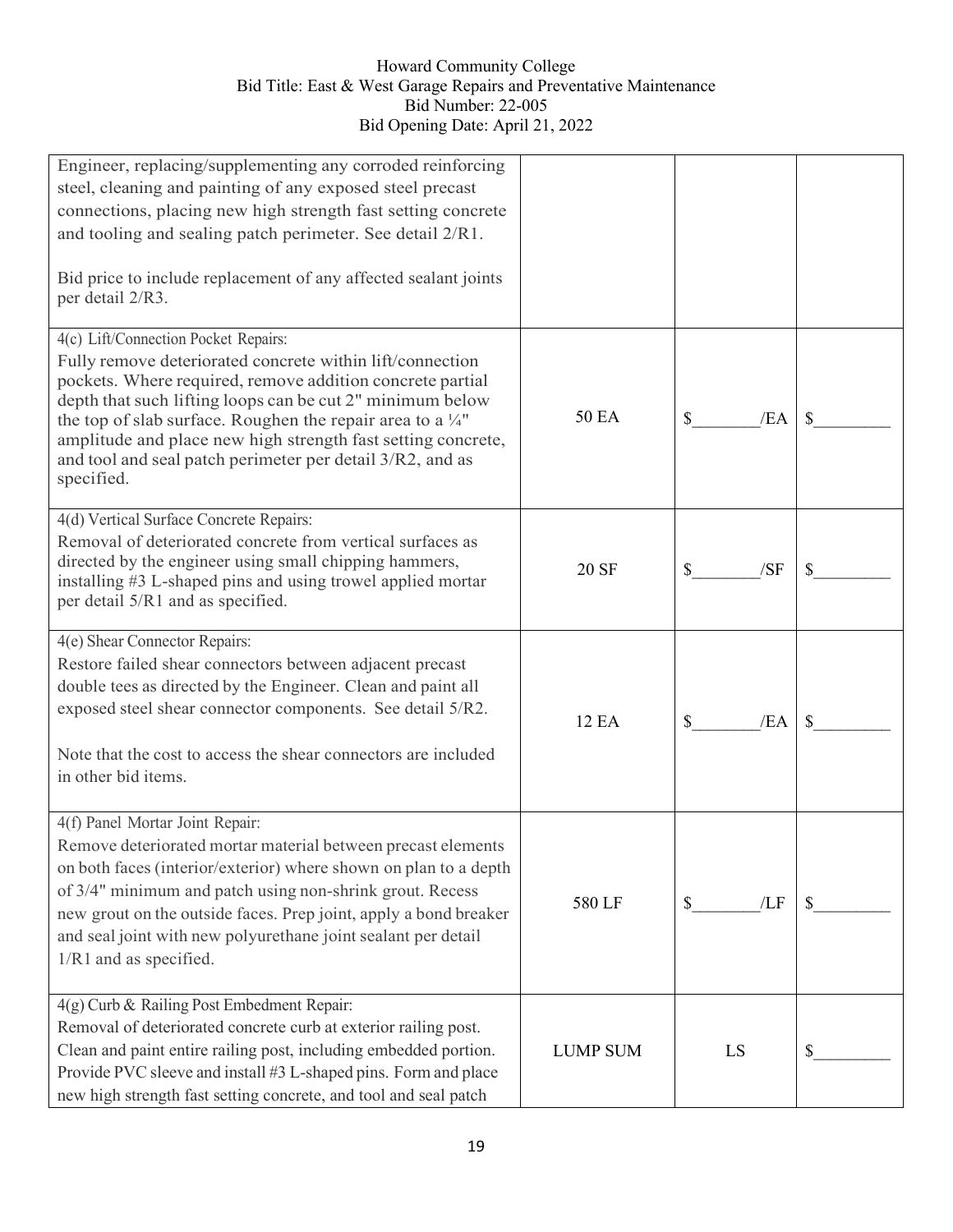| perimeter. Reset railing post by filling sleeve with nonshrink<br>grout and provide a new cove joint around the base of the railing<br>post. See detail 1/R2. |  |  |
|---------------------------------------------------------------------------------------------------------------------------------------------------------------|--|--|
| Estimated quantity of repair is approximately 1 location.                                                                                                     |  |  |

| <b>Base Bid</b>                                                                                                                                                                                                                                                                                                                                                                                                                                                                                                                                                                      | <b>Estimated Quantity</b> | <b>Unit Price</b>   | Cost |
|--------------------------------------------------------------------------------------------------------------------------------------------------------------------------------------------------------------------------------------------------------------------------------------------------------------------------------------------------------------------------------------------------------------------------------------------------------------------------------------------------------------------------------------------------------------------------------------|---------------------------|---------------------|------|
| <b>BASE BID ITEM NO. 5 - WATERPROOFING REPAIRS</b>                                                                                                                                                                                                                                                                                                                                                                                                                                                                                                                                   |                           |                     |      |
| 5(a) Rout and Seal Concrete Slab Cracks:<br>Rout and seal all new visible cracks throughout the floor slabs<br>per detail 2/R3 and as specified.                                                                                                                                                                                                                                                                                                                                                                                                                                     | 1,000 LF                  | $\mathbb{S}$<br>/LF |      |
| 5(b) Rout and Seal Construction Joints (at topping/washes):<br>Removal of existing sealant material from the previously sealed<br>construction joints (concrete topping/washes) throughout the<br>entire roof level of the garage and where shown on intermediate<br>levels. Clean and seal construction joints per detail 2/R3.                                                                                                                                                                                                                                                     | 3,500 LF                  | \$<br>/LF           |      |
| 5(c) Replace Double Tee Joint Sealant:<br>Removal of existing sealant material from all previously sealed<br>double tee joints throughout the roof level, where failed and<br>where affected by concrete repairs as shown throughout the<br>remaining garage levels. Clean all exposed shear connectors for<br>inspection by the Engineer, paint all exposed shear connectors,<br>and clean and seal double tee joints per detail 2/R3 and as<br>specified. Bid price to include pocket sealant along the joints.<br>The cost for any shear connector repairs is NOT to be included. | 4,600 LF                  | $\$$<br>/LF         |      |
| 5(d) Replacement of Perimeter Cove Joints:<br>Removal of existing sealant material from all previously sealed<br>cove joints throughout the roof level and where affected by<br>concrete repairs. Installation of new sealant and backer rod (as<br>required) at vertical to horizontal slab interfaces (walls,<br>columns, curbs, etc.) per detail 2/R3 and as specified.<br>Bid price is to include any pocket sealant along the joints.                                                                                                                                           | 1,000 LF                  | /LF<br>\$           |      |
| 5(e) Replacement of Interior Vertical Joint Sealants:<br>Complete removal of any existing sealant material from<br>previously sealed interior vertical joints throughout the roof<br>level. Clean all substrate surfaces and install new sealant as<br>specified and per detail 2/R3.                                                                                                                                                                                                                                                                                                | 220 LF                    | \$<br>/LF           |      |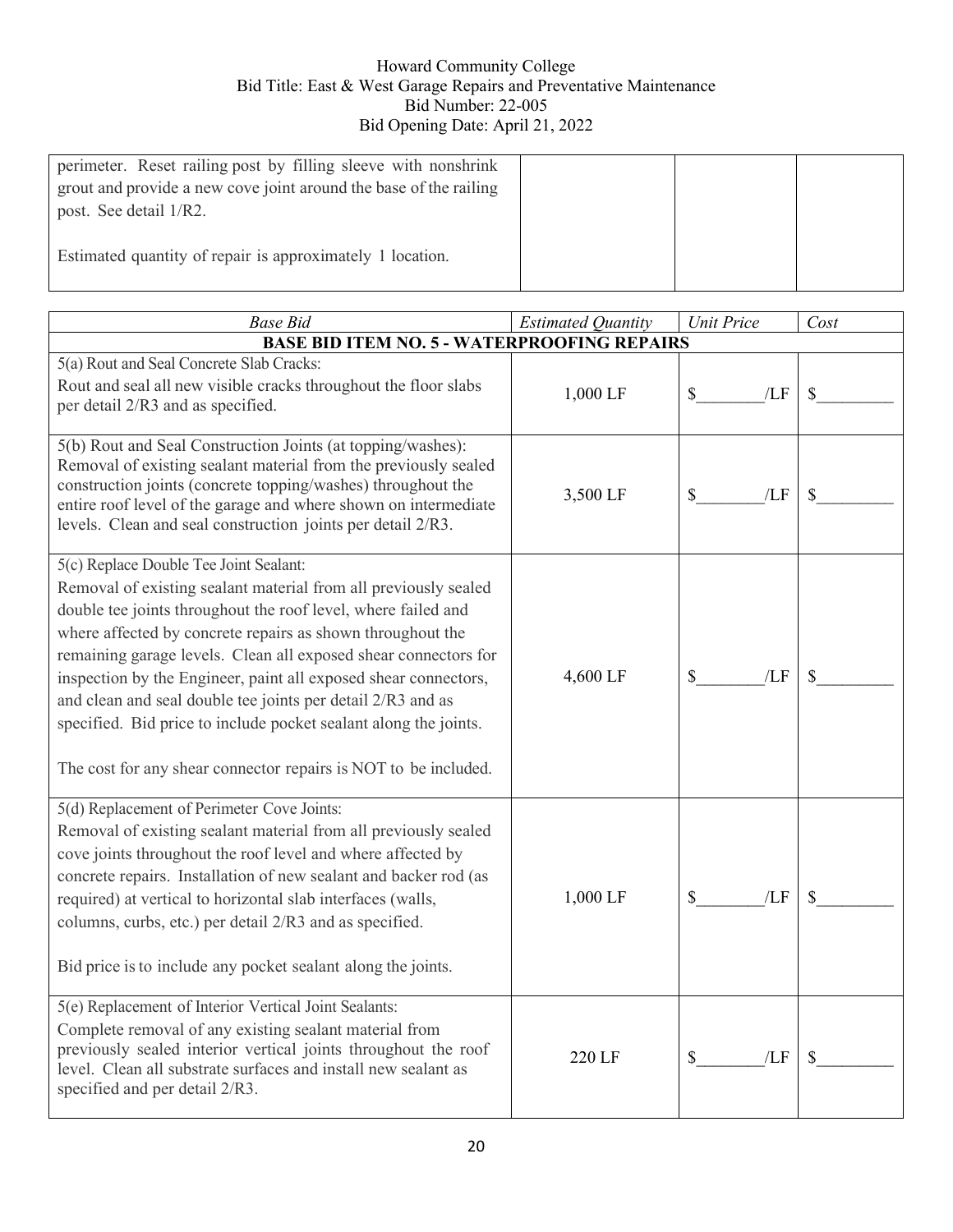| 5(f) Expansion Joint Replacement (Stairs):<br>Remove existing expansion joint system between the stair<br>tower landings and garage slab (both stair towers) on all<br>levels. Modify the existing block-out as required per the new<br>joint manufacturer's requirements. Install new continuous<br>expansion joint system per detail 3/R4 and per the<br>manufacturer's instructions. Splice with new vertical<br>expansion joint system on each end. | <b>LUMP SUM</b> | LS        |  |
|---------------------------------------------------------------------------------------------------------------------------------------------------------------------------------------------------------------------------------------------------------------------------------------------------------------------------------------------------------------------------------------------------------------------------------------------------------|-----------------|-----------|--|
| Estimated quantity of repair is approximately 250 lf which is<br>to be verified in the field by the Contractor, prior to<br>submitting bid price.                                                                                                                                                                                                                                                                                                       |                 |           |  |
| $5(g)$ New Vertical Expansion Joint:                                                                                                                                                                                                                                                                                                                                                                                                                    |                 |           |  |
| Remove existing sealant from interior/exterior vertical<br>expansion joints where shown on plan. Clean the joint<br>surfaces and install new vertical expansion joint system per<br>detail 3/R4 and per the manufacturer's instructions.<br>Estimated quantity of repair is approximately 80 lf which is to-<br>be verified in the field by the Contractor, prior to submitting                                                                         | <b>LUMP SUM</b> | LS        |  |
| bid price.                                                                                                                                                                                                                                                                                                                                                                                                                                              |                 |           |  |
| 5(h) Replacement of Capstone Joint Sealants:<br>Complete removal of any existing sealant material<br>from previously sealed capstone joints at the exterior<br>walkway on level 2. Clean all substrate surfaces and install<br>new sealant as specified and per detail 2/R3.                                                                                                                                                                            | 170 LF          | \$<br>/LF |  |

| <b>GENERAL ITEMS</b>                                                                                                                                                                                                                                                        |                           |                   |      |  |
|-----------------------------------------------------------------------------------------------------------------------------------------------------------------------------------------------------------------------------------------------------------------------------|---------------------------|-------------------|------|--|
| <b>Base Bid</b>                                                                                                                                                                                                                                                             | <b>Estimated Quantity</b> | <b>Unit Price</b> | Cost |  |
| <b>BASE BID ITEM NO. 6 - MISCELLANEOUS ITEMS</b>                                                                                                                                                                                                                            |                           |                   |      |  |
| 6(a) Replacement of Precast Connection Covers (west garage):<br>Clean existing precast surfaces throughout the exposed roof level<br>of the west garage and install new covers (to match existing) over<br>precast connections where existing covers are failed or missing. | <b>LUMP SUM</b>           | LS                |      |  |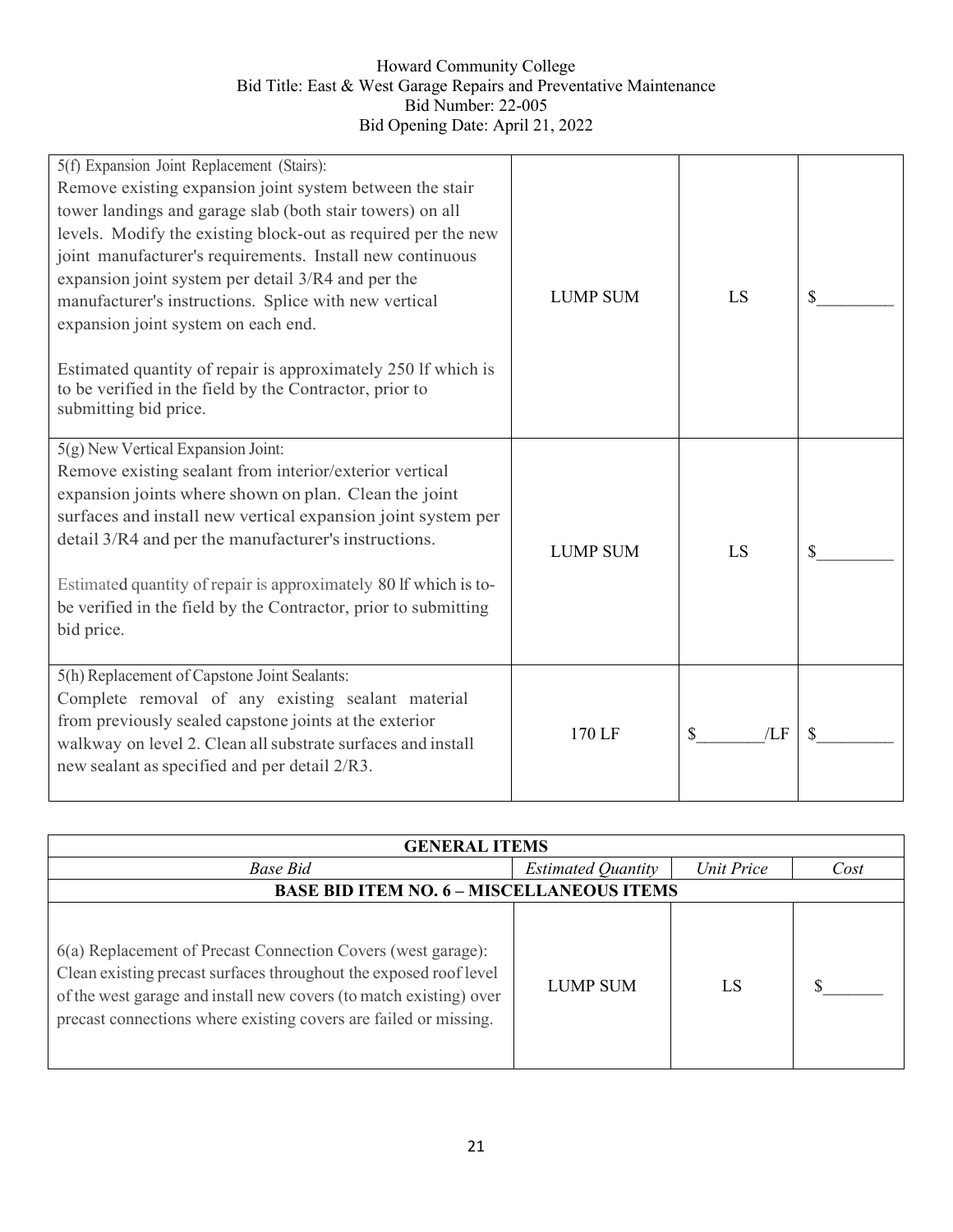| 6(b) Repair Chain Link Fence Attachment (west garage): Re-<br>establish chain link fence connection to concrete light wall panel<br>to match existing.                                                                                                                                                                                                                                                                                                                                                                               | <b>LUMP SUM</b> | LS | \$ |
|--------------------------------------------------------------------------------------------------------------------------------------------------------------------------------------------------------------------------------------------------------------------------------------------------------------------------------------------------------------------------------------------------------------------------------------------------------------------------------------------------------------------------------------|-----------------|----|----|
| 6(c) Miscellaneous Work:<br>Includes providing shoring and bracing for the concrete work;<br>dustproofing and partitioning around the work area;<br>protecting existing systems and equipment, HVAC inlets and<br>outlets from exhaust, dirt, water and dust infiltration;<br>providing traffic routing and control; maintaining electrical<br>services and lighting; and protecting existing utilities<br>including, but not limited to, fire alarm system, existing light<br>fixtures and sprinkler lines during the construction. | <b>LUMP SUM</b> | LS | \$ |
| 6(d) General Conditions (For Entire Project, All Garages):<br>General conditions compliance and mobilization costs to set up<br>all necessary plant equipment, etc., and facilities required by<br>local Ordinances. Amount will include all taxes, licenses,<br>fees, excises, insurance, warranties, etc., required per<br>Contract Documents and all work required to complete the<br>Contract and not included in other bid items.                                                                                               | <b>LUMP SUM</b> | LS | S  |
| <b>TOTAL BASE BID CONSTRUCTION COST (Sum of Bid</b><br>Items 1 through 6)                                                                                                                                                                                                                                                                                                                                                                                                                                                            |                 |    | S  |

## **CONSTRUCTION TIME**

The undersigned agrees to commence work under this contract on or before a date to be specified in a written "Notice to Proceed", and to complete work within the number of calendar days indicated below from and after receipt of any required permits.

BASE BID: Calendar Days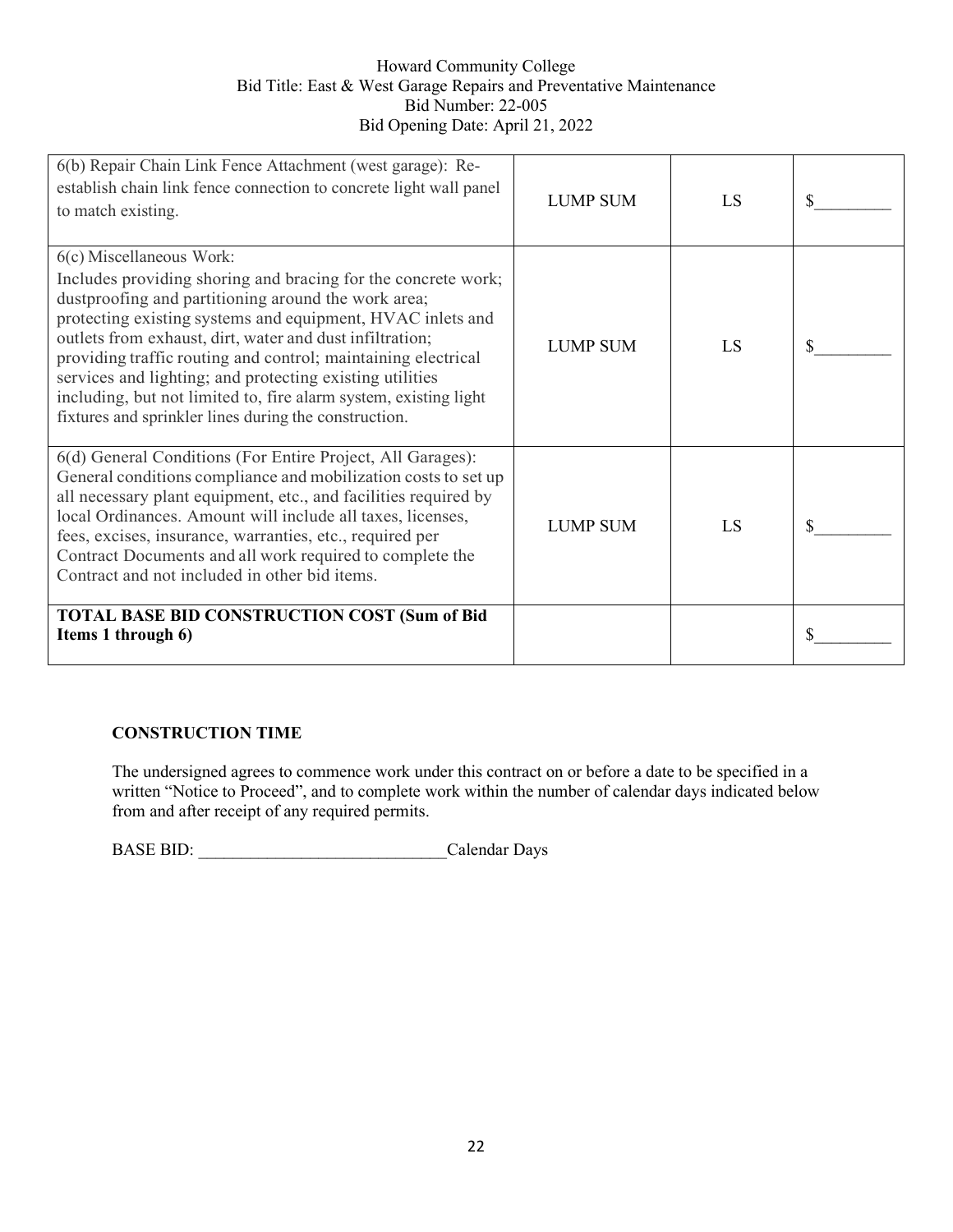#### **SUBCONTRACTORS**

The Bidder shall list all subcontractors proposed for all the parts of the work. Howard Community College reserves the right to reject any subcontractor who will be performing work related to this project prior to award of Contract. Include Name, Address, Telephone Number, and a contact person. Use separate sheets if necessary**:**

| Name | <b>Address</b> | Telephone<br>Number | <b>Contact Person</b> | <b>Certified</b><br><b>MBE</b><br>(Yes/No) |
|------|----------------|---------------------|-----------------------|--------------------------------------------|
|      |                |                     |                       |                                            |
|      |                |                     |                       |                                            |
|      |                |                     |                       |                                            |

*By signing below, your firm agrees to provide said goods and services as specified and that those goods and services shall be provided or performed in accordance with the bid specifications, stipulations and terms and conditions specified and that your firm has read and agrees to the College terms, conditions, stipulations, and specifications and any College approved or authorized exceptions, and that your firm will adhere to said terms and conditions in any contract resulting.*

*It is understood that the proposed price will be firm for a period of one hundred (120) calendar days from the deadline for receipt of bids and that if the undersigned be notified of acceptance of this price within this time period, the firm shall execute a contract for the above stated compensation. Failure to properly and completely fill in all blanks may be a cause for rejection of this Price Bid.*

**Company Name** Printed Name

Title Authorized signature and date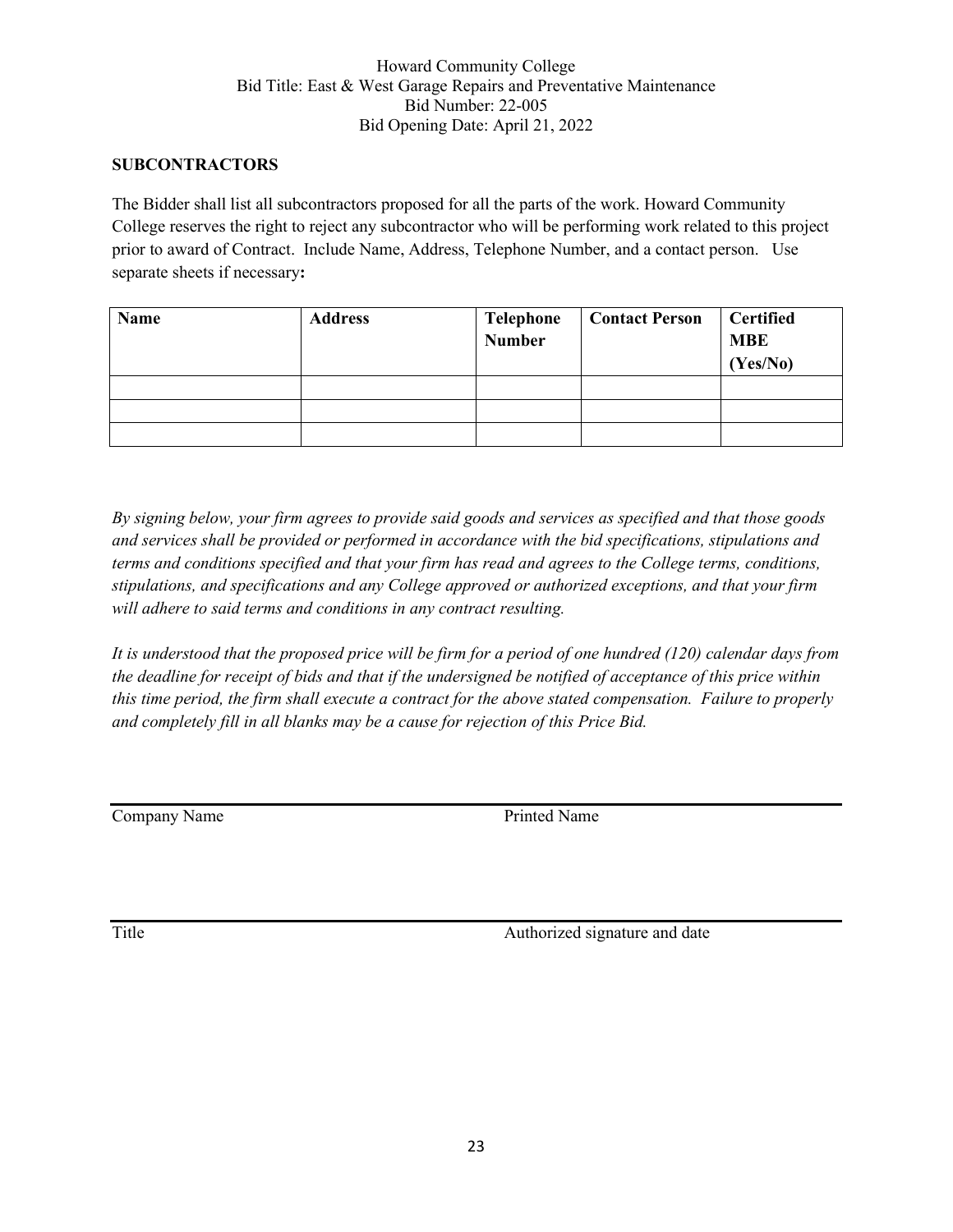# **REFERENCES**

The Bidder shall list at least three projects of similar scope. The referenced work shall have been completed within the last five years. Provide a brief description of the scope of work. Please make sure references and contact persons are current. Use separate sheets if necessary and include with submission. These will become part of the contract.

| Reference 1 |  |
|-------------|--|
|-------------|--|

| Company name          |  |
|-----------------------|--|
| <b>Street Address</b> |  |
| City, State, Zip      |  |
| <b>Contact Person</b> |  |
| Title                 |  |
| Telephone #           |  |
| <b>Project Dates</b>  |  |

#### Reference 2

| Company name          |  |
|-----------------------|--|
| <b>Street Address</b> |  |
| City, State, Zip      |  |
| <b>Contact Person</b> |  |
| Title                 |  |
| Telephone #           |  |
| Project Dates         |  |

#### Reference 3

| Company name          |  |
|-----------------------|--|
| <b>Street Address</b> |  |
| City, State, Zip      |  |
| <b>Contact Person</b> |  |
| Title                 |  |
| Telephone #           |  |
| Project Dates         |  |

Please note: References listed must be able to confirm the Bidder's ability to provide the services requested in this bid document.

References submitted by:

Company name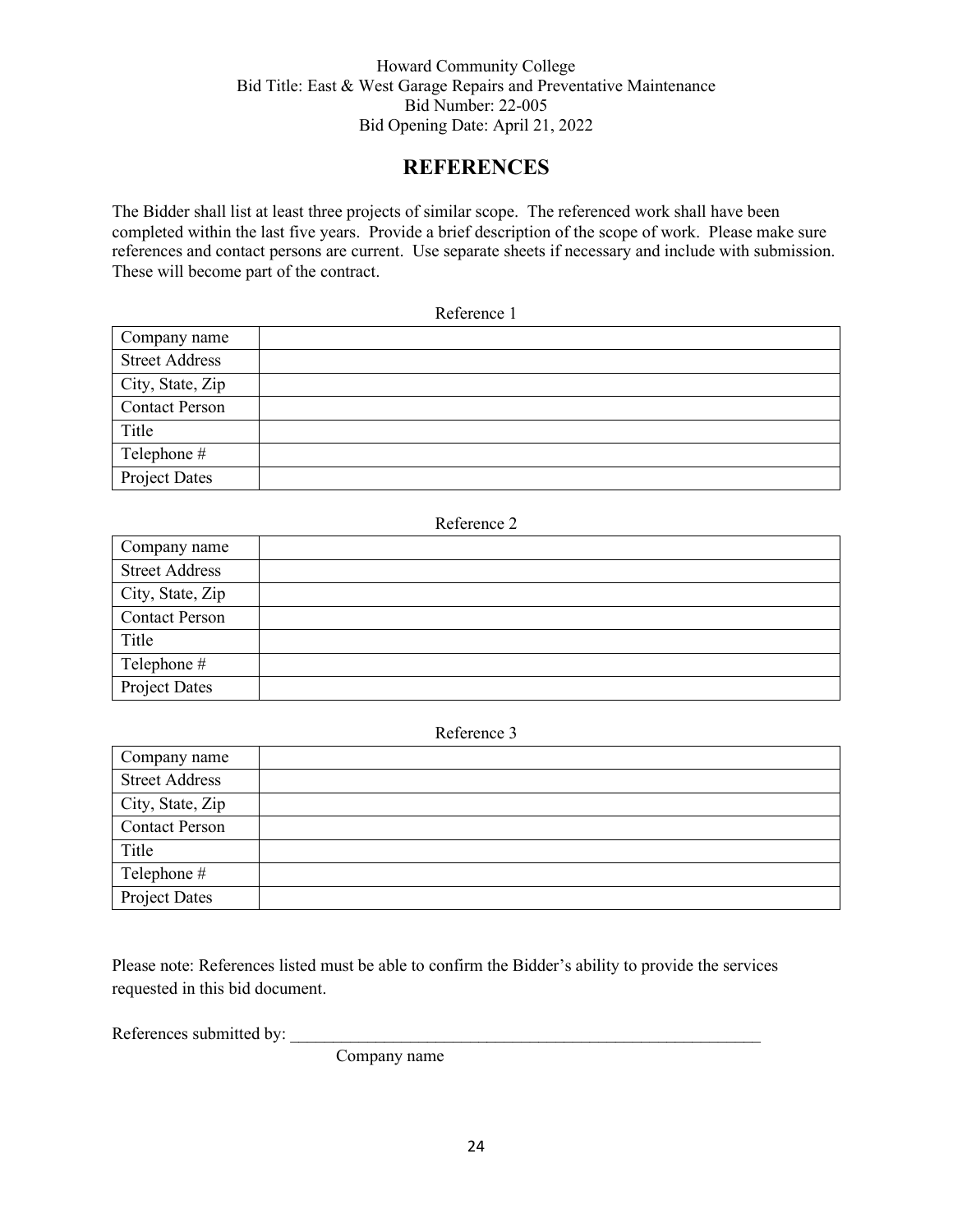# **AFFIDAVIT OF ACCURACY FORM**

The undersigned swears or affirms under the penalty of perjury and upon personal knowledge that the contents of this Technical Proposal are true and correct.

| Name of Company  | Representative/Title<br>(Signature)  |  |
|------------------|--------------------------------------|--|
| Address          | Representative/Title<br>(Print/Type) |  |
| Telephone number | Date                                 |  |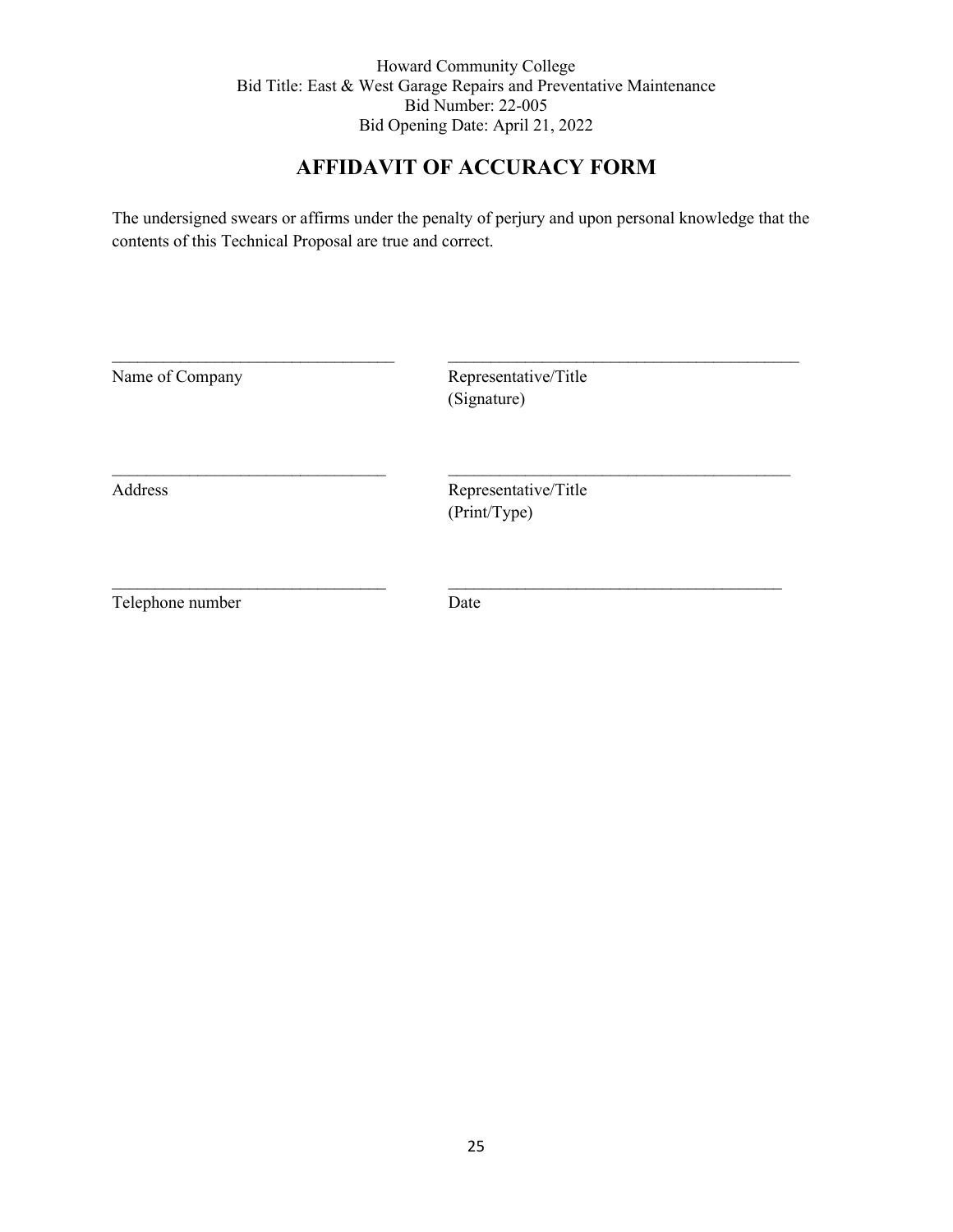#### **CONTRACTOR INFORMATION FORM**

The undersigned agrees to furnish and deliver the above goods and services in accordance with the specifications issued, and subject to all terms, conditions, and requirements in the solicitation, and in the various solicitation documents.

(Printed name of Company)

 $\mathcal{L}_\text{max}$  , where  $\mathcal{L}_\text{max}$  and  $\mathcal{L}_\text{max}$  and  $\mathcal{L}_\text{max}$ 

Provide the name and title of the person with legal authority to sign on behalf of the Contractor. If the title of the individual is not "President" or "Vice President", provide verification of the signature authority with your submittal.

Name of Company Signatory (Printed): \_\_\_\_\_\_\_\_\_\_\_\_\_\_\_\_\_\_\_\_\_\_\_\_\_\_\_\_\_\_\_\_\_\_\_\_\_\_\_\_\_\_\_ Title of Company Signatory (Printed):

Please list any exceptions taken to any terms and conditions listed in the bid. Please note any exceptions taken that may affect the award of a contract or purchase order:

Please provide the following information:

| Company Name:   | Corporation $(y/n)$ : |
|-----------------|-----------------------|
| Federal Tax Id: | Years in Business:    |
| Street Address: | City <sup>·</sup>     |
|                 | $\sim$ $\sim$         |

Office phone number: \_\_\_\_\_\_\_\_\_\_\_\_\_\_\_\_\_\_\_\_\_\_ Fax number: \_\_\_\_\_\_\_\_\_\_\_\_\_\_\_\_\_\_  $Cell$  phone number:  $\frac{1}{\sqrt{1-\frac{1}{2}}}\$ Contact Person: \_\_\_\_\_\_\_\_\_\_\_\_\_\_\_\_\_\_\_\_\_\_\_\_\_\_\_ Title: \_\_\_\_\_\_\_\_\_\_\_\_\_\_\_\_\_\_

| Corporation $(y/n)$ : |
|-----------------------|
| Years in Business:    |
| City:                 |
| State, Zip            |
|                       |

| Fax number:    |  |
|----------------|--|
| Email address: |  |
| Title:         |  |

Minority Contractor: (yes) \_\_\_\_\_\_ (no) If yes, please specify minority classification \_\_\_\_\_\_\_\_\_\_\_\_\_\_\_\_\_\_\_\_\_\_\_\_\_\_\_\_\_\_\_\_\_

Company name Name Title Authorized signature and date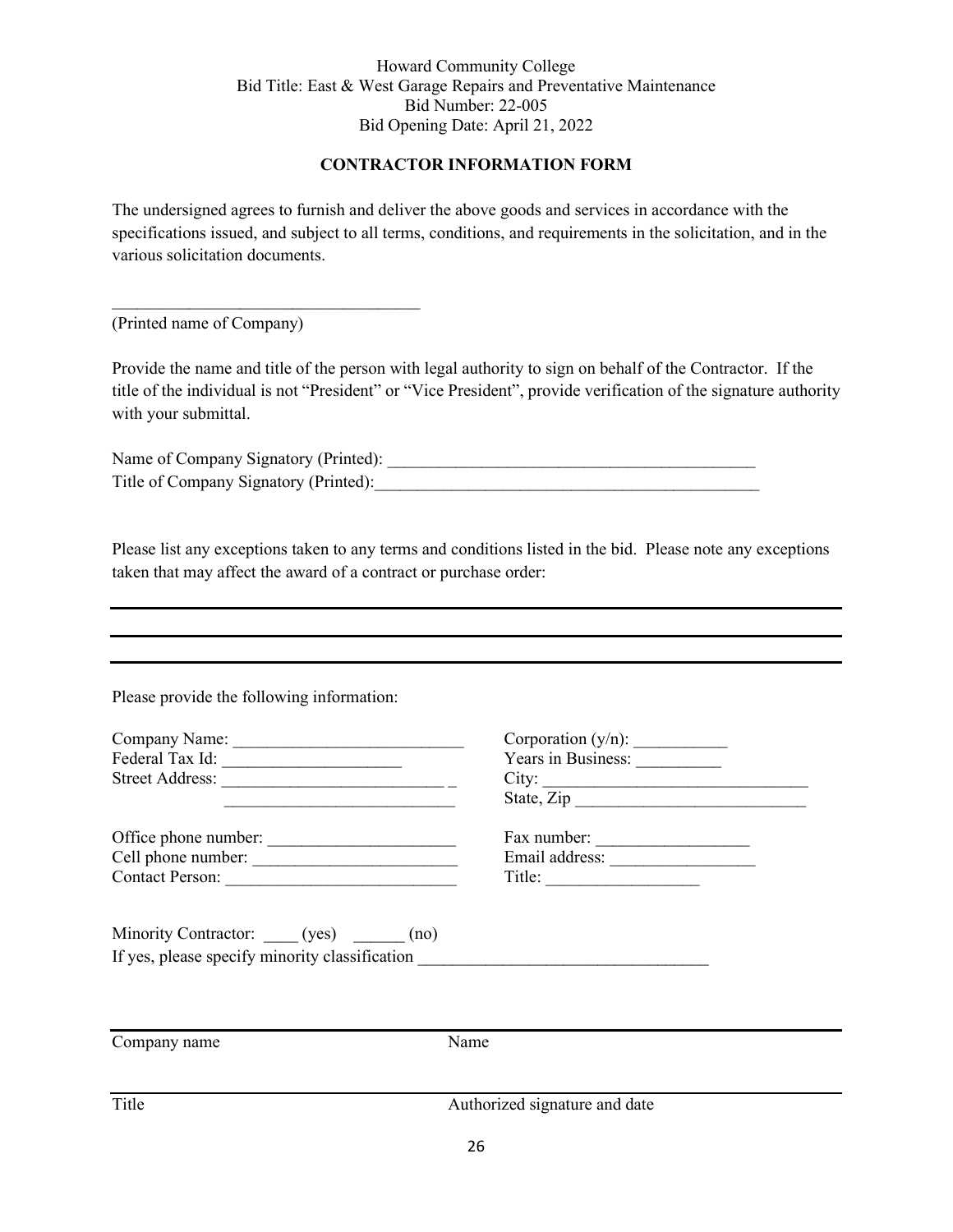# **CONFLICT OF INTEREST STATEMENT**

The undersigned hereby affirms and attests that to the best of my knowledge, no trustee, employee, spouse, parent, child, brother or sister of the trustee or employee, own assets in this business, and of this date are also employed by Howard Community College.

| Company:      |                       |  |  |  |  |  |
|---------------|-----------------------|--|--|--|--|--|
|               | Authorized signature: |  |  |  |  |  |
| Printed name: |                       |  |  |  |  |  |
| Title:        |                       |  |  |  |  |  |
| Date:         |                       |  |  |  |  |  |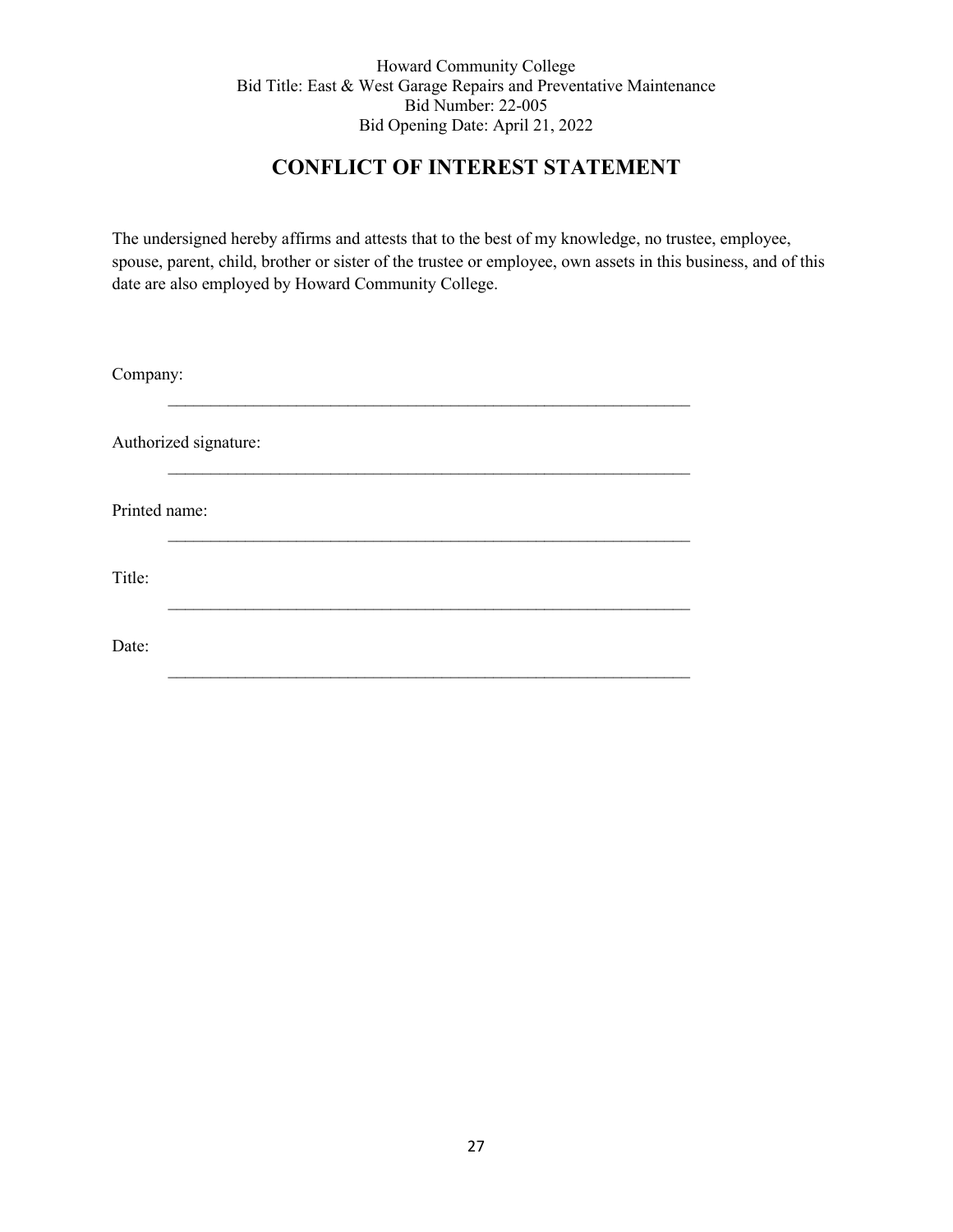# **ETHICS STATEMENT**

In compliance with the Public Ethics Law contained in the Annotated Code of Maryland, State Government Article §15-508 and Code of Federal Regulations §74.43, I hereby affirm that no employee of or representative for our company assisted the College in the drafting of specifications, requirements, statements of work, Invitation to Bids or request for proposals for this procurement, nor did any individual or company who assisted in such drafting assist or represent this company, directly or indirectly, in submitting a bid or proposal for this procurement.

| Company:      |                       |  |  |  |  |  |
|---------------|-----------------------|--|--|--|--|--|
|               | Authorized signature: |  |  |  |  |  |
| Printed name: |                       |  |  |  |  |  |
| Title:        |                       |  |  |  |  |  |
| Date:         |                       |  |  |  |  |  |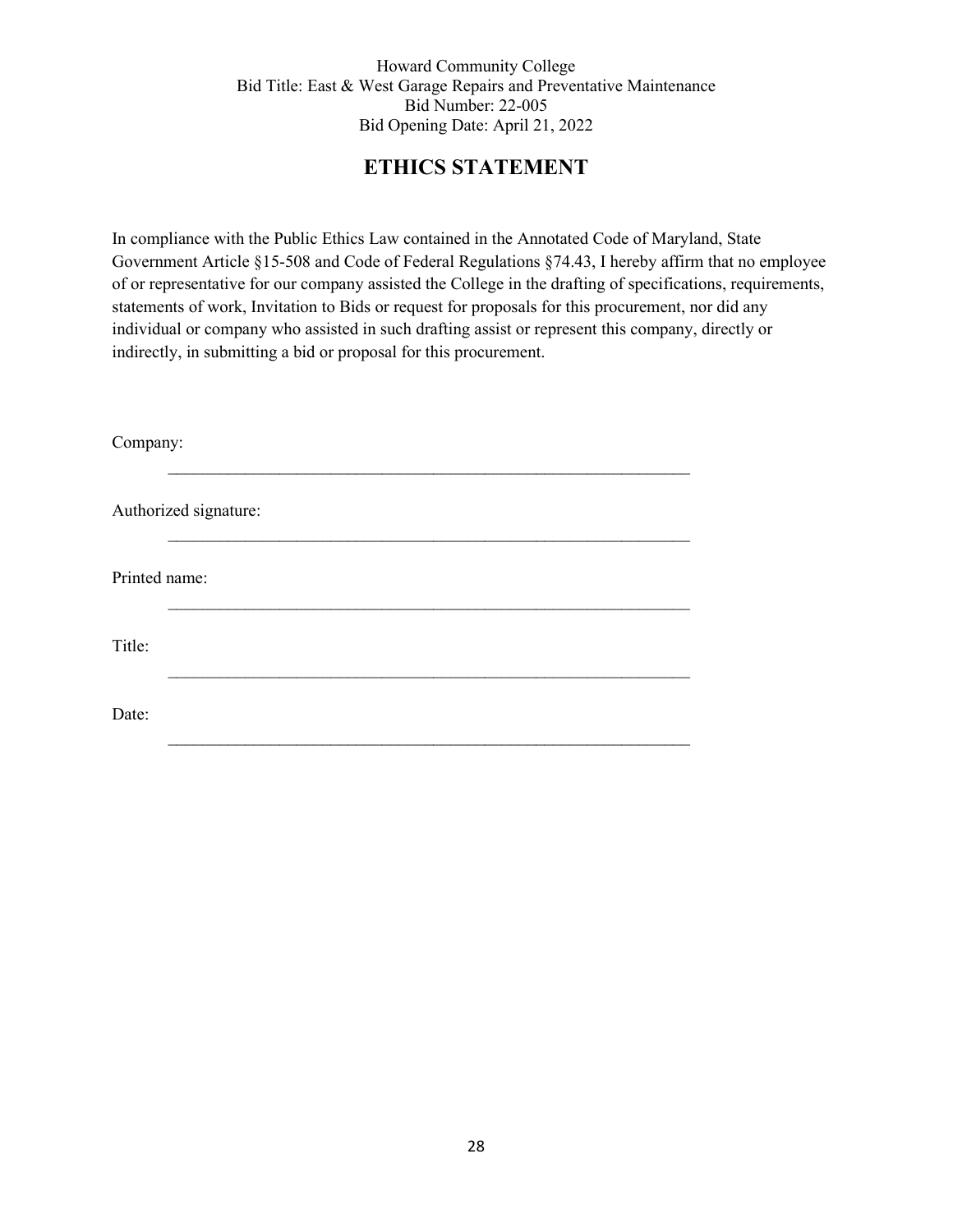#### **BID AFFIDAVIT**

#### A. AUTHORIZED REPRESENTATIVE

# I HEREBY AFFIRM THAT:<br>I am the (title)

and the duly authorized representative of (business) \_\_\_\_\_\_\_\_\_\_\_\_\_\_ and that I possess the legal authority to make this Affidavit on behalf of myself and the business for which I am acting.

#### B. CERTIFICATION REGARDING COMMERCIAL NONDISCRIMINATION

The undersigned bidder hereby certifies and agrees that the following information is correct: In preparing its bid on this project, the bidder has considered all proposals submitted from qualified, potential subcontractors and suppliers, and has not engaged in "discrimination" as defined in §19-103 of the State Finance and Procurement Article of the Annotated Code of Maryland. "Discrimination" means any disadvantage, difference, distinction, or preference in the solicitation, selection, hiring, or commercial treatment of a vendor, subcontractor, or commercial customer on the basis of race, color, religion, ancestry, or national origin, sex, age, marital status, sexual orientation, or on the basis of disability or any otherwise unlawful use of characteristics regarding the vendor's, supplier's, or commercial customer's employees or owners. "Discrimination" also includes retaliating against any person or other entity for reporting any incident of "discrimination". Without limiting any other provision of the solicitation on this project, it is understood that, if the certification is false, such false certification constitutes grounds for the State to reject the bid submitted by the bidder on this project, and terminate any contract awarded based on the bid. As part of its bid or proposal, the bidder herewith submits a list of all instances within the past 4 years where there has been a final adjudicated determination in a legal or administrative proceeding in the State of Maryland that the bidder discriminated against subcontractors, vendors, suppliers, or commercial customers, and a description of the status or resolution of that determination, including any remedial action taken. Bidder agrees to comply in all respects with the State's Commercial Nondiscrimination Policy as described under Title 19 of the State Finance and Procurement Article of the Annotated Code of Maryland.

#### C. AFFIRMATION REGARDING BRIBERY CONVICTIONS

#### I FURTHER AFFIRM THAT:

Neither I, nor to the best of my knowledge, information, and belief, the above business (as is defined in Section 16-101(b) of the State Finance and Procurement Article of the Annotated Code of Maryland), or any of its officers, directors, partners, controlling stockholders, or any of its employees directly involved in the business's contracting activities including obtaining or performing contracts with public bodies has been convicted of, or has had probation before judgment imposed pursuant to Criminal Procedure Article, §6-220, Annotated Code of Maryland, or has pleaded nolo contendere to a charge of, bribery, attempted bribery, or conspiracy to bribe in violation of Maryland law, or of the law of any other state or federal law, except as follows (indicate the reasons why the affirmation cannot be given and list any conviction, plea, or imposition of probation before judgment with the date, court, official or administrative body, the sentence or disposition, the name(s) of person(s) involved, and their current positions and responsibilities with the business):

D. AFFIRMATION REGARDING OTHER CONVICTIONS

#### I FURTHER AFFIRM THAT:

Neither I, nor to the best of my knowledge, information, and belief, the above business, or any of its officers, directors, partners, controlling stockholders, or any of its employees directly involved in the business's contracting activities including obtaining or performing contracts with public bodies, has:

(1) Been convicted under state or federal statute of:

(a) A criminal offense incident to obtaining, attempting to obtain, or performing a public or private contract; or

(b) Fraud, embezzlement, theft, forgery, falsification or destruction of records or receiving stolen property;

(2) Been convicted of any criminal violation of a state or federal antitrust statute;

\_\_\_\_\_\_\_\_\_\_\_\_\_\_\_\_\_\_\_\_\_\_\_\_\_\_\_\_\_\_\_\_\_\_\_\_\_\_\_\_\_\_\_\_\_\_\_\_\_\_\_\_\_\_\_\_\_\_\_\_  $\frac{1}{2}$  ,  $\frac{1}{2}$  ,  $\frac{1}{2}$  ,  $\frac{1}{2}$  ,  $\frac{1}{2}$  ,  $\frac{1}{2}$  ,  $\frac{1}{2}$  ,  $\frac{1}{2}$  ,  $\frac{1}{2}$  ,  $\frac{1}{2}$  ,  $\frac{1}{2}$  ,  $\frac{1}{2}$  ,  $\frac{1}{2}$  ,  $\frac{1}{2}$  ,  $\frac{1}{2}$  ,  $\frac{1}{2}$  ,  $\frac{1}{2}$  ,  $\frac{1}{2}$  ,  $\frac{1$ \_\_\_\_\_\_\_\_\_\_\_\_\_\_\_\_\_\_\_\_\_\_\_\_\_\_\_\_\_\_\_\_\_\_\_\_\_\_\_\_\_\_\_\_\_\_\_\_\_\_\_\_\_\_\_\_\_\_\_.

(3) Been convicted under the provisions of Title 18 of the United States Code for violation of the Racketeer Influenced and Corrupt Organization Act, 18 U.S.C. §1961 et seq., or the Mail Fraud Act, 18 U.S.C. §1341 et seq., for acts in connection with the submission of bids or proposals for a public or private contract;

(4) Been convicted of a violation of the State Minority Business Enterprise Law, §14-308 of the State Finance and Procurement Article of the Annotated Code of Maryland;

(5) Been convicted of a violation of §11-205.1 of the State Finance and Procurement Article of the Annotated Code of Maryland;

(6) Been convicted of conspiracy to commit any act or omission that would constitute grounds for conviction or liability under any law or statute described in subsections (1)—(5) above;

(7) Been found civilly liable under a state or federal antitrust statute for acts or omissions in connection with the submission of bids or proposals for a public or private contract;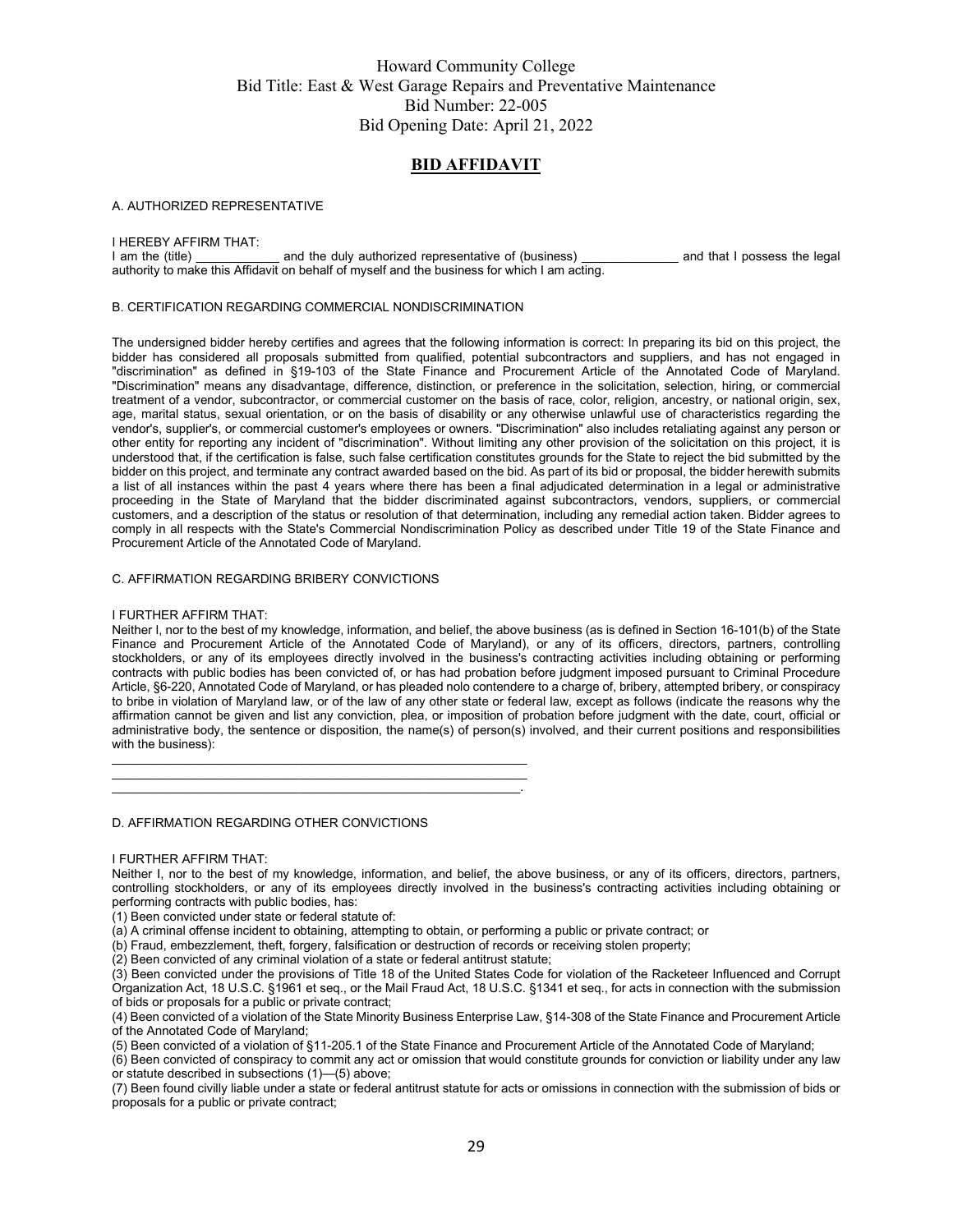(8) Been found in a final adjudicated decision to have violated the Commercial Nondiscrimination Policy under Title 19 of the State Finance and Procurement Article of the Annotated Code of Maryland with regard to a public or private contract; or

(9) Admitted in writing or under oath, during the course of an official investigation or other proceedings, acts or omissions that would constitute grounds for conviction or liability under any law or statute described in §§B and C and subsections D(1)—(8) above, except as follows (indicate reasons why the affirmations cannot be given, and list any conviction, plea, or imposition of probation before judgment with the date, court, official or administrative body, the sentence or disposition, the name(s) of the person(s) involved and their current positions and responsibilities with the business, and the status of any debarment):

#### E. AFFIRMATION REGARDING DEBARMENT

#### I FURTHER AFFIRM THAT:

Neither I, nor to the best of my knowledge, information, and belief, the above business, or any of its officers, directors, partners, controlling stockholders, or any of its employees directly involved in the business's contracting activities, including obtaining or performing contracts with public bodies, has ever been suspended or debarred (including being issued a limited denial of participation) by any public entity, except as follows (list each debarment or suspension providing the dates of the suspension or debarment, the name of the public entity and the status of the proceedings, the name(s) of the person(s) involved and their current positions and responsibilities with the business, the grounds of the debarment or suspension, and the details of each person's involvement in any activity that formed the grounds of the debarment or suspension).

\_\_\_\_\_\_\_\_\_\_\_\_\_\_\_\_\_\_\_\_\_\_\_\_\_\_\_\_\_\_\_\_\_\_\_\_\_\_\_\_\_\_\_\_\_\_\_\_\_\_\_\_\_\_\_\_\_\_\_\_ \_\_\_\_\_\_\_\_\_\_\_\_\_\_\_\_\_\_\_\_\_\_\_\_\_\_\_\_\_\_\_\_\_\_\_\_\_\_\_\_\_\_\_\_\_\_\_\_\_\_\_\_\_\_\_\_\_\_\_\_ \_\_\_\_\_\_\_\_\_\_\_\_\_\_\_\_\_\_\_\_\_\_\_\_\_\_\_\_\_\_\_\_\_\_\_\_\_\_\_\_\_\_\_\_\_\_\_\_\_\_\_\_\_\_\_\_\_\_\_.

 $\frac{1}{2}$  ,  $\frac{1}{2}$  ,  $\frac{1}{2}$  ,  $\frac{1}{2}$  ,  $\frac{1}{2}$  ,  $\frac{1}{2}$  ,  $\frac{1}{2}$  ,  $\frac{1}{2}$  ,  $\frac{1}{2}$  ,  $\frac{1}{2}$  ,  $\frac{1}{2}$  ,  $\frac{1}{2}$  ,  $\frac{1}{2}$  ,  $\frac{1}{2}$  ,  $\frac{1}{2}$  ,  $\frac{1}{2}$  ,  $\frac{1}{2}$  ,  $\frac{1}{2}$  ,  $\frac{1$  $\frac{1}{2}$  ,  $\frac{1}{2}$  ,  $\frac{1}{2}$  ,  $\frac{1}{2}$  ,  $\frac{1}{2}$  ,  $\frac{1}{2}$  ,  $\frac{1}{2}$  ,  $\frac{1}{2}$  ,  $\frac{1}{2}$  ,  $\frac{1}{2}$  ,  $\frac{1}{2}$  ,  $\frac{1}{2}$  ,  $\frac{1}{2}$  ,  $\frac{1}{2}$  ,  $\frac{1}{2}$  ,  $\frac{1}{2}$  ,  $\frac{1}{2}$  ,  $\frac{1}{2}$  ,  $\frac{1$  $\mathcal{L}_\text{max} = \mathcal{L}_\text{max} = \mathcal{L}_\text{max} = \mathcal{L}_\text{max} = \mathcal{L}_\text{max} = \mathcal{L}_\text{max} = \mathcal{L}_\text{max} = \mathcal{L}_\text{max} = \mathcal{L}_\text{max} = \mathcal{L}_\text{max} = \mathcal{L}_\text{max} = \mathcal{L}_\text{max} = \mathcal{L}_\text{max} = \mathcal{L}_\text{max} = \mathcal{L}_\text{max} = \mathcal{L}_\text{max} = \mathcal{L}_\text{max} = \mathcal{L}_\text{max} = \mathcal{$ 

#### F. AFFIRMATION REGARDING DEBARMENT OF RELATED ENTITIES

\_\_\_\_\_\_\_\_\_\_\_\_\_\_\_\_\_\_\_\_\_\_\_\_\_\_\_\_\_\_\_\_\_\_\_\_\_\_\_\_\_\_\_\_\_\_\_\_\_\_\_\_\_\_\_\_\_\_\_\_  $\_$  , and the set of the set of the set of the set of the set of the set of the set of the set of the set of the set of the set of the set of the set of the set of the set of the set of the set of the set of the set of th \_\_\_\_\_\_\_\_\_\_\_\_\_\_\_\_\_\_\_\_\_\_\_\_\_\_\_\_\_\_\_\_\_\_\_\_\_\_\_\_\_\_\_\_\_\_\_\_\_\_\_\_\_\_\_\_\_\_\_.

#### I FURTHER AFFIRM THAT:

(1) The business was not established and it does not operate in a manner designed to evade the application of or defeat the purpose of debarment pursuant to Sections 16-101, et seq., of the State Finance and Procurement Article of the Annotated Code of Maryland; and

(2) The business is not a successor, assignee, subsidiary, or affiliate of a suspended or debarred business, except as follows (you must indicate the reasons why the affirmations cannot be given without qualification):

#### G. SUB-CONTRACT AFFIRMATION

#### I FURTHER AFFIRM THAT:

Neither I, nor to the best of my knowledge, information, and belief, the above business, has knowingly entered into a contract with a public body under which a person debarred or suspended under Title 16 of the State Finance and Procurement Article of the Annotated Code of Maryland will provide, directly or indirectly, supplies, services, architectural services, construction related services, leases of real property, or construction.

#### H. AFFIRMATION REGARDING COLLUSION

#### I FURTHER AFFIRM THAT:

Neither I, nor to the best of my knowledge, information, and belief, the above business has:

(1) Agreed, conspired, connived, or colluded to produce a deceptive show of competition in the compilation of the accompanying bid or offer that is being submitted;

(2) In any manner, directly or indirectly, entered into any agreement of any kind to fix the bid price or price proposal of the bidder or Bidder or of any competitor, or otherwise taken any action in restraint of free competitive bidding in connection with the contract for which the accompanying bid or offer is submitted.

#### I. FINANCIAL DISCLOSURE AFFIRMATION

#### I FURTHER AFFIRM THAT:

I am aware of, and the above business will comply with, the provisions of Section 13-221 of the State Finance and Procurement Article of the Annotated Code of Maryland, which require that every business that enters into contracts, leases, or other agreements with the State of Maryland or its agencies during a calendar year under which the business is to receive in the aggregate \$100,000 or more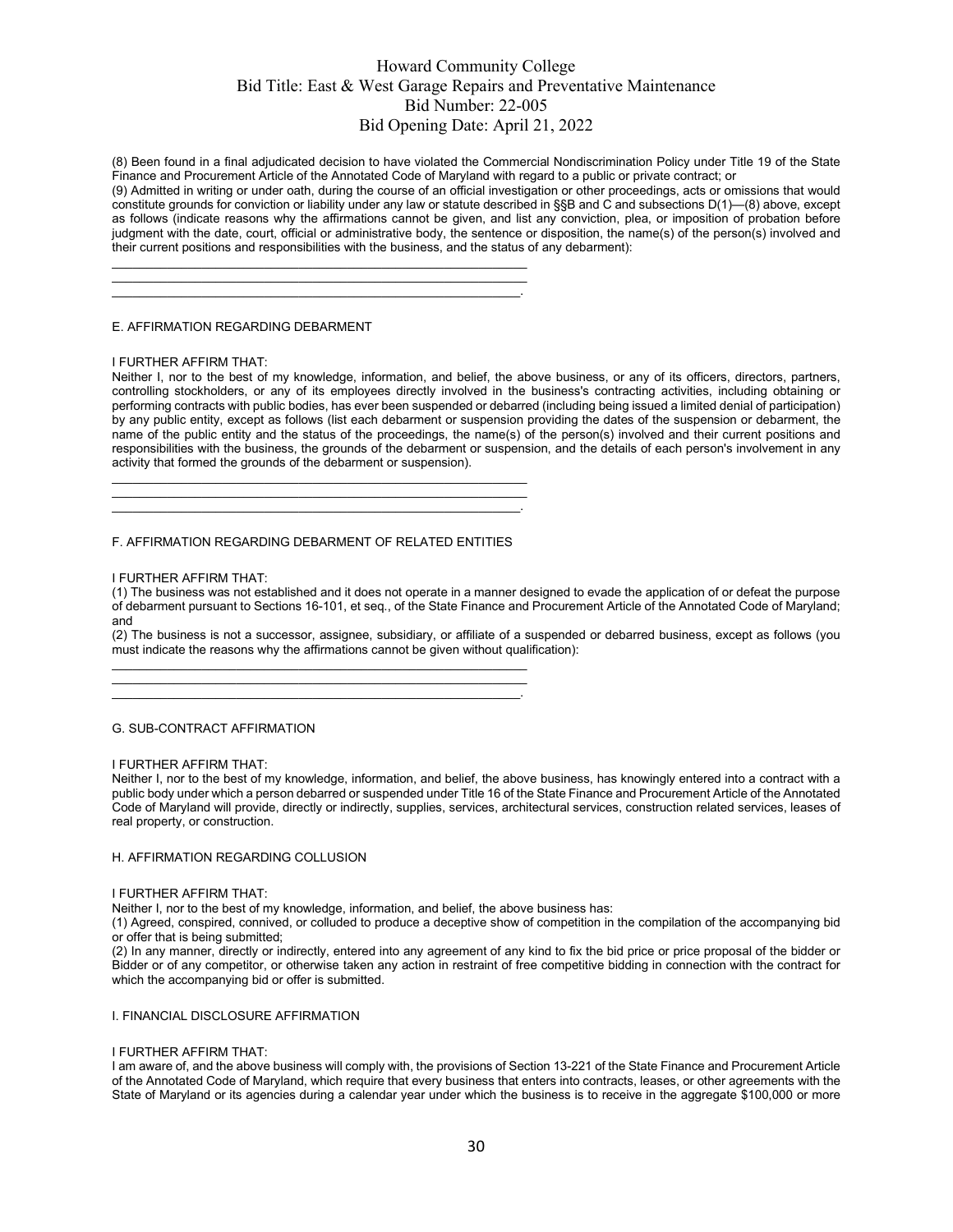shall, within 30 days of the time when the aggregate value of the contracts, leases, or other agreements reaches \$100,000, file with the Secretary of State of Maryland certain specified information to include disclosure of beneficial ownership of the business.

#### J. POLITICAL CONTRIBUTION DISCLOSURE AFFIRMATION

#### I FURTHER AFFIRM THAT:

I am aware of, and the above business will comply with, Election Law Article, §§14-101—14-108, Annotated Code of Maryland, which requires that every person that enters into contracts, leases, or other agreements with the State of Maryland, including its agencies or a political subdivision of the State, during a calendar year in which the person receives in the aggregate \$100,000 or more shall file with the State Board of Elections a statement disclosing contributions in excess of \$500 made during the reporting period to a candidate for elective office in any primary or general election.

#### K. DRUG AND ALCOHOL FREE WORKPLACE

I CERTIFY THAT:

(1) Terms defined in COMAR 21.11.08 shall have the same meanings when used in this certification.

 $(2)$  By submission of its bid or offer, the business, if other than an individual, certifies and agrees that, with respect to its employees to be employed under a contract resulting from this solicitation, the business shall:

(a) Maintain a workplace free of drug and alcohol abuse during the term of the contract;

(b) Publish a statement notifying its employees that the unlawful manufacture, distribution, dispensing, possession, or use of drugs, and the abuse of drugs or alcohol is prohibited in the business' workplace and specifying the actions that will be taken against employees for violation of these prohibitions;

(c) Prohibit its employees from working under the influence of drugs or alcohol;

(d) Not hire or assign to work on the contract anyone whom the business knows, or in the exercise of due diligence should know, currently abuses drugs or alcohol and is not actively engaged in a bona fide drug or alcohol abuse assistance or rehabilitation program; (e) Promptly inform the appropriate law enforcement agency of every drug-related crime that occurs in its workplace if the business has observed the violation or otherwise has reliable information that a violation has occurred;

(f) Establish drug and alcohol abuse awareness programs to inform its employees about:

(i) The dangers of drug and alcohol abuse in the workplace;

(ii) The business' policy of maintaining a drug and alcohol free workplace;

(iii) Any available drug and alcohol counseling, rehabilitation, and employee assistance programs; and

(iv) The penalties that may be imposed upon employees who abuse drugs and alcohol in the workplace;

 $(q)$  Provide all employees engaged in the performance of the contract with a copy of the statement required by  $\frac{1}{2}(q)$ ; above;

(h) Notify its employees in the statement required by §K(2)(b), above, that as a condition of continued employment on the contract, the employee shall:

(i) Abide by the terms of the statement; and

(ii) Notify the employer of any criminal drug or alcohol abuse conviction for an offense occurring in the workplace not later than 5 days after a conviction;

(i) Notify the procurement officer within 10 days after receiving notice under §K(2)(h)(ii), above, or otherwise receiving actual notice of a conviction;

(j) Within 30 days after receiving notice under §K(2)(h)(ii), above, or otherwise receiving actual notice of a conviction, impose either of the following sanctions or remedial measures on any employee who is convicted of a drug or alcohol abuse offense occurring in the workplace:

(i) Take appropriate personnel action against an employee, up to and including termination; or

(ii) Require an employee to satisfactorily participate in a bona fide drug or alcohol abuse assistance or rehabilitation program; and  $(k)$  Make a good faith effort to maintain a drug and alcohol free workplace through implementation of  $K(2)(a)$ —(j), above.

(3) If the business is an individual, the individual shall certify and agree as set forth in §K(4), below, that the individual shall not engage in the unlawful manufacture, distribution, dispensing, possession, or use of drugs or the abuse of drugs or alcohol in the performance of the contract.

(4) I acknowledge and agree that:

(a) The award of the contract is conditional upon compliance with COMAR 21.11.08 and this certification;

 $(b)$  The violation of the provisions of COMAR 21.11.08 or this certification shall be cause to suspend payments under, or terminate the contract for default under COMAR 21.07.01.11 or 21.07.03.15, as applicable; and

(c) The violation of the provisions of COMAR 21.11.08 or this certification in connection with the contract may, in the exercise of the discretion of the Board of Public Works, result in suspension and debarment of the business under COMAR 21.08.03.

#### L. CERTIFICATION OF CORPORATION REGISTRATION AND TAX PAYMENT

I FURTHER AFFIRM THAT:<br>(1) The business named above is a (domestic ) (foreign ) corporation registered in accordance with the Corporations and Associations Article, Annotated Code of Maryland, and that it is in good standing and has filed all of its annual reports, together with filing fees, with the Maryland State Department of Assessments and Taxation, and that the name and address of its resident agent filed with the State Department of Assessments and Taxation is: Name: Andress: Address: filed with the State Department of Assessments and Taxation is: Name:  $\mathcal{L}_\text{max}$  . The set of the set of the set of the set of the set of the set of the set of the set of the set of the set of the set of the set of the set of the set of the set of the set of the set of the set of the set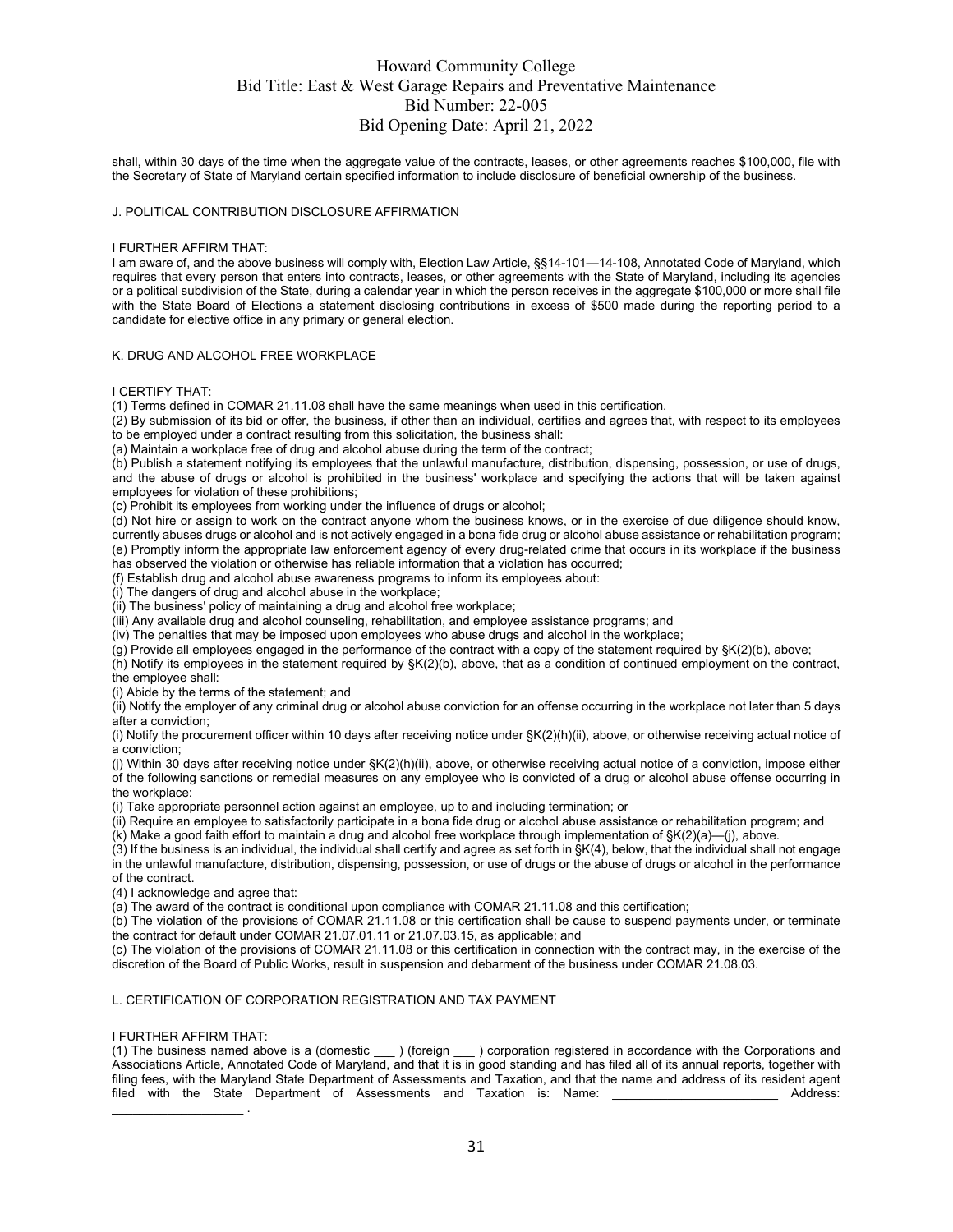(If not applicable, so state).

(2) Except as validly contested, the business has paid, or has arranged for payment of, all taxes due the State of Maryland and has filed all required returns and reports with the Comptroller of the Treasury, the State Department of Assessments and Taxation, and the Department of Labor, Licensing, and Regulation, as applicable, and will have paid all withholding taxes due the State of Maryland prior to final settlement.

#### M. CONTINGENT FEES

#### I FURTHER AFFIRM THAT:

The business has not employed or retained any person, partnership, corporation, or other entity, other than a bona fide employee, bona fide agent, bona fide salesperson, or commercial selling agency working for the business, to solicit or secure the Contract, and that the business has not paid or agreed to pay any person, partnership, corporation, or other entity, other than a bona fide employee, bona fide agent, bona fide salesperson, or commercial selling agency, any fee or any other consideration contingent on the making of the Contract.

N. Repealed.

#### O. ACKNOWLEDGEMENT

I ACKNOWLEDGE THAT this Affidavit is to be furnished to the Procurement Officer and may be distributed to units of: (1) the State of Maryland; (2) counties or other subdivisions of the State of Maryland; (3) other states; and (4) the federal government. I further acknowledge that this Affidavit is subject to applicable laws of the United States and the State of Maryland, both criminal and civil, and that nothing in this Affidavit or any contract resulting from the submission of this bid or proposal shall be construed to supersede, amend, modify or waive, on behalf of the State of Maryland, or any unit of the State of Maryland having jurisdiction, the exercise of any statutory right or remedy conferred by the Constitution and the laws of Maryland with respect to any misrepresentation made or any violation of the obligations, terms and covenants undertaken by the above business with respect to (1) this Affidavit, (2) the contract, and (3) other Affidavits comprising part of the contract.

I DO SOLEMNLY DECLARE AND AFFIRM UNDER THE PENALTIES OF PERJURY THAT THE CONTENTS OF THIS AFFIDAVIT ARE TRUE AND CORRECT TO THE BEST OF MY KNOWLEDGE, INFORMATION, AND BELIEF.

Date: \_\_\_\_\_\_\_\_\_\_\_\_\_\_ By: \_\_\_\_\_\_\_\_\_\_\_\_\_\_\_\_\_\_\_\_(Authorized Representative and Affiant)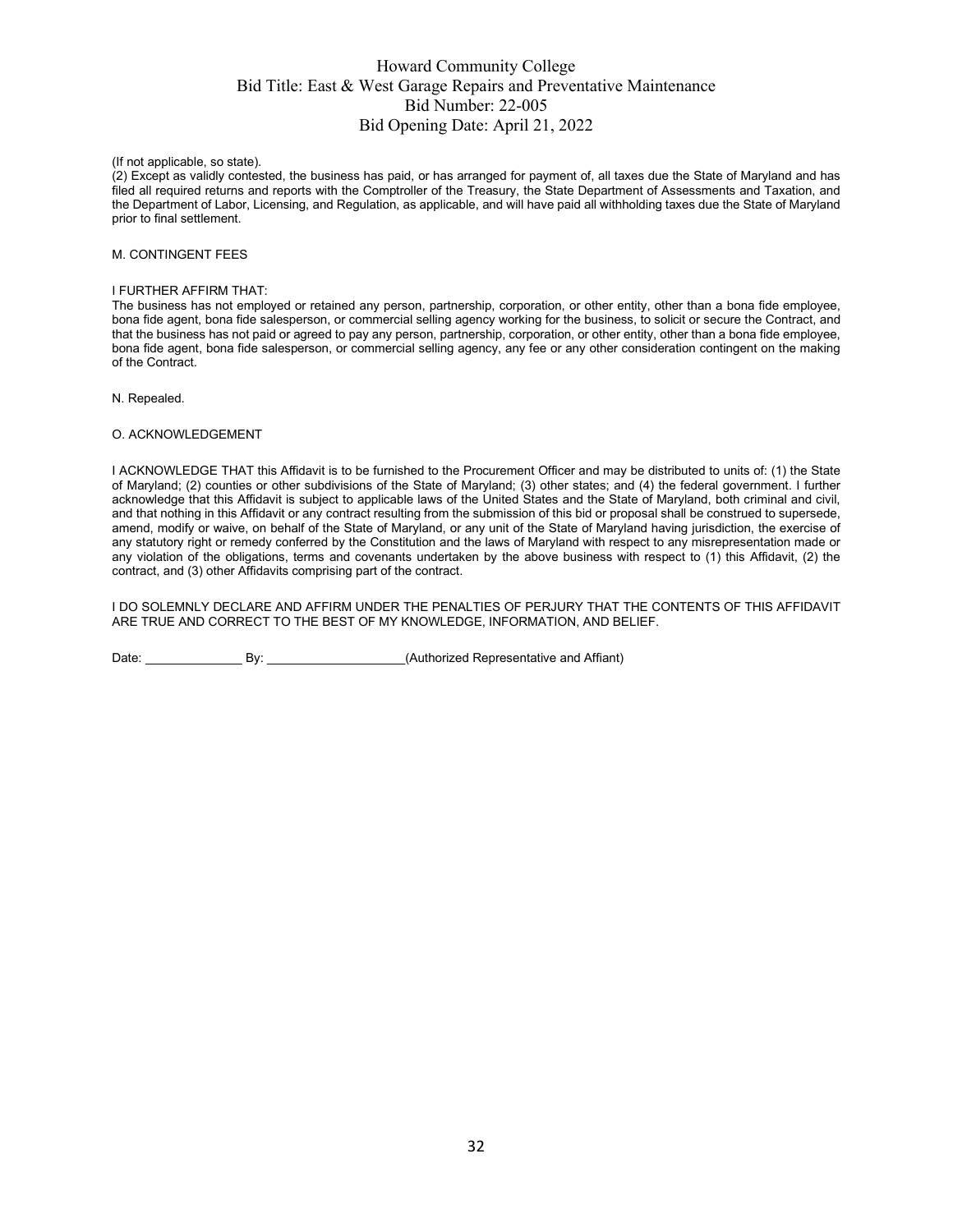# **ACKNOWLEDGEMENT OF ADDENDA**

|          | $We, \underline{\hspace{2cm}}$ | acknowledge receipt of the following |
|----------|--------------------------------|--------------------------------------|
| addenda: |                                |                                      |
|          |                                |                                      |
|          | No., Dated                     |                                      |
|          | No. , Dated                    |                                      |
|          | No., Dated                     |                                      |
|          |                                |                                      |

PLEASE SIGN BELOW TO ACKNOWLEDGE RECEIPT OF ADDENDUM AND RETURN WITH TECHNICAL PROPOSAL.

Company name Name

Date Authorized signature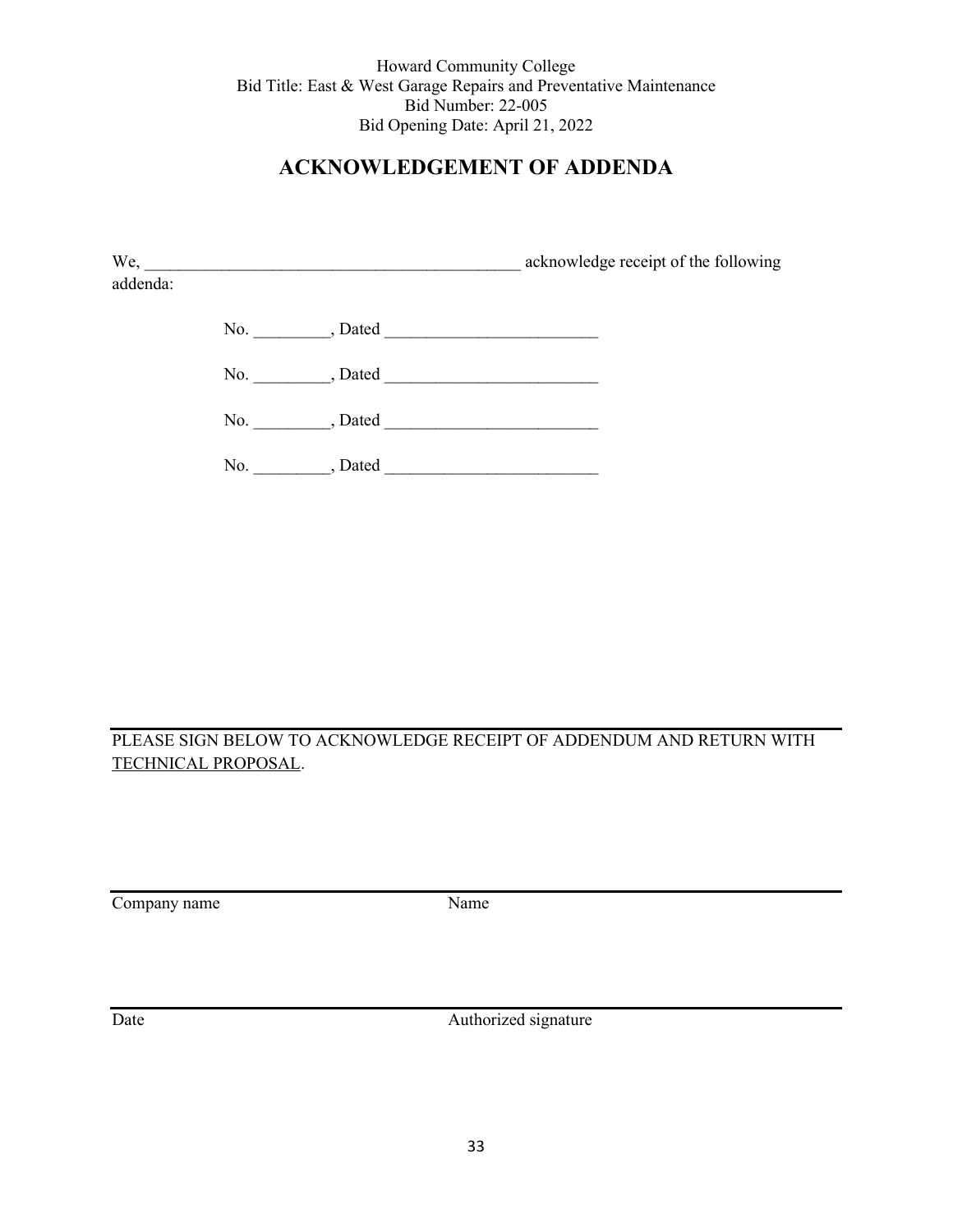# **NO BID RESPONSE FORM**

Please be advised that our company does not wish to submit a bid in response to the above-captioned Invitation to Bid for the following reasons:

Too busy at this time

Not engaged in this type of work

Project too large/small

\_\_\_\_\_ Cannot meet mandatory specifications (Please specify below)

Other (Please specify)

COMPANY NAME PRINTED NAME

\_\_\_\_\_\_\_\_\_\_\_\_\_\_\_\_\_\_\_\_\_\_\_\_\_\_\_\_\_\_\_\_ \_\_\_\_\_\_\_\_\_\_\_\_\_\_\_\_\_\_\_\_\_\_\_\_\_\_\_\_\_

 $\_$  , and the contribution of  $\overline{\mathcal{L}}$  , and  $\overline{\mathcal{L}}$  , and  $\overline{\mathcal{L}}$  , and  $\overline{\mathcal{L}}$  , and  $\overline{\mathcal{L}}$ TITLE SIGNATURE

 $\_$  , and the contribution of the contribution of  $\mathcal{L}_\mathcal{A}$ DATE ADDRESS

 $\frac{1}{2}$  ,  $\frac{1}{2}$  ,  $\frac{1}{2}$  ,  $\frac{1}{2}$  ,  $\frac{1}{2}$  ,  $\frac{1}{2}$  ,  $\frac{1}{2}$  ,  $\frac{1}{2}$  ,  $\frac{1}{2}$  ,  $\frac{1}{2}$  ,  $\frac{1}{2}$  ,  $\frac{1}{2}$  ,  $\frac{1}{2}$  ,  $\frac{1}{2}$  ,  $\frac{1}{2}$  ,  $\frac{1}{2}$  ,  $\frac{1}{2}$  ,  $\frac{1}{2}$  ,  $\frac{1$ 

Please return to: Finance Office RCF 201 Howard Community College 10901 Little Patuxent Parkway Columbia, Maryland 21044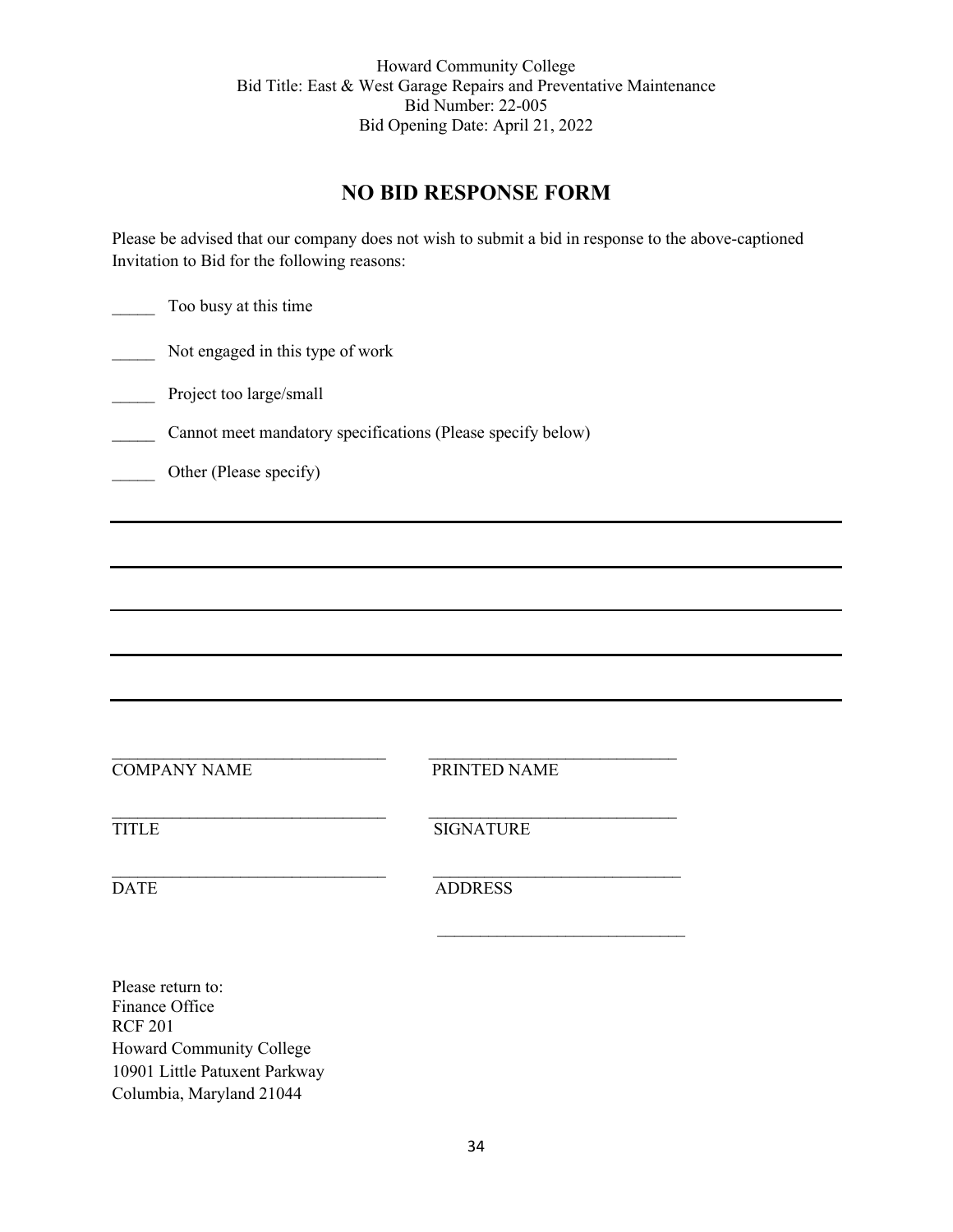#### **TERMS AND CONDITIONS**

**ADDENDA** The College reserves the right to amend or add to this bid at any time prior to the bid due date. If it becomes necessary to change or add to any part of this bid, the Procurement Officer will furnish an addendum to all prospective Bidders by posting the addendum on the solicitation web page at: **[www.howardcc.edu/procurement](http://www.howardcc.edu/procurement)** on the current solicitation page. All addenda will be identified as such and will be posted whenever possible at least 48 hours prior to the bid opening. It is the sole responsibility of any prospective Bidder to monitor the web page to ensure receipt of all addenda.

**ADDITIONAL ORDERS** Unless it is specifically stated to the contrary in the bid response, the College reserves the option to place additional orders against a contract awarded as a result of this solicitation at the same terms and conditions, if it is mutually agreeable.

**APPLICABLE LAW** The contract shall be construed and interpreted according to Maryland law, with venue and jurisdiction in Howard County, Maryland.

**ASSURANCE OF NON-CONVICTION OF BRIBERY** The Bidder hereby declares and affirms that, to its best knowledge, none of its officers, directors or partners and none of its employees directly involved in obtaining contracts has been convicted of bribery, attempted bribery or conspiracy to bribe under the laws of any state or the Federal government.

**AUDIT** Bidder shall permit audit and fiscal and programmatic monitoring of the work performed under any contract issued from this solicitation. The College shall have access to and the right to examine and/or audit any records, books, documents and papers of Bidder and any subcontractor involving transactions related to this agreement during the term of this agreement and for a period of three (3) years after final payment under this agreement.

**AWARD CONSIDERATIONS** Awards of this bid will be made to the lowest responsible Bidder conforming to specifications with consideration being given to quantities involved, time required for delivery, purpose for which required, responsibility of bidder and its ability to perform satisfactorily with consideration to any previous performance for Howard Community College. A bid may be awarded at the sole discretion of the College, in whole or in part, whichever is in the best interest of the College. Prompt payment discounts will not be considered in bid evaluation. All discounts other than prompt payment are to be included in bid price.

**BID AND PERFORMANCE SECURITY** If bid security is required, a bid bond or cashier's check in the amount indicated on the bid cover must accompany each bid and be made payable to Howard Community College. Corporate or certified checks are not acceptable. Bonds must be in a form satisfactory to the College and underwritten by a company licensed to issue bonds in the State of Maryland. If bid security fails to accompany the bid, it shall be deemed unresponsive, unless the Director of Purchasing deems the failure to be non substantial. Such bid bonds or checks will be returned, upon request, to all except the three (3) lowest Bidders within five (5) days after the opening of bids, and the remaining checks or bid bonds will be returned, upon request, to all but successful Bidder(s) within forty-eight (48) hours after award of contract. If a performance bond is required, the successful Bidder must submit an acceptable performance bond in the designated amount of the bid award, prior to award of contract. All bid bonds will be returned, upon request, to the successful Bidder(s) within forty eight (48) hours after receipt of the performance bond. **BIDDING INSTRUMENTS** Bidding instruments include the bid, addenda, terms and conditions, contract terms, and specifications. Bids should be prepared simply and economically, and should provide a straightforward, concise description of the Bidder's capabilities to satisfy the requirements of the bid. Emphasis should be on completeness and clarity of content. The Bidder will bear

any and all costs incurred in the preparation and submission of bids. **BILLING AND PAYMENT** Each invoice shall reference Howard Community College's purchase order number, as well as bid number for this solicitation. All invoices will be paid within (30) days unless otherwise specified in the RFP document or unless any item thereon is questioned, in which event payment will be withheld pending verification of the amount claimed and the validity of the claim.

**BRAND NAMES** Brand name materials used in these specifications are known and acceptable. Bids including proposals to use alternate brands are invited as long as they are of equal type and equal or better quality. The burden of proof that alternate brands are in fact equal or better falls on the Bidder and proof must be provided to the College's satisfaction.

**CARE OF PREMISES** Precautions taken for safety and protection shall be in accordance with the mandatory requirements of the safety codes prevailing within the jurisdiction in which the work is to be performed. During the performance of the contract, the Contractor shall take the necessary precautions to protect all areas upon which or adjacent to which work is performed as a part of this contract. Any damage caused as a result of Contractor's neglect, directly or indirectly, shall be repaired to the College's satisfaction at the Contractor's expense.

**CANCELLATION** Howard Community College reserves the right to cancel this bid solicitation or to reject all bids received, if the College's Director of Procurement, in accordance with procedures approved by the College's Board of Trustees, determines that it is fiscally advantageous or in the best interest of the College to cancel the bid.

**COMPLIANCE WITH THE IMMIGRATION REFORM AND CONTROL ACT OF 1986** The Bidder warrants that both the Bidder and/or any subcontractor of the Bidder do not and shall not hire, recruit or refer for a fee, for employment under this Agreement or any subcontract, an alien knowing the alien is an unauthorized alien and hire any individual without complying with the requirements of the Immigration Reform and Control Act of 1986 (hereinafter referred to as "IRCA"), including but not limited to any verification and record keeping requirements. The Bidder agrees to indemnify and save the College, its trustees, and/or employees harmless from any loss, costs, damages or other expenses suffered or incurred by the College, its trustees and/or employees by reason of the Bidder's or any subcontractor of the Bidder's noncompliance with "IRCA." The Bidder agrees to defend the College, its trustees and/or employees in any proceeding, action or suit brought against the College, including but not limited to administrative and judicial proceedings, arising out of or alleging noncompliance of the Bidder with "IRCA". The Bidder recognizes that it is the Bidder's responsibility to ensure that all certifications and verifications as required by law are obtained and maintained for the applicable time period.

**COMPLIANCE WITH LAWS** Bidder agrees to comply, at no additional expense, with all applicable Executive orders, Federal, State, regional and local laws, ordinances, rules and regulations in effect as of the date of this agreement and as they may be amended from time to time, including but not limited to the equal employment opportunity clause set forth in 41 CFR 60-250.4.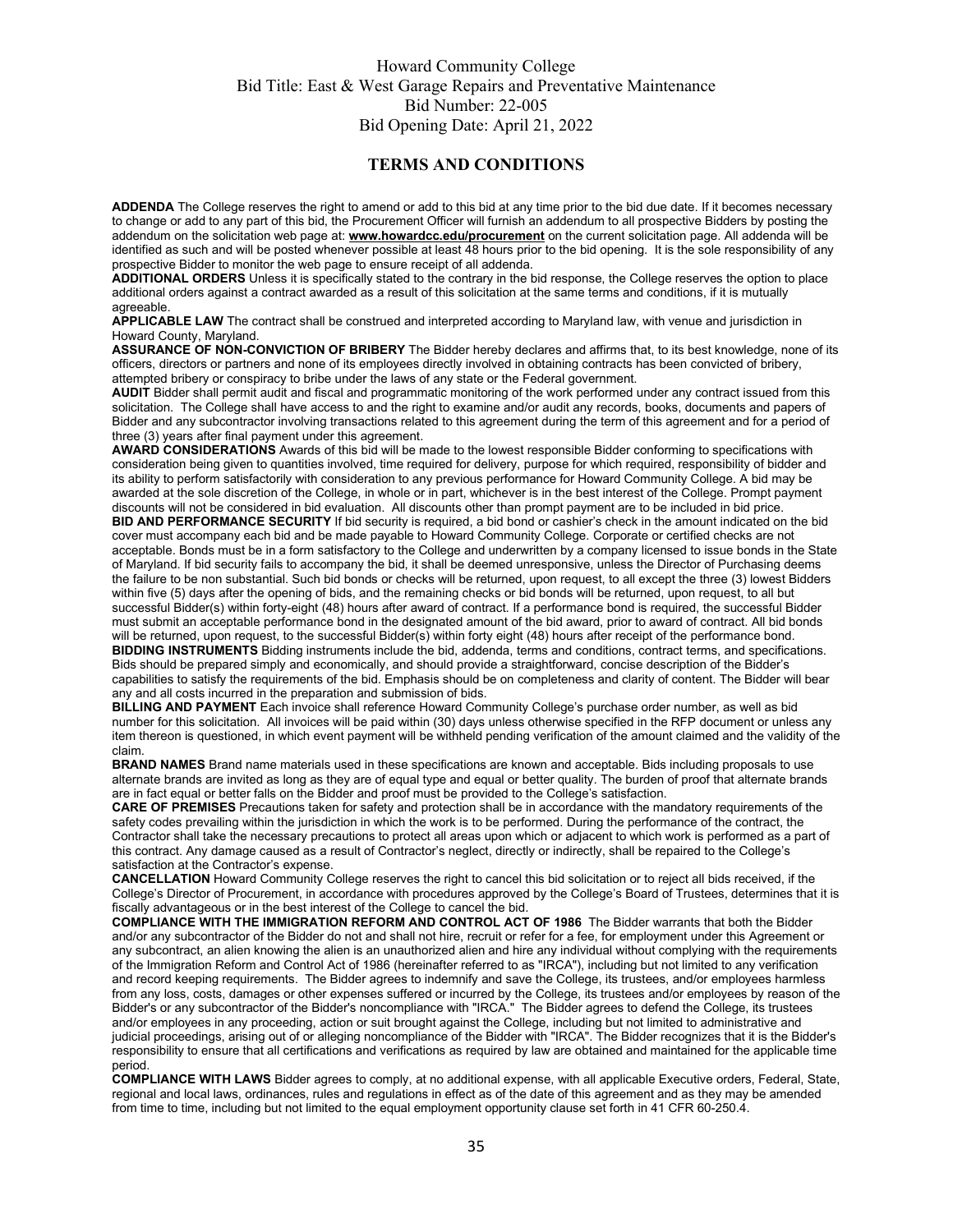**COMPLIANCE WITH HOWARD COMMUNITY COLLEGE POLICIES** While on the College's campus, Bidder agrees to comply with all applicable Howard Community College policies and procedures in effect as of the date of this agreement and as they may be amended from time to time during the term of this contract.

**CONTINGENT FEES** Bidder hereby declares and affirms that neither it nor any of its representatives has employed or retained any person, partnership, corporation, or other entity, other than a bona fide employee or agent working for the Bidder, to solicit or secure a contract, and that it has not paid or agreed to pay any person, partnership, corporation, or other entity, other than a bona fide employee or agent, any fee or any other consideration contingent on the making of a contract as a result of this solicitation.

**CONTRACT AMENDMENTS** The College, without invalidating the contract documents, may submit a written request to order extra work or to make changes to the agreement by altering, adding to, or deducting from the work, and the contract sum shall reflect such changes. Price adjustments must be accepted, in writing, by Howard Community College before the supplier performs additional work on the project. The Contractor cannot accept purchase requests for products or services that are not covered in this contract or make changes to the scope of work unless a price for those products or services has been negotiated with the College, and the Contractor has received a signed contract amendment from the Finance Office.

**CONTRACT DEADLINES** The Contractor is contractually obligated to meet all agreed upon deadlines. Failure of the Contractor to meet any deadline is grounds for termination by default. If the Contractor defaults, the College reserves the right to assess liquidated damages and/or make an open market purchase.

**CONTRACT DOCUMENTS** The general conditions of this bid, the Contractor's bid, and Howard Community College General Contractor Agreement form the contract. If any discrepancies exist between the documents, the following order of precedence shall apply: Agreement, Invitation to Bid, then Contractor bid response.

**CONTRACT TERMINATION** The contract may be terminated for any of the following reasons: failure of the Contractor to meet the mandatory requirements as described in this bid; failure of the Contractor to meet required deadlines; failure of the Contractor to resolve problems in a timely manner; or lack of College funding.

**CONTRACTORS** This bid invitation is extended to individuals or firms as primary Contractors, and the Contractor will execute the work specified with bona fide employees. Subcontractors cannot assume the primary award of this contract on behalf of the primary Contractor nor can the awarded Contractor be relieved of its obligation or responsibility to this contract. The College reserves the right to reject any subcontractor.

**DELIVERY AND PACKING** All prices quoted must include delivery. All goods delivered under this contract shall be packed in accordance with accepted trade practices. No charges may be made over and above the bid price for packaging, or for deposits or containers unless specified in the bid. No charge will be allowed for cartage unless by prior written agreement. Complete deliveries must be made by the successful bidder to the designated location as indicated on the Howard Community College purchase order. A packing slip shall be included in each shipment. All deliveries must be prepaid and must be delivered to each location designated on purchase order at no additional cost. DELIVERIES MUST BE MADE TO THE SPECIFIED LOCATION. NO COLLECT SHIPMENTS OR SIDEWALK DELIVERIES WILL BE ACCEPTED.

**DELIVERY OF BIDS** Sealed bids must be received in the Procurement Office by the date and time specified in the bid in order to be considered. NO LATE BIDS OR PROPOSALS WILL BE ACCEPTED. Late bids will be returned to the Bidder unopened. Bids submitted by mail must be addressed to the Finance Office, RCF 201, Howard Community College, 10901 Little Patuxent Pkwy, Columbia, Maryland 21044, and clearly marked to indicate the bid number, title and opening date. Hand delivered bids will be accepted only at the Finance Office, RCF 201, Howard Community College, 10901 Little Patuxent Pkwy, Columbia, Maryland 21044.

**ERRORS IN BIDS** Bidders are assumed to be informed regarding conditions, requirements, and specifications prior to submitting bids. Failure to do so will be at the Bidder's risk. Bids already submitted may be withdrawn without penalty prior to bid opening. Errors discovered after bid opening may not be corrected. In the case of an error in price extension, the unit price will govern. The intention of the Bidder must be evident on the face of the bid.

**FAILURE TO DELIVER** If the Contractor fails to comply with any established delivery requirements, the College reserves the right to make an open market purchase of required items and to assess, as liquidated damages, the difference between the contract price and the actual cost incurred by the College and to invoice charges to the Contractor.

**FINANCIAL DISCLOSURE** The Contractor shall comply with the provisions of §13-221 of the State Finance and Procurement Article of the Annotated Code of Maryland, which requires that every business that enters into contracts, leases, or other agreements with the State of Maryland or its agencies during a calendar year under which the business is to receive in the aggregate \$100,000 or more, shall, within 30 days of the time when the aggregate value of these contracts, leases or other agreements reaches \$100,000, file with the Secretary of State of Maryland certain specified information to include disclosure of beneficial ownership of the business.

**HAZARDOUS AND TOXIC SUBSTANCES** Bidder must comply with all applicable Federal, State, and County laws, ordinances and regulations relating to hazardous and toxic substances, including such laws, ordinances and regulations pertaining to access to information about hazardous and toxic substances, and as amended from time to time. Bidder shall provide the College with a "Material Safety Data Sheet" or in the case of a controlled hazardous waste substance, a hazardous waste manifest for all hazardous chemicals listed or subsequently added to the Chemical Information List in compliance with applicable laws, ordinances and regulations.

**INDEMNIFICATION** The Contractor shall be responsible for any loss, personal injury, expense, death and any other damage which may occur by reason of Contractor's acts, negligence, willfulness or failure to perform any of its obligations under this agreement. Any acts, negligence, willfulness or failure to perform any of the Contractor's obligations under this agreement, on the part of any agent, director, partner, servant or employee of Contractor are deemed to be the Contractor's acts. Contractor agrees to indemnify and hold harmless the College and its trustees, employees, agents and students from any claim, damage, liability, injury, expense, and loss, including defense costs and attorney's fees, arising directly or indirectly out of Contractor's performance under this agreement. Accordingly, the College shall notify Contractor promptly in writing of any claim or action brought against the College in connection with this agreement. Upon such notification, Contractor shall promptly take over and defend any such claim or action. The College shall have the right and option to be represented in any such claim or action at its own expense. As provided under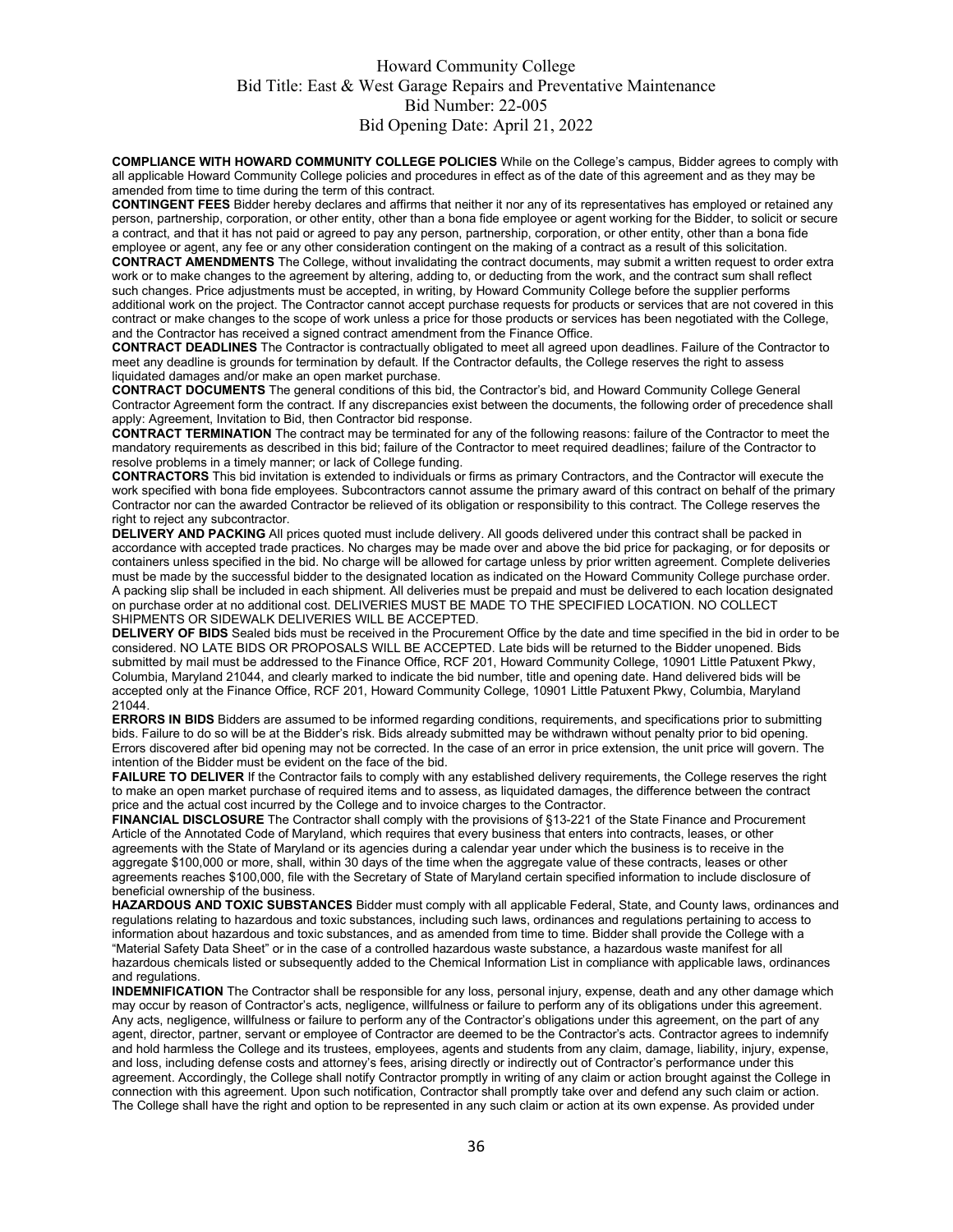Title 23 of the Howard County Code, the College will not indemnify the Contractor. This indemnification provision shall survive the termination or completion of this agreement.

**INSPECTION OF PREMISES** If a site visit is recommended or required, each Bidder is responsible for visiting the sites prior to submitting a bid in order to observe the existing conditions affecting the work, and to obtain precise dimensions of the areas involved. No allowance will be made to the successful Bidder, at a later date for additional work required because of failure to visit the site or to obtain the exact dimensions. Discrepancies, if any, must be reported to the College.

**INSURANCE** If a contract results from this bid, the Contractor shall maintain such insurance as specified in the bid documents and as will indemnify and hold harmless the College from Workmen's Compensation and Public Liability claims for property damage and personal injury, including death, which may arise from the Contractor's operations under this contract, or by anyone directly or indirectly employed by the Contractor.

**MARYLAND PUBLIC INFORMATION ACT** Bidder recognizes that the College is subject to the Maryland Public Information Act, Title 4, of the General Provisions Article of the Annotated Code of Maryland. Bidder agrees that it will provide any justification as to why any material, in whole or in part, is deemed to be confidential, proprietary information or trade secrets and provide any justification of why such materials should not be disclosed pursuant to the Maryland Public Information Act. Bidders are advised that, upon request for this information from a third party, the College will be required to make an independent determination whether the information will be disclosed.

**MINORITY PARTICIPATION** It is the policy of Howard Community College to strongly encourage minority businesses to provide goods and services for the performance of College projects. Minority businesses are defined as firms that are 51% owned and controlled by a member of a socially or economically disadvantaged minority group, which includes African Americans, Hispanics, Native Americans, Alaskan Natives, Asians, Pacific Islanders, women, and the mentally or physically disabled.

**NON-ASSIGNMENT AND SUBCONTRACTING** Bidder shall not assign any contract or any rights or obligations hereunder without obtaining prior written consent of the College. No contract shall be made by Bidder with any other party for furnishing the services to be performed under a contract issued from this solicitation without the written approval of the College. These provisions will not be taken as requiring the approval of the contract of employment between Bidder and its personnel.

**NON-COLLUSION** Bidder certifies that it has neither agreed, conspired, connived, or colluded to produce a deceptive show of competition in the compilation of the bid or offer being submitted herewith; Bidder also certifies that it has not in any manner, directly or indirectly, entered into any agreement, participated in any collusion to fix the bid price of the Bidder herein or any competitor, or otherwise taken any action in restraint of free competitive bidding in connection with the contract for which the bid is submitted.

**NON-DISCRIMINATION** The Contractor agrees: (a) not to discriminate in any manner against an employee or applicant for employment because of race, color, religion, creed, age, sex, marital status, national origin, ancestry or disability of a qualified individual with a disability; (b) to include a provision similar to that contained in subsection (a), above, in any subcontract except a subcontract for standard commercial supplies or raw materials; and (c) to post and to cause subcontractors to post in conspicuous places available to employees and applicants for employment, notices setting forth the substance of this clause.

**NON-HIRING OF EMPLOYEES** No employee of the College or of the State of Maryland, or any department, commission, agency or branch thereof whose duties as employees include matters relating to or affecting the subject matter of this bid shall, during the pendency and term of this contract and while an employee, become or be an employee of the contractor or any entity that is a subcontractor on this contract.

**NOTICE TO CURE** The College reserves the right to cancel the contract if the Contractor's performance is unsatisfactory to the College. It is understood, however, that if at any time during the term of the contract, performance is deemed to be unsatisfactory, the College shall so notify the Contractor in writing, and the Contractor shall correct such unsatisfactory conditions within thirty (30) calendar days from receipt of such notification. If such corrections are not made within the specified period, the College may terminate the contract.

PATENTS Bidder guarantees that the sale and use of the goods offered will not infringe upon any U.S. or foreign patent. Bidder will at Bidder's own expense, indemnify, protect and save harmless the College, its trustees, employees, agents and students with respect to any claim, action, cost or judgment for patent infringement, arising out of the purchase or use of these goods. **PREPARATION OF BID** Bids submitted must be hand signed by an authorized agent of the company submitting the bid. Notification of award will be made by "Notice of Intent to Award" and/or purchase order. A Bidder may attach a letter of explanation to the bid for clarification. Bidders will be required, if requested by Howard Community College, to furnish satisfactory evidence that they are, in fact, bona fide manufacturers of or dealers in the items listed, and have a regularly established place of business. The College reserves the right to inspect any Bidder's place of business prior to award of contract to determine Bidder responsibility.

**POLITICAL CONTRIBUTION DISCLOSURE** The Contractor shall comply with §§14-101-14-108, of the Election Law Article of the Annotated Code of Maryland, which requires that every person that enters into contracts, leases, or other agreements with the State, a county, or an incorporated municipality, or their agencies, during a calendar year in which the person receives in the aggregate \$100,000 or more, shall file with the State Board of Elections a statement disclosing contributions in excess of \$500 made during the reporting period to a candidate for elective office in any primary or general election.

**PRODUCT TESTING DURING TERM OF CONTRACT** Goods delivered under any contract resulting from this Invitation to Bid may be tested for compliance with specifications stipulated herein. Any shipment failing to meet or comply fully with the specification requirements will be rejected. The cost of testing a representative sample of an order or shipment for acceptance shall be borne by the College unless the order is rejected for failure to meet specifications or purchase description. In such cases of rejection, the cost of testing will be charged back to the Contractor.

**PUBLICITY** The Contractor shall not in any way or in any form publicize or advertise in any manner the fact that it is providing services to the College without the express written approval of the College's Public Relations & Marketing Office obtained in advance, for each item of advertising or publicity. However, nothing herein shall preclude the Contractor from listing the College on its routine client list for matters of references.

**RECORD RETENTION** If awarded a contract, Contractor shall maintain books and records relating to the subject matter of this agreement, including but not limited to all charges to the College, for a period of three (3) years from the date of final payment under this agreement.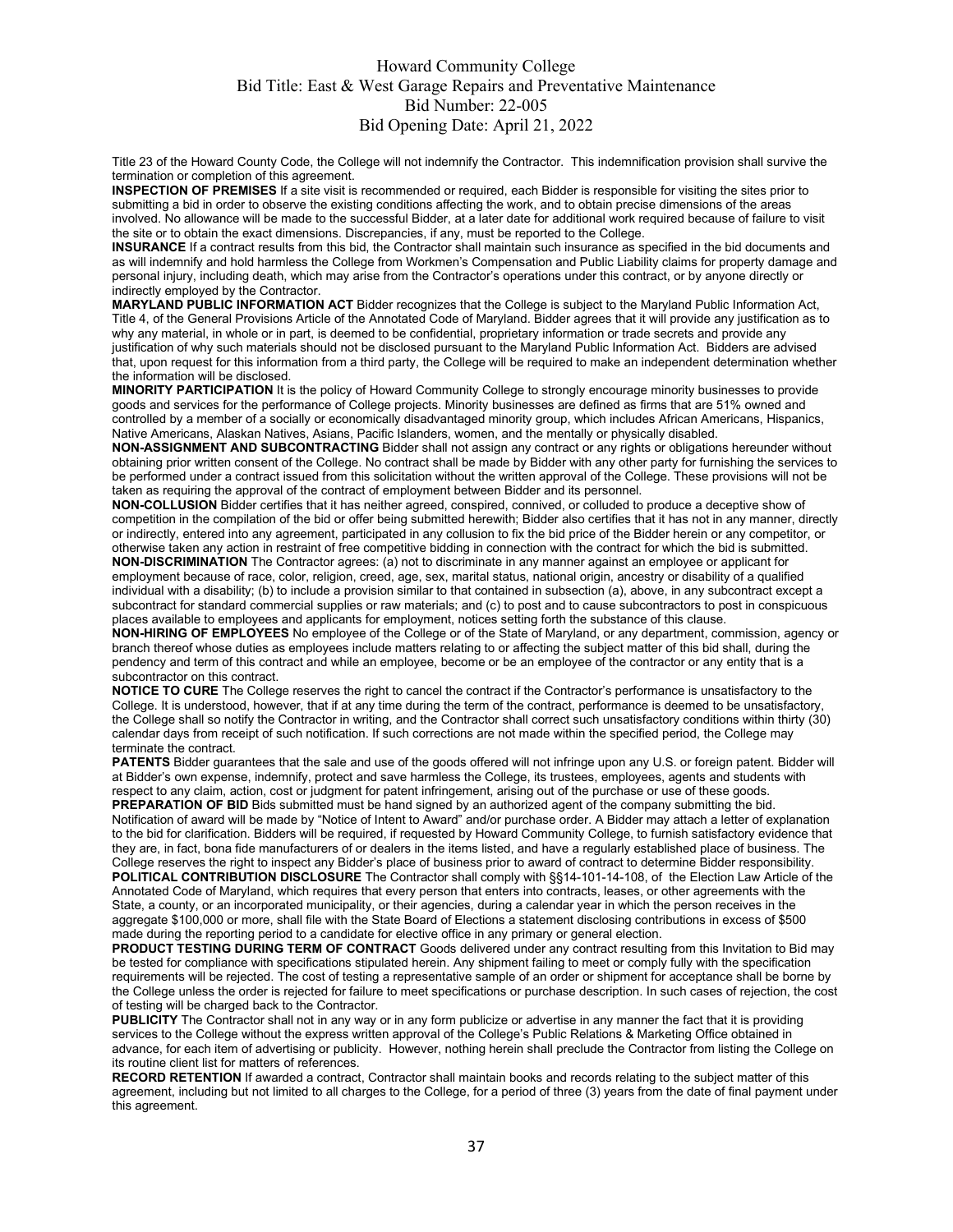**REFERENCES** Bidder must provide at least three references from former or current clients who can confirm the Bidder's experience with projects that are similar in size or scope. All reference information must include the company's name and address and the contact's name and telephone number. The references provided must be able to confirm, without reservation, the Bidder's ability to provide the level of services requested in this solicitation. References from other higher education institutions or government agencies are preferred but not required.

**REGISTRATION OF CORPORATIONS NOT REGISTERED IN THE STATE OF MARYLAND** Pursuant to §7-202 et. seq. of the Corporation and Associations Article of the Annotated Code of Maryland, corporations not incorporated in the State of Maryland shall be registered with the State Department of Assessments and Taxation, 301 West Preston Street, Baltimore, Maryland 21201 before doing any interstate or foreign business in this State. A copy of the registration or application for registration may be requested by the College.

**REJECTIONS AND CANCELLATIONS** Howard Community College reserves the right to accept or reject any or all bids in whole or in part for any reason, including the availability of funding for the project. The College reserves the right to waive any informality and to make awards in the best interest of the College. The College also reserves the right to reject the bid of any Bidder who has previously failed to perform adequately on a prior award for furnishing goods and/or services similar in nature to those requested in this bid. The College may cancel this solicitation in whole or in part, at its sole discretion.

**RIGHT TO STOP WORK** If the College determines, either directly or indirectly, that the Contractor's performance is not within the specifications, terms or conditions of this bid or that the quality of the job is unacceptable, the College has the right to stop the work. The stoppage of work shall continue until the default has been corrected and/or corrective steps have been taken to the satisfaction of the College. The College also reserves the right to re-bid this contract if it is decided that performance is not within the specifications as set out.

**SAMPLES AND CATALOG CUTS** If samples are required, Bidder shall be responsible for delivery of samples to location indicated. All sample packages shall be marked "Sample for Procurement Office, Bid No.\_\_\_" and each sample shall be tagged or marked and bear the name of the Bidder. Failure of the Bidder to clearly identify samples as indicated may result in rejection of bid. The College reserves the right to test any materials, equipment or supplies delivered to determine if the specifications have been met. The Sample shall be identical to the item the Bidder proposes to furnish should it be awarded a contract and shall be packaged in the same manner as they will be packaged during the contract term. Samples will not be returned.

**SIGNATURE** Each bid must show the full business address and telephone number of the Bidder and be signed by the person or persons legally authorized to sign such contracts. All correspondence concerning the bid and contract, will be mailed or delivered to the address shown on the bid. NO BID WILL BE ACCEPTED WITHOUT ORIGINAL SIGNATURE.

**SPECIFICATIONS AND SCOPE OF WORK** The specifications listed herein may or may not specify all technical requirements which are needed to achieve the end result. When accepting the award, the Contractor assumes the responsibility of accomplishing the task requested in this document. Any omission of parts, products, processes, etc. in the specifications are the responsibility of the Contractor and the College will not bear the responsibility of their omission. If omissions in the specifications are discovered and these omissions will impact the contract price then it is the responsibility of the Bidder to note these omissions, in writing, prior to accepting the award. If these omissions are not noted prior to award then the Contractor's silence is deemed as full and complete acceptance and any additional costs will be borne by the Contractor.

**SUBCONTRACTORS** Offerors must submit the names and addresses of all subcontractors to be retained for this project. The College reserves the right to reject. Subcontractors shall conform in all respects to the applicable provisions specified for the prime contractor and shall be subject to approval by the College. If a subcontractor is determined to be unacceptable by the College, the firm shall substitute an acceptable subcontractor with no change in any Contract unit prices or overall Contract sum. If a firm fails, within a timely manner, to propose another subcontractor to whom the College has no objection, the College reserves the right to reject the proposal. The firm will use only those subcontractors approved by the College. All subcontractors shall comply with federal and state laws and regulations which are applicable to the services covered by the subcontractor and shall include all terms and conditions set forth herein which apply with equal force to the subcontractor, as if they were the Contractor referred to herein. The Contractor is responsible for the Contract performance, whether or not subcontractors are used.

**TAXES** The College is exempt from Federal and Maryland taxes. Exemption Certificates are available upon request. Bidder shall be responsible for the payment of any and all applicable taxes resulting from any award and any activities hereunder, including but not limited to any applicable amusement or sales taxes. For construction projects: in accordance with COMAR 03.06.01.22c(2)(b), the tax exemption certificate of otherwise exempt governmental entities may not be used for the purchase of materials to be incorporated into the real property on College construction projects.

**TERMINATION BASED ON LACK OF FUNDING** Any contract awarded as a result of this solicitation will be subject to funding and continued appropriation of sufficient funds for the contract. For purposes of this solicitation, the College's appropriating authority is deemed to be the Board of Trustees of Howard Community College. Insufficient funds shall be grounds for immediate termination of the contract.

**TERMINATION OF CONTRACT** The College reserves the right to cancel the Contract awarded to the Contractor if, in the College's judgment, performance under the Contract is unsatisfactory. It is understood, however, that if at any time during the term of the Contract, performance there under is deemed to be unsatisfactory, the College shall so notify the Contractor in writing, and the Contractor shall correct such unsatisfactory conditions within fifteen (15) calendar days from the receipt of such notification. If such corrections are not made within the specified period, the College may terminate the Contract at that time.

**TERMINATION FOR DEFAULT** If an award results from this bid, and the Contractor has not performed or has unsatisfactorily performed the contract, payment shall be withheld at the discretion of the College. Failure on the part of the contractor to fulfill contractual obligations shall be considered just cause for termination of the contract and the Contractor is not entitled to recover any costs incurred by the Contractor up to the date of termination.

**TERMINATION FOR THE CONVENIENCE OF THE COLLEGE** The performance of the work or services under a contract as a result of this solicitation may be terminated in whole or in part, whenever the President of Howard Community College shall deem that termination is in the best interest of the College. Such determination shall be at the sole discretion of the President or her designee. In such event, the College shall be liable only for payment in accordance with the payment provisions of the contract for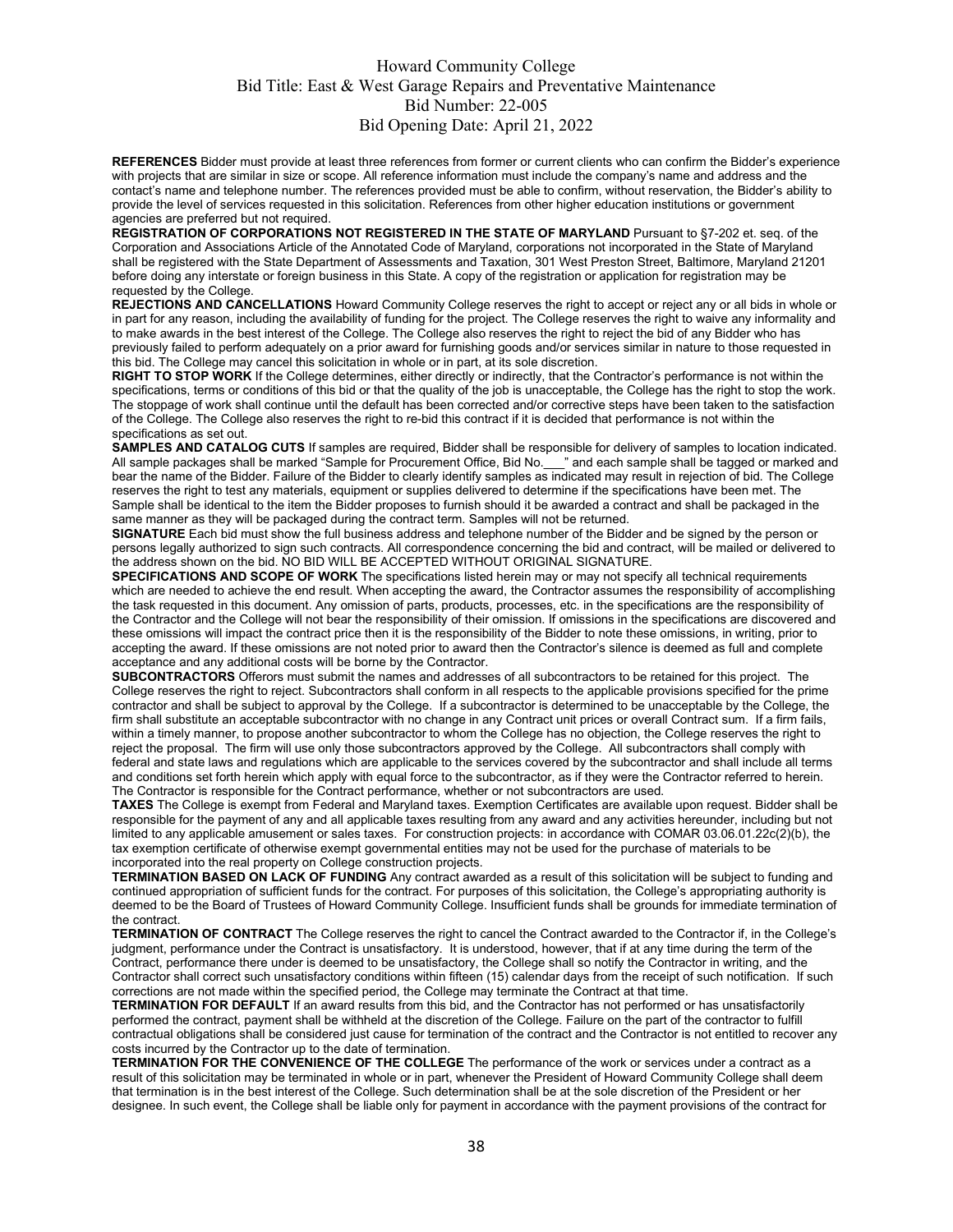work or services performed or furnished prior to the effective date of termination. The Contractor shall not be reimbursed for anticipatory profits. Termination hereunder shall become effective by delivery to contractor of written notice of termination upon which date the termination shall become effective.

**USE OF CONTRACT BY OTHER PUBLIC ENTITIES** While this bid is prepared on behalf of Howard Community College, it is intended to apply to other Maryland educational institutions and public agencies in the State of Maryland, including Howard County Government and Howard County Public Schools. Unless the Bidder takes an exception, the resulting awarded items, terms and conditions will be available to other State and local public entities. Should a price adjustment be necessary to include any other public entity, the Bidder must so note on the Contractor Information Form. Purchase requests and funding from other agencies will be the responsibility of those agencies.

**WARRANTY** Bidder expressly warrants that all articles, material and work offered shall conform to each and every specification, drawing, sample or other description which is furnished to or adopted by the College and that they will be fit and sufficient for the purpose intended, merchantable, of good material and workmanship, and free from defect. Such warranty shall survive a contract and shall not be deemed waived either by the College's acceptance of said materials or goods, in whole or in part, or by payment for them, in whole or in part. The Bidder further warrants all articles, material and work performed for a period of one year, unless otherwise stated, from date of acceptance of the items delivered and installed, or work completed. All repairs, replacements or adjustments during the warranty period shall be at Bidder's sole expense.

**WITHDRAWAL OF BIDS** A bid shall be withdrawn by written or fax request, confirmed immediately in writing, provided that such requests are received prior to the time of opening bids. The College shall not be held responsible for the timely receipt of any requests for withdrawal, and the bidder is cautioned to transmit any such request in ample time for delivery before the bid opening hour and date. No bid received can be withdrawn by any bidder after the opening, as no claim for release due to mistakes or omissions in the bidding shall be considered. Each bidder shall be held strictly responsible for its bid.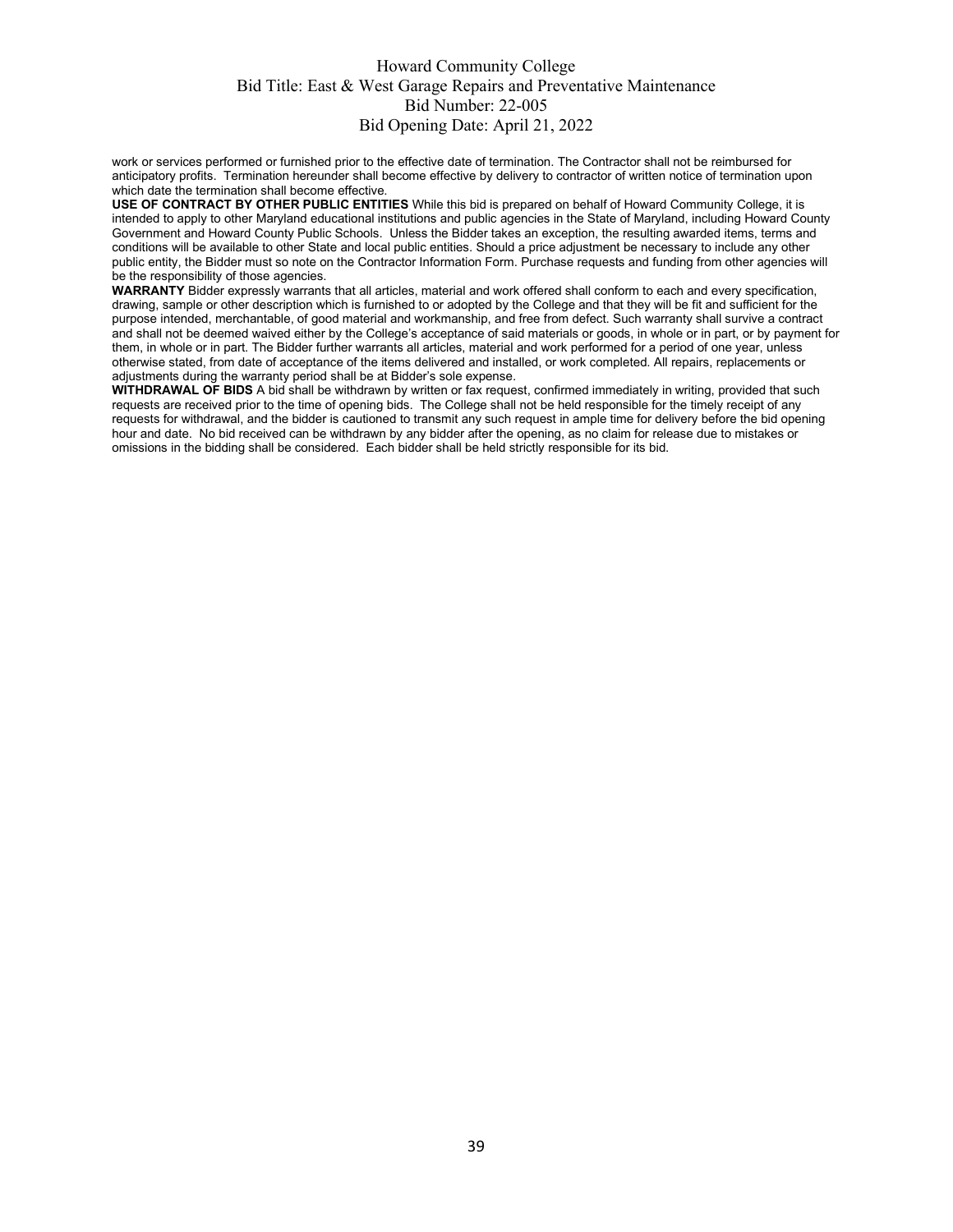#### **SUPPLEMENTAL TERMS AND CONDITIONS FOR CONSTRUCTION PROJECTS**

**ACCEPTANCE AND FINAL PAYMENT** Upon receipt of notice from the Contractor that the work is ready for final inspection and acceptance, the College shall promptly make such final inspection. When the College representative finds the work fully acceptable under the Agreement and the Agreement fully performed, the College representative shall sign-off on the final invoice indicating that the work provided for in this Agreement has been completed and is acceptable under the terms and conditions thereof and that the entire balance on the final invoice is authorized for payment. Before issuance of a final invoice, the Contractor shall submit such evidence to the College as the College deems necessary to ensure that all payrolls, material bills and other indebtedness connected with the work have been paid. Final payment shall be made within ten (10) calendar days after the Finance Office receives signature and authorization for final payment from the College representative that this work has been fully completed and the Agreement fully performed. Acceptance by the Contractor of final payment shall be and shall operate as release to the College from all claims and all liability to the Contractor. Neither the acceptance by the College or any representative of the College nor any payment for or acceptance of the whole or any part of the work, nor any extension of time, nor any possession taken by the College, shall operate as a waiver of any portion of the Agreement or of any power reserved to the College or any right to recover damage. The waiver of any breach of the Agreement shall not be held to be waiver of any other subsequent breach.

**BID BOND** Each bid must be accompanied by a bid bond from a surety company acceptable to the College, properly executed in favor of the College for not less than ten percent of the amount of the base bid. Bid bonds will be returned, upon request, to all except the three lowest bidders within three days after bid opening. The bid bonds of the three lowest bidders, with the exception of the awardee, will be returned, upon request, within 48 hours after contract execution.

**CONTRACTOR IDENTIFICATION** Contractor's employees working on College property are required to sign in every day at the security office in the RCF building immediately upon arrival. They will be issued a contractors badge that they are required to wear while on campus.

**GENERAL CONDITIONS** Unless otherwise noted, Contractor shall provide and pay for all labor, materials, equipment, tools, construction machinery, transportation, and services necessary for proper execution and completion of the work as required by contract documents.The proper execution and completion of such work shall include any necessary restoration of disturbed areas affected by the construction under the contract documents. Contractor shall at all times enforce strict discipline and good order among employees and shall not employ on the work any unfit person or anyone not skilled in the task assigned. The College reserves the right to request the removal of any construction personnel at any time.

**INSURANCE** The purchase of insurance does not relieve the Contractor of any obligations assumed under this Agreement. Failure to maintain insurance shall be viewed as a material breach of the Agreement. Contractor shall maintain in force at all times during the term of this Agreement, with an insurance carrier licensed to do business in the State of Maryland acceptable to the College. The Contractor shall be responsible for its work and every part thereof, and for all materials, tools, equipment, appliances, and property of any and all description used in connection therewith. The Contractor assumes all risks of direct and indirect damage or injury to property or person used or employed on or in connection with the work contracted for, and of all damage or injury to any person or property wherever located, resulting from any action, omission, commission, or operation under the contract, or in connection in any way whatsoever with the contracted work.

The Contractor shall, during the continuance of all work under the contract, provide the following commercial insurance coverage: **Statutory Worker's Compensation and Employer's Liability Insurance** under the State of Maryland statutory requirements, to protect the Contractor from any liability or damages of any injuries (including death and disability) to any and all of its employees, volunteers, or subcontractors, including any and all liability or damage which may arise by virtue of any statute or law in force within the state of Maryland, or which may be hereinafter enacted.

**Commercial General Liability** Insurance to protect the Contractor, its subcontractors, and the interest of the College and Howard County, Maryland, against any and all injuries to third parties, including bodily injury, personal injury and property damage, resulting from any action or operation under the Agreement or in connection with the contract work. The General Liability Insurance shall provide combined single limits of \$1,000,000 per occurrence, naming the College and Howard County, Maryland as an Additional Insured and it shall be stated on the insurance certificate with the provision that this coverage is primary to all other coverage the College and Howard County, Maryland, may possess. The policy shall contain, but not be limited to, the following coverage endorsements:

Contractual Liability, including Subcontractors;

Personal and Advertising Injury;

Products and Completed Operations - Products and Completed Operations insurance shall be maintained for a minimum period of two years after final payment, and Offeror shall continue to provide evidence of such coverage to owner on an annual basis during the aforementioned period; and

Explosion, Collapse, and Underground Hazards (XCU) - required if such exposure exists due to the nature of the project. **Automobile Liability Insurance** with limits of liability of at least \$1,000,000 combined single limit per occurrence. Coverage shall include Owned, Non-owned, and Hired Automobile endorsements covering all owned, non-owned, borrowed, leased, or rented vehicles operated by the Contractor. In addition, mobile equipment used by the Contractor in connection with the Agreement work will be insured under either a Standard Automobile Liability Policy or a Comprehensive General Liability Policy including coverage for hired and non-owned vehicles.

**Builder's Risk Insurance**, if applicable, with a limit of coverage equal to the construction cost on a replacement cost basis, and written on an all-risk policy form. Insurance shall be maintained until the entire project is accepted by the College. The Builder's Risk Policy shall include the College, Howard County, Maryland and all subcontractors as an Additional Insured. IF ANY ARCHITECTURAL, ENGINEERING, DESIGN, INSPECTION OR PLANNING SERVICES ARE RENDERED, INCLUDING APPROVAL OF SUCH ACTIVITIES OF OTHERS, **Professional Liability/Errors and Omissions** coverage is also required with limits of at least \$1,000,000. Contractor shall continue to maintain such insurance, covering incidents occurring or claims made, for a period of three (3) years after substantial completion of the project.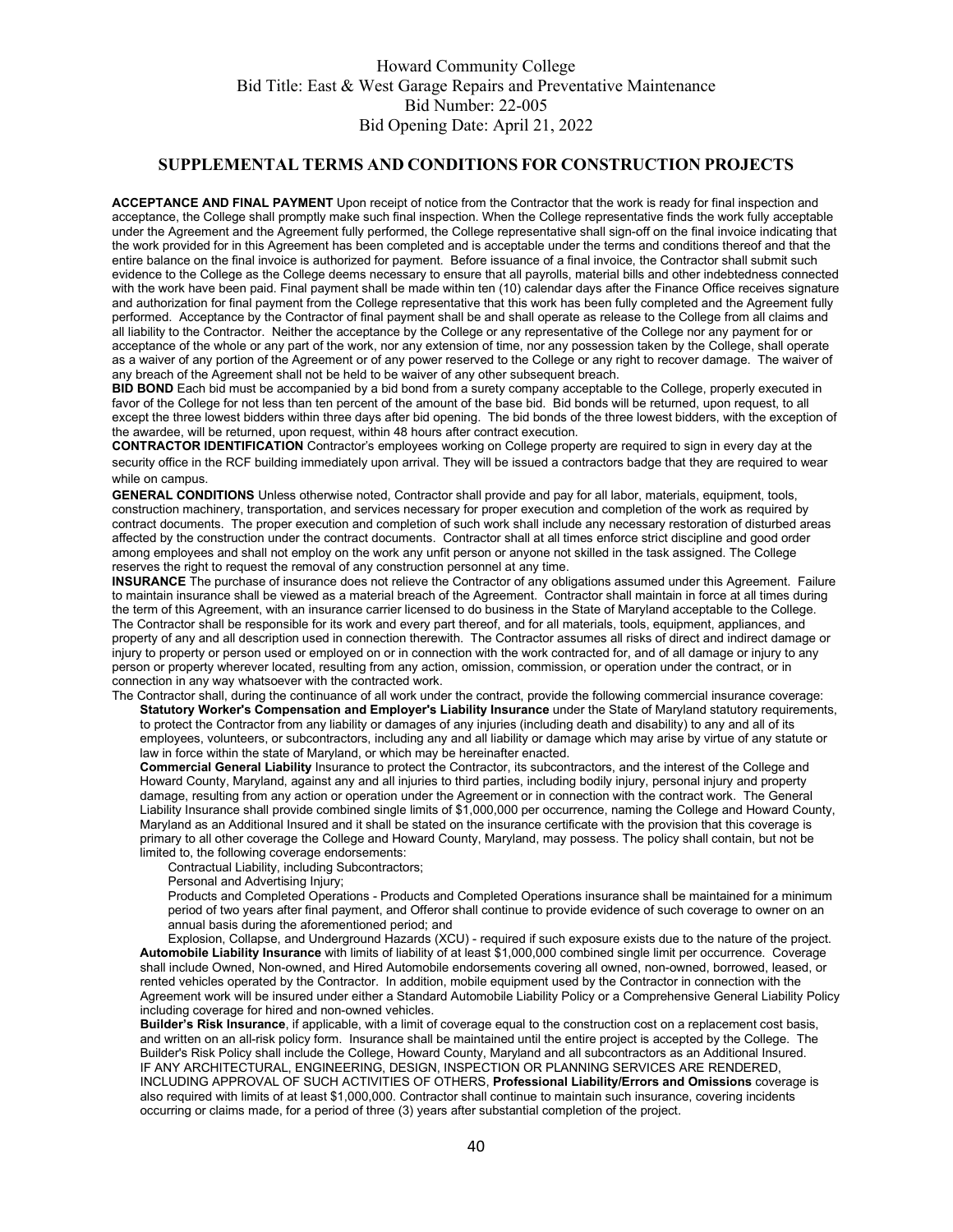The Contractor agrees to provide insurance issued by companies admitted within the State of Maryland with the Best's Key Rating of at least A-. Exceptions must be requested in advance and pre-approved by the College and Howard County, Maryland. The successful Contractor will provide an original, signed certificate of insurance, evidencing such insurance and such endorsements as prescribed herein, and shall have it filed with the College, before any work is started. The Contractor will secure and maintain all insurance policies of its subcontractors which shall be made available to the College on demand. No change, cancellation, or nonrenewals shall be made in any insurance coverage without a thirty (30) day written notice to the Finance Office, Howard Community College. The Contractor shall furnish a new certificate prior to any change or cancellation date. The failure of the Contractor to deliver a new and valid certificate will result in suspension of all payments until the new certificate is furnished to the Finance Office, Howard Community College. Insurance coverage required in these specifications shall be in force throughout the contract term. Should the Contractor fail to provide acceptable evidence of current insurance within seven (7) days of written notice at any time during the contract term, the College shall have the absolute right to terminate the Agreement without any further obligation to the Contractor, and the Contractor shall be liable to the College for the entire additional cost of procuring the uncompleted portion of the Agreement at the time of termination. Compliance of the Contractor and all subcontractors with the foregoing requirements as to carrying insurance shall not relieve the Contractor and all subcontractors of the liabilities and obligations under this heading or under any other section of provision of the contract. Contractual and other liability insurance provided under this Agreement shall not contain a supervision, inspection, or engineering services exclusion that would preclude the College and Howard County, Maryland from supervision and/or inspecting the project as to the end result. The Contractor shall assure that all subcontractors performing services in accordance with this document carry identical coverage as shown above, either individually or as an additional insured on the policies of the Contractor. Exceptions may be made only with the approval of the College and Howard County, Maryland. Contractor agrees to indemnify the College and Howard County, Maryland, for any workers' compensation claims asserted by employees of subcontractors who do not carry workers' compensation insurance.

LIMITS OF WORK / USE OF SITE Contractor shall confine operations at the site to the area indicated in the contract documents and shall not unreasonably encumber site or off-site work areas with materials or equipment. Coordination and cooperation with the College shall be mandatory. It shall be the sole discretion of the College whether the Contractor's use of the site is interfering with operations, including Contractor's noise. Should the College determine interference, the Contractor shall be required to revise operation.

**LIQUIDATED DAMAGES** Time is of the essence in the performance of this contract. Project must be completed according to project schedule. Liquidated damages will apply.

**MARYLAND UNDERGROUND FACILITIES DAMAGE PREVENTION LAW** Contractor shall coordinate and pay for all work required to comply with this law. Additionally, Contractor shall be responsible for all location of private utilities as required by the **College** 

**MATERIAL SAFETY DATA SHEETS (MSDS)**: Pursuant to Occupational Safety and Health Act (OSHA) 29CFR1910, where applicable, MSDS for the products supplied or used as a result of this contract must be sent to: Howard Community College, Chuck Nightingale, Executive Director of Capital Projects & Facilities, 10901 Little Patuxent Parkway, Columbia, Maryland 21044. MSDS must show the contract number under which the products were supplied or used. The successful contractor shall submit Material Safety Data Sheets on any item requested by the contract manager.

**MINIMUM SAFETY REQUIREMENTS** Contractor shall be responsible for initiating, maintaining, and supervising all safety precautions and programs in connection with the work. Contractor shall comply, and shall secure compliance by its employees, agents, and lower tier subcontractors, with all applicable health and safety laws and regulations, including without limitation, Federal OSHA and equivalent OSHA state regulations, city and county ordinances and codes, uniform fire codes, DOT regulations, and owners facility rules and regulations. Contractor shall submit to owner, a copy of its Safety and Health Program for review and shall agree to make necessary changes in order to comply with specific facility rules and regulations if needed. Contractor shall effectively execute the program elements and maintain the job site in a safe and healthful matter. Contractor shall provide a safe and healthful environment for its employees and agents as well as the owners' representatives and agents. Contractor shall report to the owners any governmental inspections or inquiries at the job site. The reasons for the inspection and results of the inspection shall be shared with the owners as soon as possible and no later than the next business day. Oral notification is expected as well as a written report detailing the inspection. All injuries, illnesses, and work related incidents should be reported to the owners immediately but no later than the next business day after the incident. Contractor shall fill out an Incident Report and submit to the College no later than 48 hours after the initial incident. By the fifth working day of each month, contractor shall prepare a Monthly Safety Summary detailing activities, events, and accident statistics. This report shall be submitted to the College. The College reserves the right to audit Contractor safety and health related records and statistical information at any time.

**NON-DISRUPTION OF CAMPUS** The Contractor understands that Howard Community College is an active college campus and that all work must be performed in a manner to minimize disruption of operations and classes. Buildings will be occupied by staff during the duration of the work outlined. Under no circumstances shall any driveway, access road, or walkway be blocked by the Contractor's vehicles to prohibit use of, or disruption to pedestrian or vehicular traffic to the buildings.

**PERFORMANCE, LABOR AND MATERIALS BOND** Performance and Labor & Materials bonds shall be required for contracts over \$7,500 or more. Within 10 days of award notification, the successful bidder shall deliver to the College: a performance Bond in the amount of 100% of the contract price covering faithful performance of the contract for building construction, alteration or repair; and a Labor and Materials Payment Bond in the amount of 100% of the contract price as security for payment of all persons performing labor and furnishing materials in connection therewith. In the event that a Change Order is approved, Contractor shall be responsible for notifying the bonding company of such change and procuring the additional coverage for the Change. A letter from the bonding company stating its willingness to provide the bidder with performance and labor & material bonds shall be submitted with bid.

**PERMITS AND FEES** The Contractor shall apply for, secure and pay for all permits, governmental fees and licenses necessary for proper execution and completion of the work including use and occupancy permits, electrical, plumbing, and all other permits. The Contractor shall secure certificates of inspection, occupancy, etc. as may be required by the authorities having jurisdiction over the work. These shall be delivered to the College upon completion of the work.